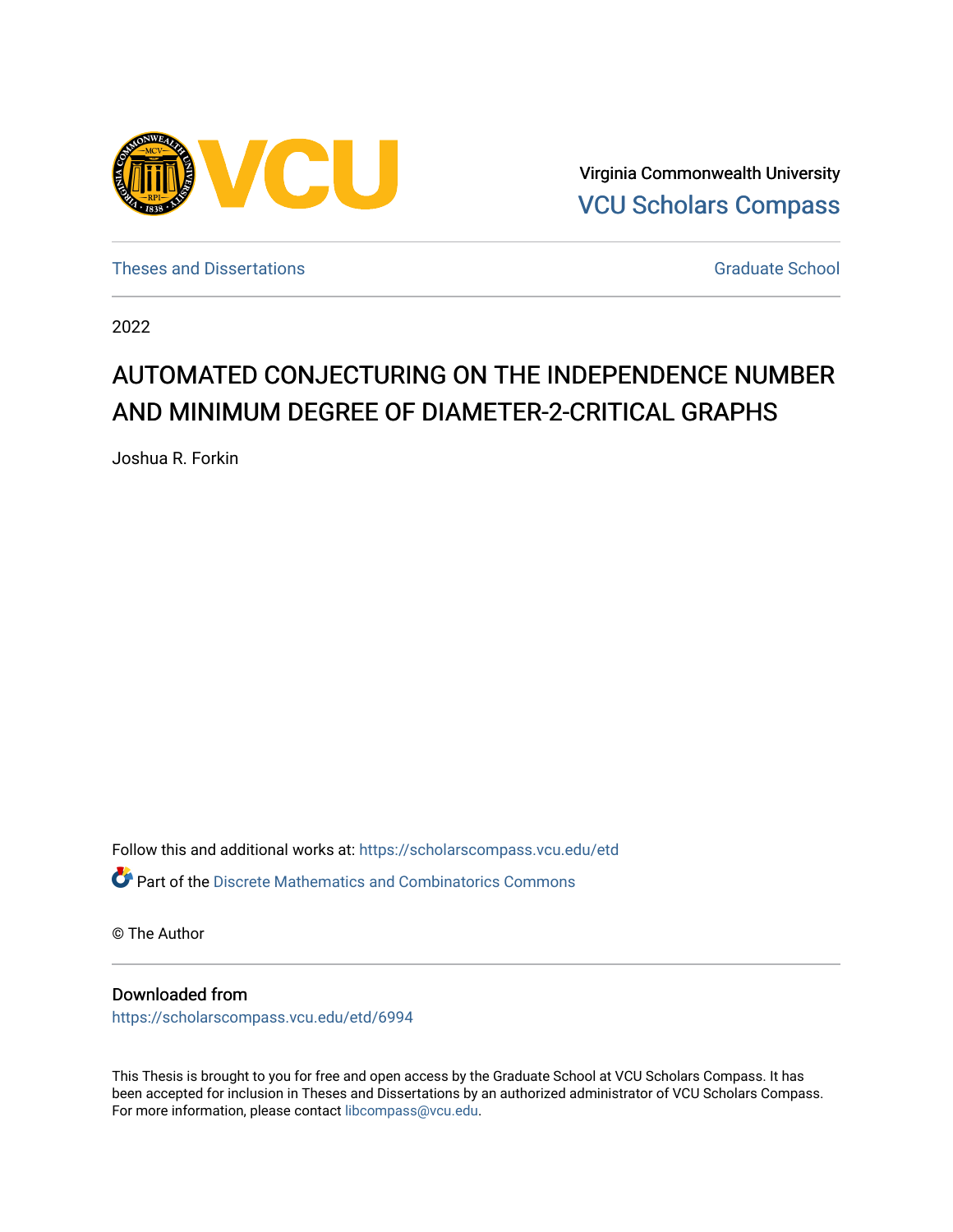Copyright ©2022 by Joshua Forkin All rights reserved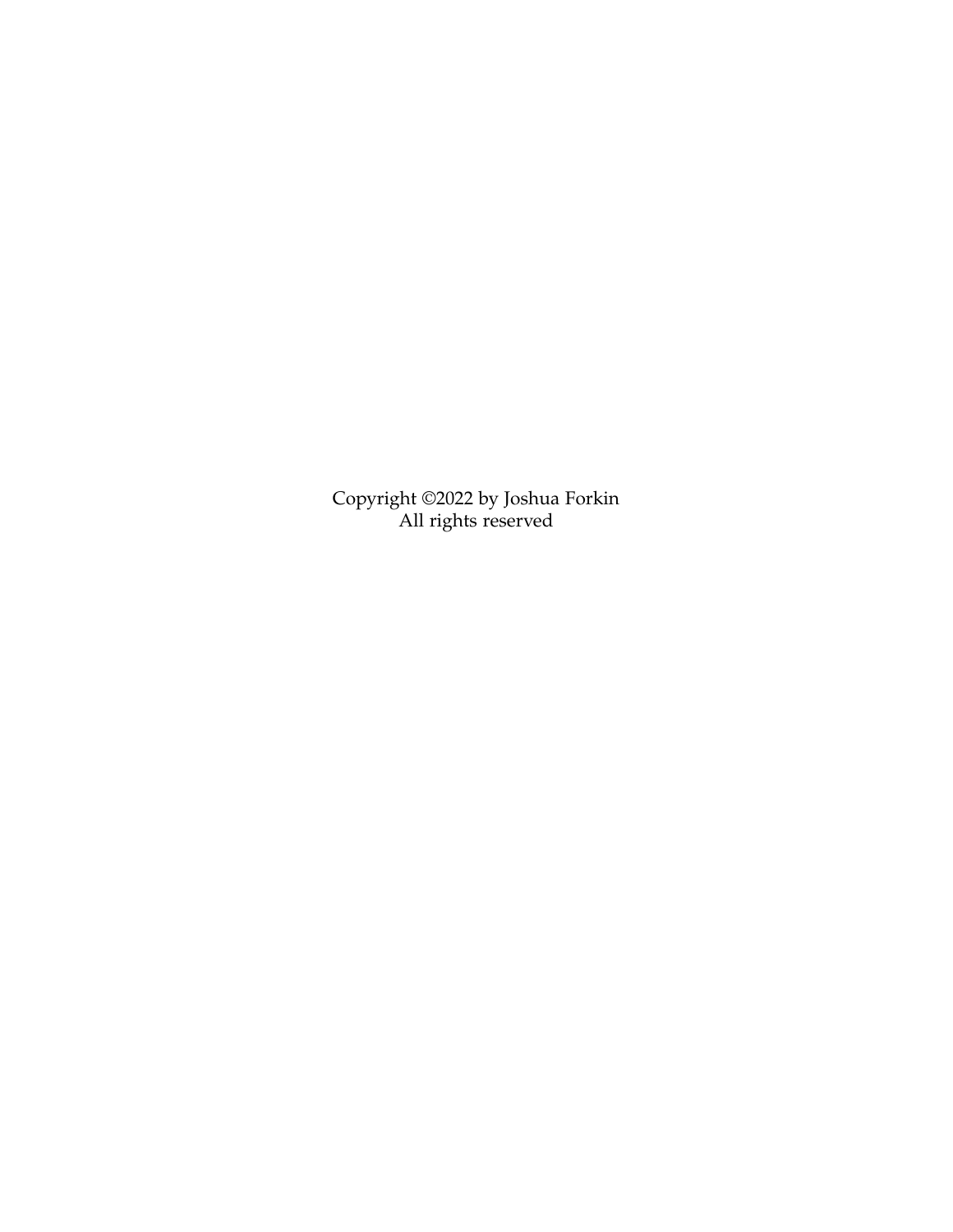### Automated Conjecturing on the independence number and minimum degree of Diameter-2-critical graphs

A thesis submitted in partial fulfillment of the requirements for the degree of Master of Science at Virginia Commonwealth University.

by

**Joshua Forkin** Master of Science

Director: Dr. Craig Larson, Professor Department of Mathematics and Applied Mathematics

> Virginia Commonwealth University Richmond, Virginia May 2022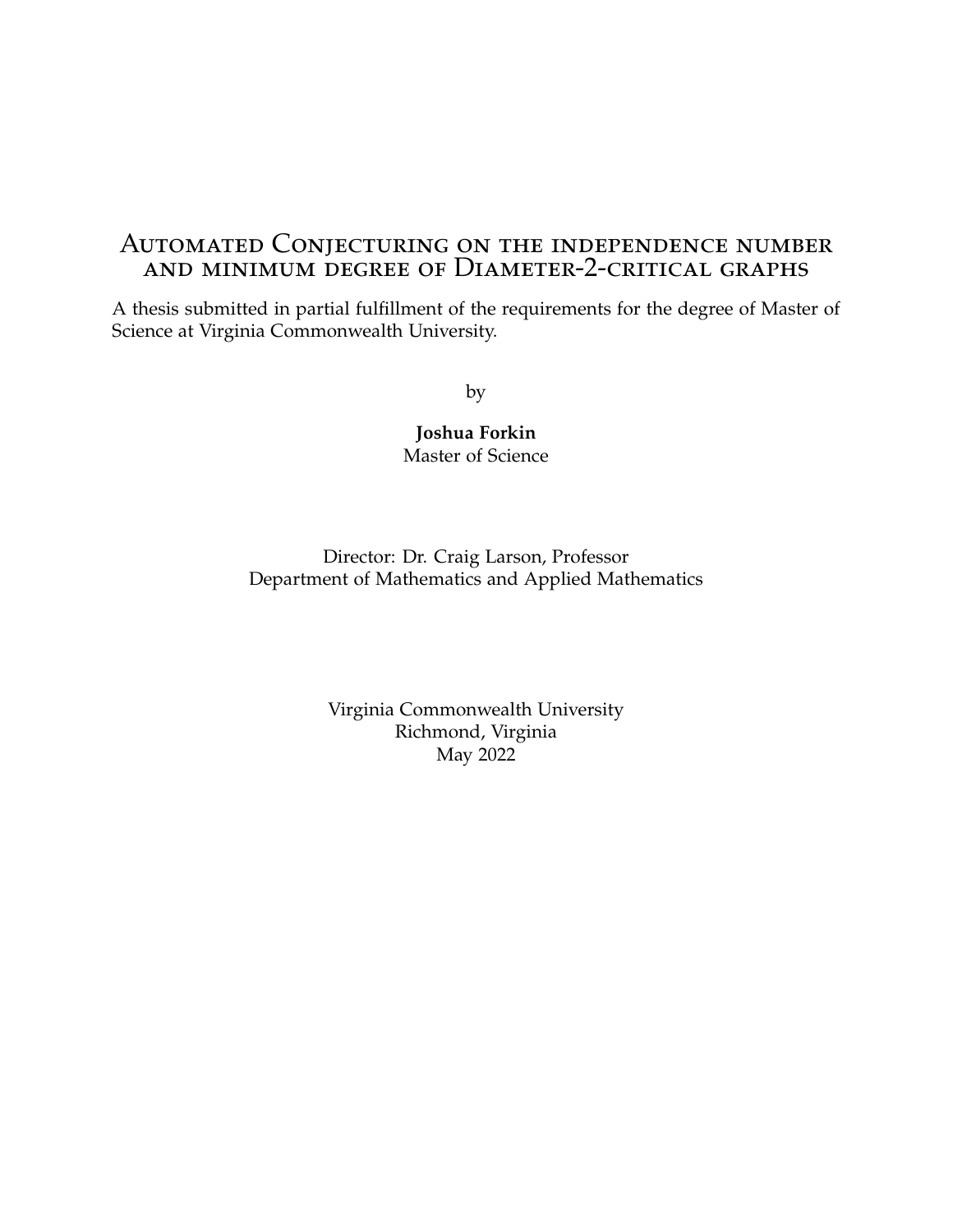## <span id="page-3-0"></span>**Acknowledgements**

I first want to thank Dr. Larson for everything he has done in helping me with my research, and writing this thesis. I also want to thank my other professors at VCU for helping me significantly grow as a mathematician. All have been very willing to meet with me outside of class if I needed help with anything in my classes, as well as if I just wanted to talk. In addition, I want to thank my fellow VCU classmates who have always been friendly to me, and my family back home, who have always been my biggest supporters.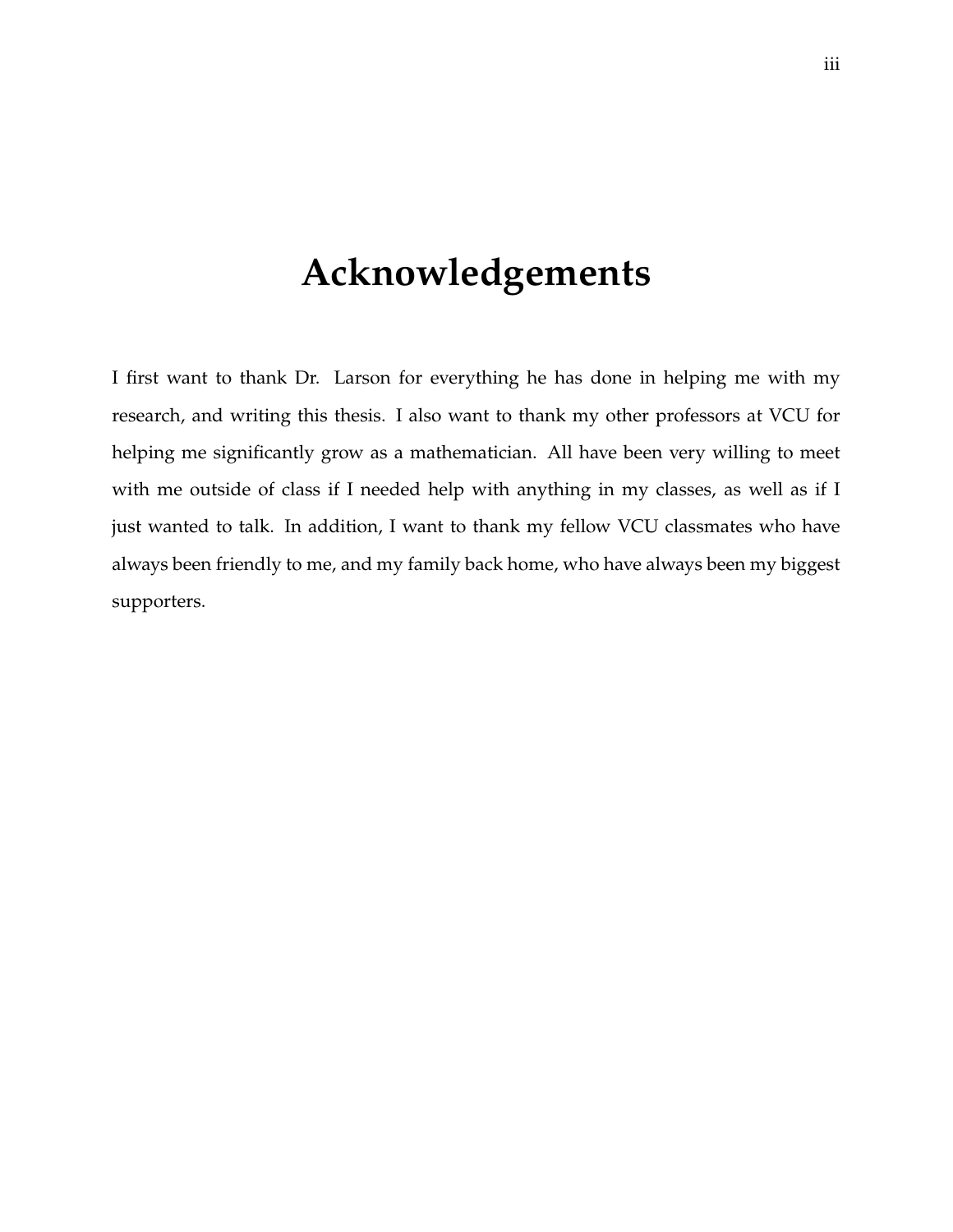# **Table of Contents**

|                    | Acknowledgements |                                                                                                |                |  |
|--------------------|------------------|------------------------------------------------------------------------------------------------|----------------|--|
|                    |                  | <b>List of Figures</b>                                                                         | vii            |  |
|                    | Abstract         |                                                                                                | viii           |  |
| Preliminaries<br>1 |                  |                                                                                                |                |  |
|                    | 1.1              |                                                                                                |                |  |
|                    | 1.2              |                                                                                                | $\overline{4}$ |  |
|                    |                  | Basic Results on the Independence Number<br>1.2.1                                              | $\overline{4}$ |  |
| $\overline{2}$     |                  | Diameter-2-Critical Graphs                                                                     | 6              |  |
|                    | 2.1              |                                                                                                | 6              |  |
|                    | 2.2              | What is a Diameter-2-Critical Graph? $\ldots \ldots \ldots \ldots \ldots \ldots \ldots \ldots$ |                |  |
|                    | 2.3              |                                                                                                |                |  |
|                    | 2.4              |                                                                                                | 13             |  |
|                    | 2.5              |                                                                                                | 14             |  |
|                    | 2.6              |                                                                                                | 15             |  |
|                    |                  | Using Constructions by Loh and Ma<br>2.6.1                                                     | 15             |  |
|                    |                  | 2.6.2                                                                                          | 18             |  |
| 3                  |                  | <b>Automated Conjecturing For Diameter-2-Critical Graphs</b>                                   | 20             |  |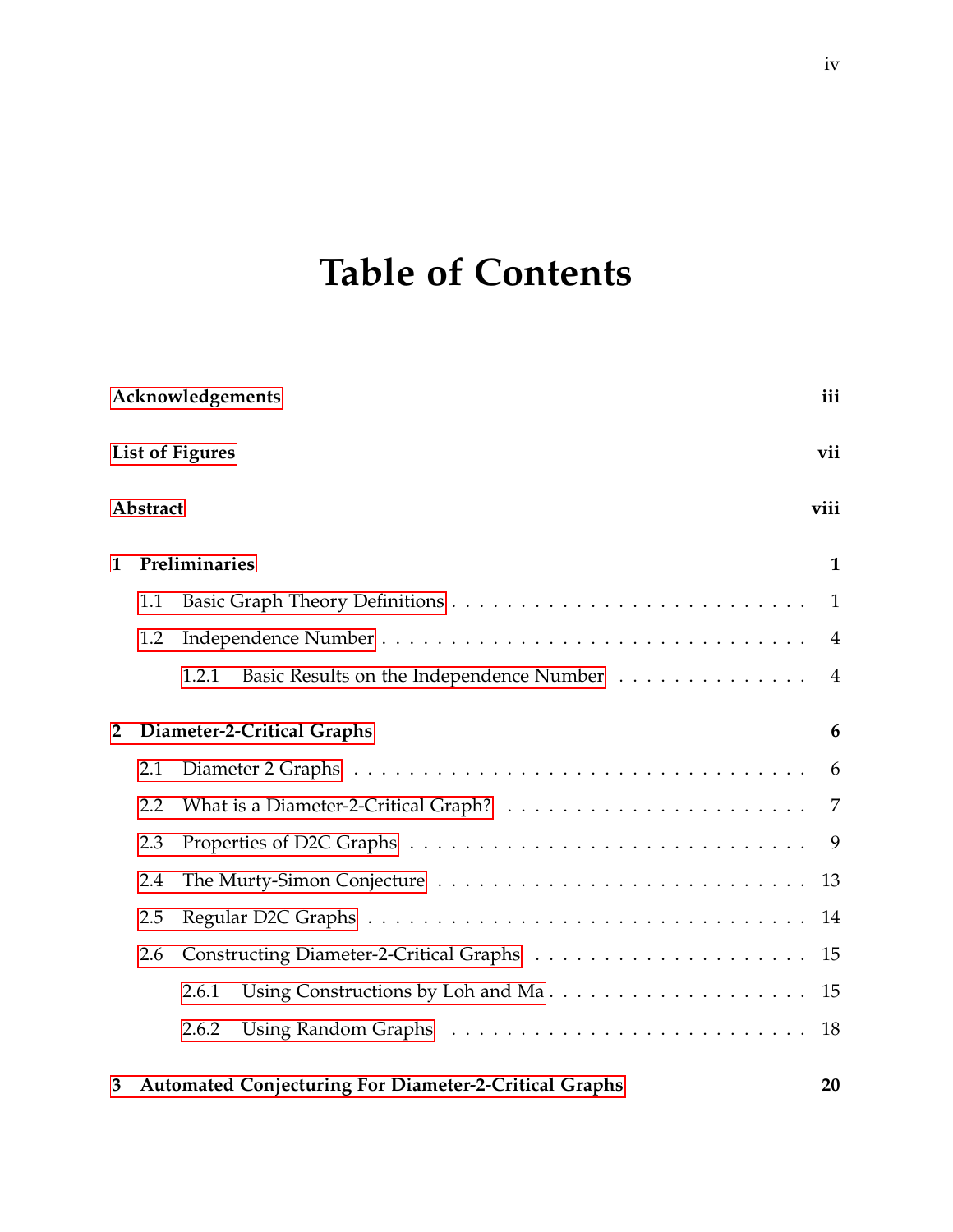|     | 3.1                                                   |                                                                        |    |
|-----|-------------------------------------------------------|------------------------------------------------------------------------|----|
|     | 3.2                                                   | Lower Bounds on the Independence Number of D2C Graphs 21               |    |
|     | 3.3                                                   | Upper Bounds on the Independence Number of D2C Graphs 23               |    |
|     | 3.4                                                   |                                                                        |    |
| 4   | Diameter-2-Critical Graphs where $\delta \leq \alpha$ | 26                                                                     |    |
|     | 4.1                                                   |                                                                        | 26 |
| 4.2 |                                                       |                                                                        |    |
|     |                                                       | 4.2.1                                                                  |    |
|     |                                                       | 4.2.2                                                                  |    |
|     | 4.3                                                   |                                                                        |    |
|     | 4.4                                                   |                                                                        |    |
| 5   |                                                       | Counter-examples to Select D2C Graph Conjectures                       | 33 |
|     | 5.1                                                   |                                                                        |    |
|     | 5.2                                                   | Diameter-2-Critical Graphs Where distinct_degrees(G) > $\alpha$ (G) 36 |    |
|     | 5.3                                                   |                                                                        | 37 |
|     |                                                       | Bibliography                                                           | 39 |
|     |                                                       | A G6 Strings for select D2C graphs                                     | 42 |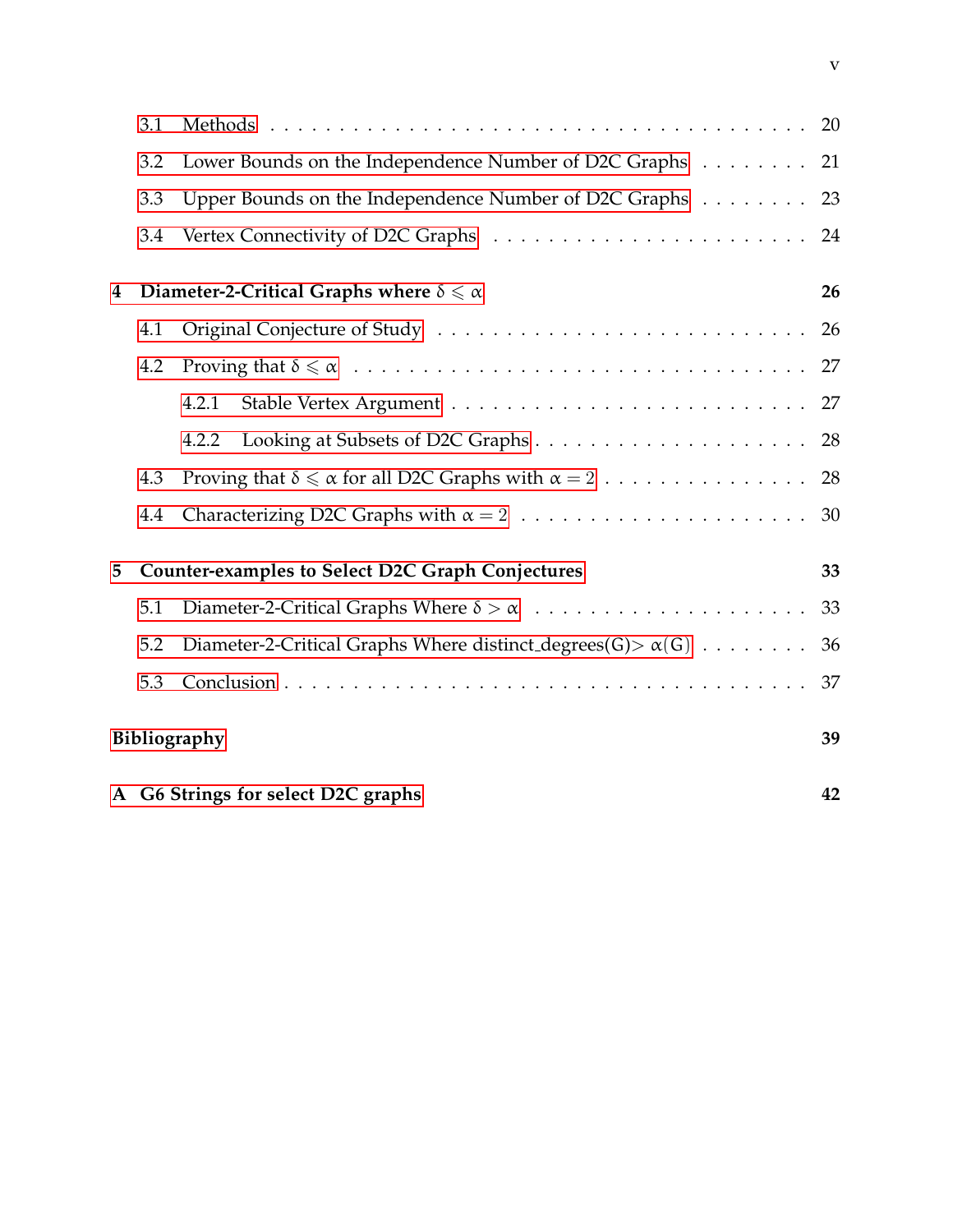# <span id="page-6-0"></span>**List of Figures**

| 2.1 |                                                                                           |    |
|-----|-------------------------------------------------------------------------------------------|----|
| 2.2 |                                                                                           | 8  |
| 2.3 |                                                                                           | 8  |
| 2.4 |                                                                                           | 8  |
| 2.5 | Removing edges from a D2C graph always increases its diameter.                            | 9  |
| 2.6 | The edge $vz$ can be removed to obtain a D2C graph $C_4$ , meaning that $vz$ is           |    |
|     |                                                                                           | 10 |
| 2.7 |                                                                                           | 11 |
| 2.8 |                                                                                           | 12 |
| 2.9 |                                                                                           | 12 |
|     | 2.10 If w does not have a neighbor in S, then wv is not a critical edge. $\dots \dots$ 13 |    |
|     | 2.11 $C_5$ can be used as G since diam( $C_5$ ) = 2 and it is self-complementary 16       |    |
|     | 2.12 On left: Vertex set A with copy of G. On right: vertex set B with copy of $Gc$ . 16  |    |
|     | 2.13 Final construction of D2C graph G', which is isomorphic to the Petersen              |    |
|     |                                                                                           |    |
|     | 2.14 D2C graph G", where two new vertices and the blue edges have been                    |    |
|     |                                                                                           | 18 |
| 4.1 |                                                                                           | 27 |
| 4.2 | If S is not a clique, then the green vertices form an independent set of size 3 29        |    |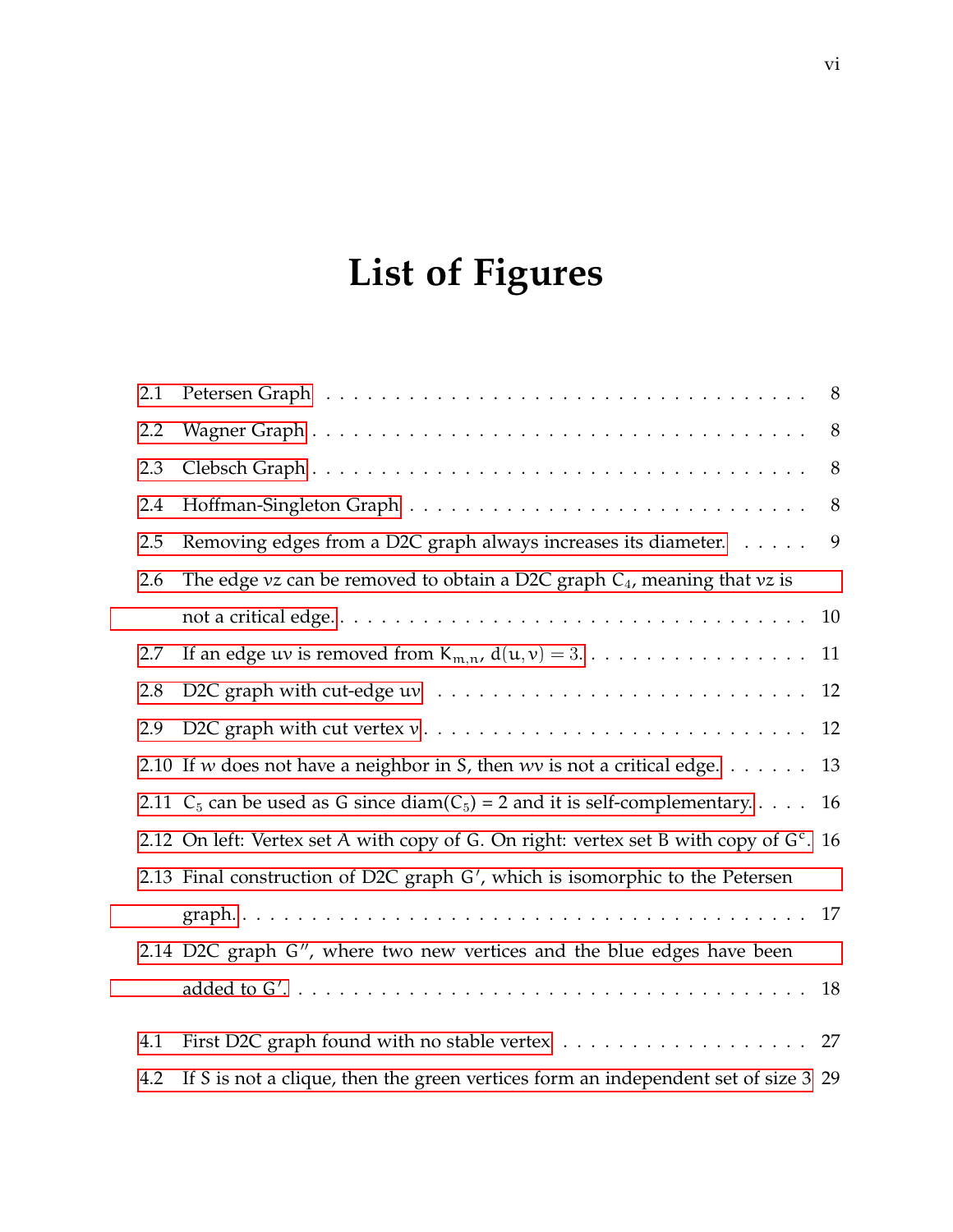| 4.3 Any edge in $N(v)$ , such as the red edge uw, is not critical 30 |  |
|----------------------------------------------------------------------|--|
|                                                                      |  |
|                                                                      |  |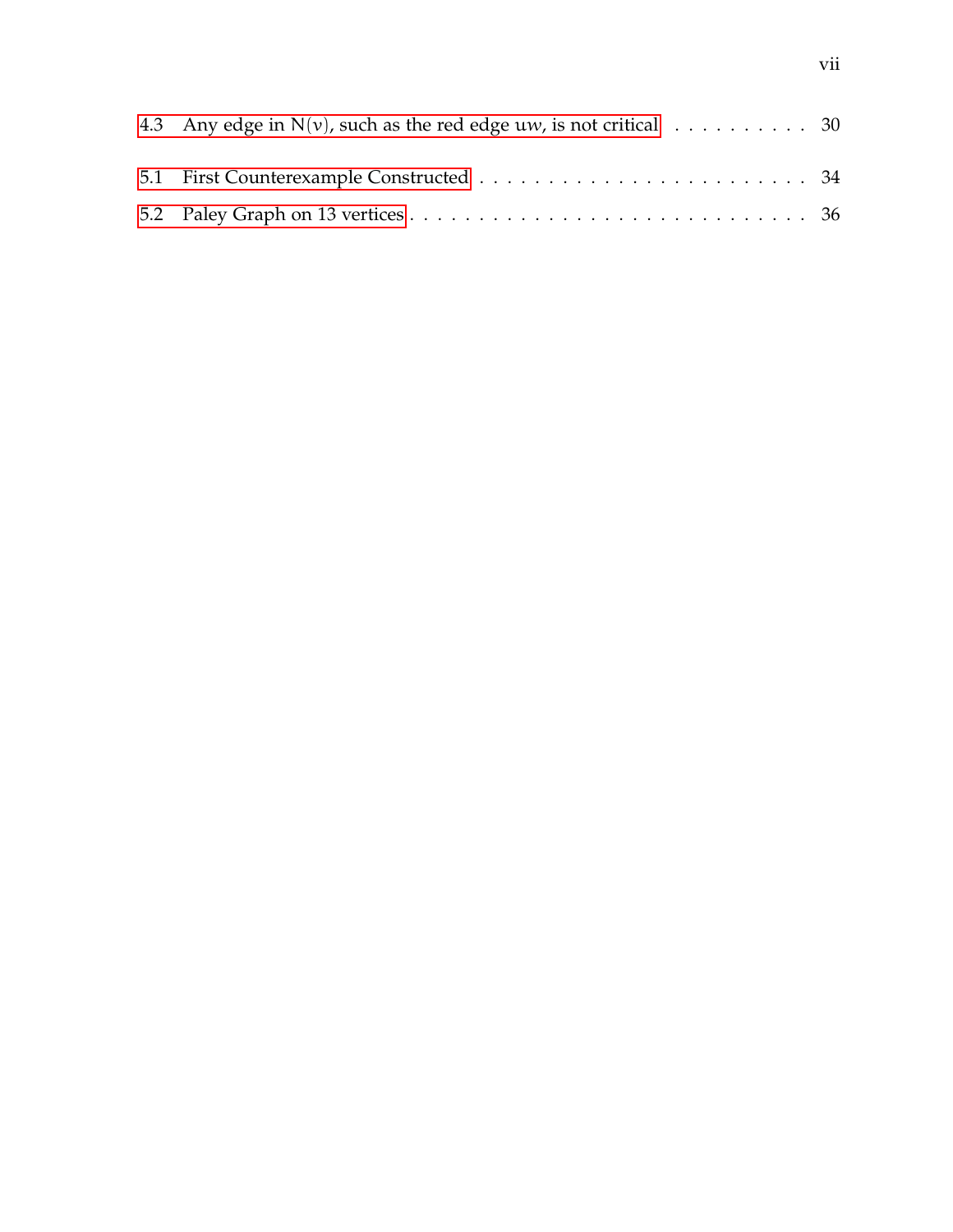### **Abstract**

<span id="page-8-0"></span>Abstract: A diameter-2-critical (D2C) graph is a graph with diameter two such that removing any edge increases the diameter or disconnects the graph. In this paper, we look at other lesser-studied properties of D2C graphs, focusing mainly on their independence number and minimum degree. We show that there exist D2C graphs with minimum degree strictly larger than their independence number, and that this gap can be arbitrarily large. We also exhibit D2C graphs with maximum number of common neighbors strictly greater than their independence number, and that this gap can be arbitrarily large. Furthermore, we exhibit a D2C graph whose number of distinct degrees in its degree sequence is strictly greater than its independence number. Additionally, we characterize D2C graphs with independence number 2 and show that all such graphs have independence number greater or equal to their minimum degree.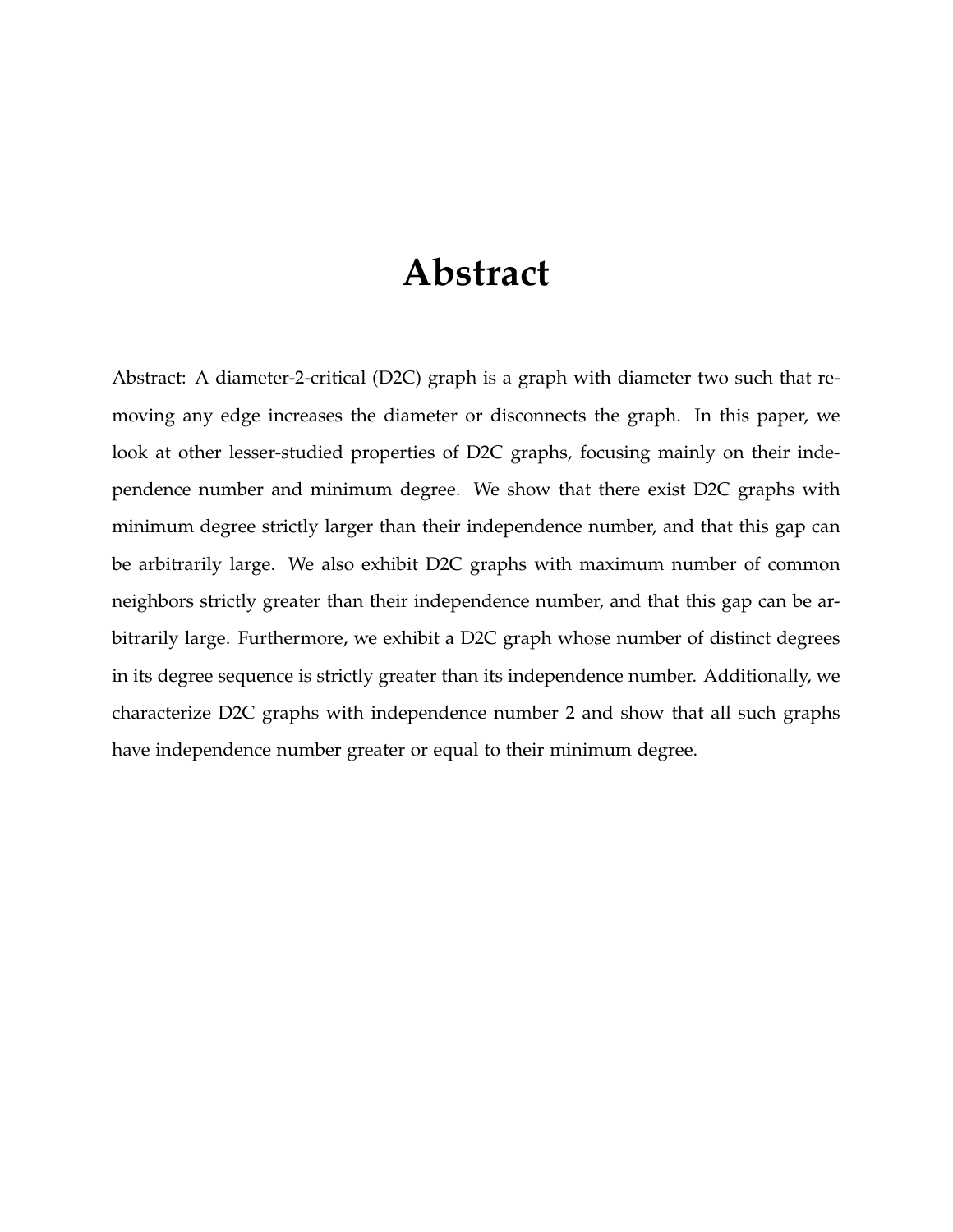### <span id="page-9-0"></span>**Chapter 1**

### **Preliminaries**

### **1.1 Basic Graph Theory Definitions**

<span id="page-9-1"></span>A **graph** G is a set of vertices and edges such that each edge has exactly two vertices as its endpoints. The set of vertices in G is called the **vertex set** of G, denoted V(G). Likewise, the set of edges in G is called the **edge set** of G, denoted E(G). The **complement** of a graph G, denoted G<sup>c</sup>, is defined such that  $V(G) = V(G^c)$  and for  $u, v \in V(G)$ ,  $uv \in E(G^c)$ if and only if  $uv \notin E(G)$ .

A **loop** is an edge whose endpoints are the same [\[26\]](#page-49-0). **Multiple edges** are two or more edges all having the same two endpoints. A **simple graph** is a graph that contains no loops or multiple edges. Unless otherwise stated, all graphs are assumed to be simple. The **order** of a graph G, denoted n(G), is the number of vertices in G. The **size** of G is the number of edges in G. If an edge  $e \in E(G)$  has endpoints u and v, the edge e is said to be **incident** with u and v, and u and v are said to be **adjacent** to each other. If two vertices u and v are adjacent, we say that they are **neighbors**. If a vertex w is adjacent to vertices u and v, then we say that u and v have w as a common neighbor. The **open neighborhood** of a vertex v, denoted  $N(v)$ , is the set of vertices adjacent to v. The **closed neighborhood** of v, denoted N[v], is N(v)  $\cup$  {v} (v together with its neighbors). A set of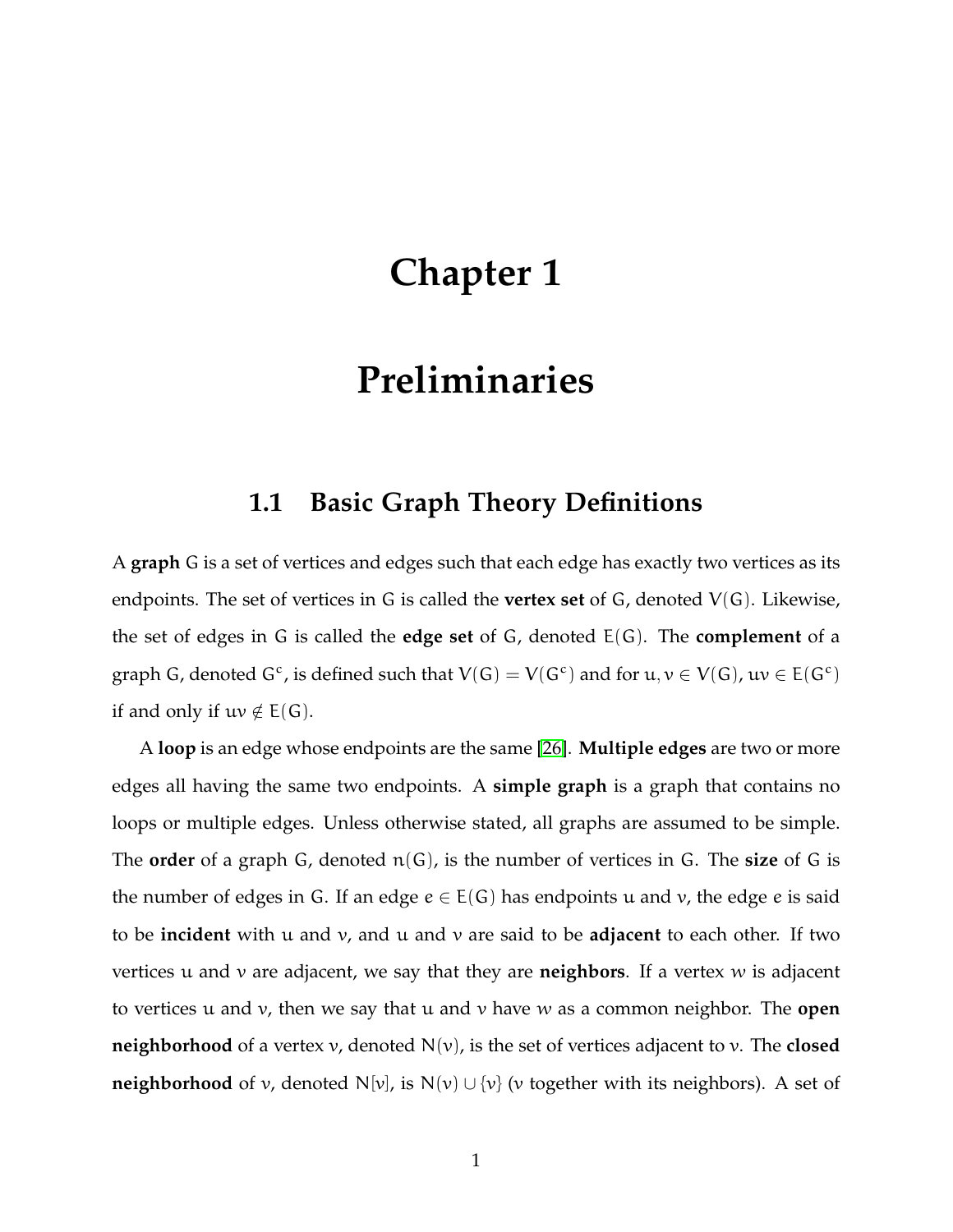pairwise non-adjacent vertices form an **independent set**, and a set of pairwise adjacent vertices form a **clique**. The maximum cardinality of a clique in a graph G is called the **clique number** of G, denoted  $\omega(G)$ .

The **degree** of a vertex  $v$ , denoted  $d(v)$ , is the number of edges incident with  $v$ . A vertex v with  $d(v) = 1$  is called a **leaf**, and an edge incident with a leaf is called a **pendant edge**. A vertex  $v \in V(G)$  has **minimum degree** if, given any vertex  $u \in V(G)$ ,  $d(v) \le d(u)$ . The minimum degree of a graph G, denoted  $\delta(G)$ , is the cardinality of a vertex of minimum degree. Likewise, a vertex  $v \in V(G)$  has **maximum degree** if, given any vertex  $u \in V(G)$ ,  $d(v) \geq d(u)$ . The maximum degree of a graph G, denoted  $\Delta(G)$ , is the cardinality of a vertex of maximum degree. A **regular graph** is a graph where every vertex has the same degree.

A **walk** on a graph is an alternating set of vertices and edges  $v_0, e_0, v_1, e_1, ..., v_{n-1}, e_{n-1},$  $v_n$  such that  $e_i$  has endpoints  $v_i$  and  $v_{i+1}$ . A **path** is a walk with no repeating edges or vertices. A path which begins at a vertex  $u$  and ends at a vertex  $v$  is referred to as a u, v-path. A **cycle** is a closed path. The length of the shortest cycle in G is called the **girth** of G. If G does not contain a cycle, then G is said to have infinite girth.

A **connected graph** is a graph G such that for all  $u, v \in V(G)$ , there exists a  $u, v$ -path. A **tree** is a connected graph that contains no cycles. A graph which is not connected is called a disconnected graph. A **component** H of a graph G is a maximal connected subgraph of G, meaning that adding any edge or vertex from  $V(G)$  or  $E(G)$  that is not part of V(H) or E(H) results in a disconnected graph. A **cut vertex** v in a graph G is a vertex whose removal from G increases the number of components in G. Likewise, a **cut edge** (or a bridge) e in a graph G is an edge whose removal from G increases the number of components in G. A **vertex cut** is a set S ⊂ V(G) such that G − S has more than one component or G − S has only one vertex. The **vertex connectivity** of a graph, denoted  $\kappa(G)$ , is the minimum size of a vertex cut. If  $\kappa(G) \geq k$ , we say that G is k-connected.

There are several very basic classes of graphs. A **cycle graph**, denoted  $C_n$ , is a graph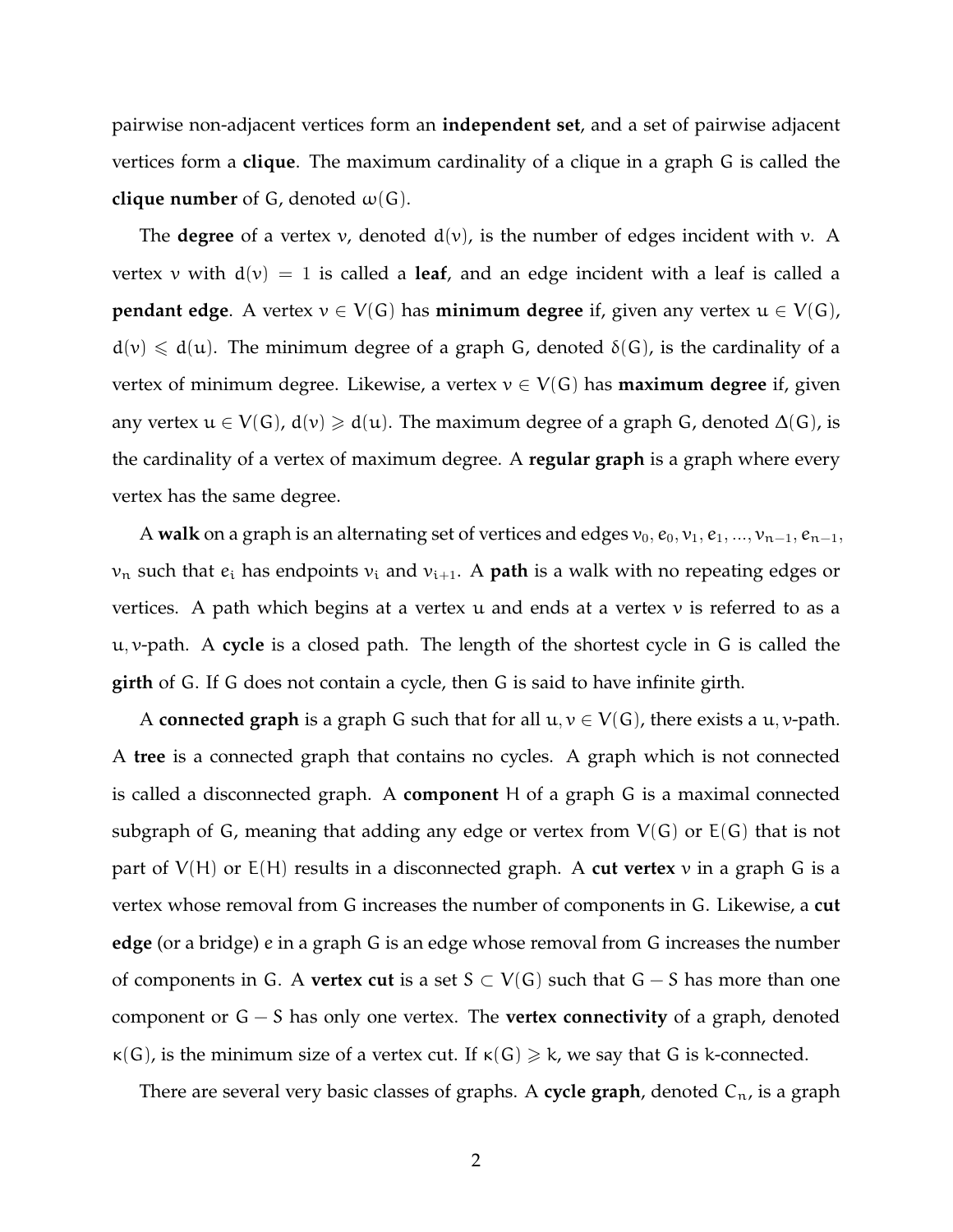such that  $V(C_n)$  induces a cycle of length n. A **path graph**, denoted  $P_n$ , is a graph such that  $V(P_n)$  induces a path of length n. A **complete graph**, denoted  $K_n$ , is a graph such that if  $u, v \in V(G)$  and  $u \neq v$ , then  $uv \in E(G)$ . A **bipartite graph** is a graph which every  $v \in V(G)$  can be partitioned into one of two independent sets, called partite sets. A **complete bipartite graph**, denoted  $K_{m,n}$  is a bipartite graph with partite sets X and Y such that  $|X| = m$ ,  $|Y| = n$ , and if  $x \in X$  and  $y \in Y$ , then  $xy \in E(G)$ . The complete bipartite graphs  $K_{m,n}$  with  $m = 1$  and/or  $n = 1$  are called **stars**. The complete bipartite graphs  $K_{m,n}$  where  $m = n$  are called **balanced complete bipartite graphs**.

A **subgraph** H of a graph G is a graph such that  $V(H) \subseteq V(G)$  and  $E(H) \subseteq E(G)$ . If H  $\neq$  G, then H is called a **proper subgraph** of G. If  $V(H) = V(G)$ , then H is called a **spanning subgraph** of G. A spanning subgraph that is also a tree is referred to as a **spanning tree** of G. If  $S \subseteq V(G)$ , then the subgraph induced by S, denoted G[S], is the subgraph H formed by letting  $V(H) = S$ , and for  $u, v \in S$ ,  $uv \in E(H)$  if and only if  $uv \in E(G)$ .

A **dominating set** is a set  $D \subset V(G)$  such that if  $v \in V(G) - D$ , then there exists a vertex  $u \in D$  adjacent to v. If there exists  $v \in V(G)$  such that  $\{v\}$  is a dominating set, then v is called a **dominating vertex**. A **dominating edge** is an edge whose endpoints form a dominating set.

The **distance** between two vertices u and  $v$ , denoted  $d(u, v)$ , is the length of a shortest path between u and v. The **diameter** of a graph is the maximum distance between any two vertices in G. Given a vertex  $v$ , the distance to the vertex furthest away from  $v$  is called the **eccentricity** of v, denoted  $\epsilon(v)$ . More formally,  $\epsilon(v)$  is the smallest integer k such that for all  $u \in V(G)$ ,  $d(u, v) \le k$ . If u has the smallest eccentricity of all the vertices in G, then the **radius** of G is the value of  $\epsilon(\mathbf{u})$ . More formally, the radius of G is the greatest integer k such that for all  $u \in V(G)$ ,  $\varepsilon(u) \geq k$ . (We can similarly define the diameter of G to be the smallest integer j such that for all  $u \in V(G)$ ,  $\varepsilon(u) \le k$ .)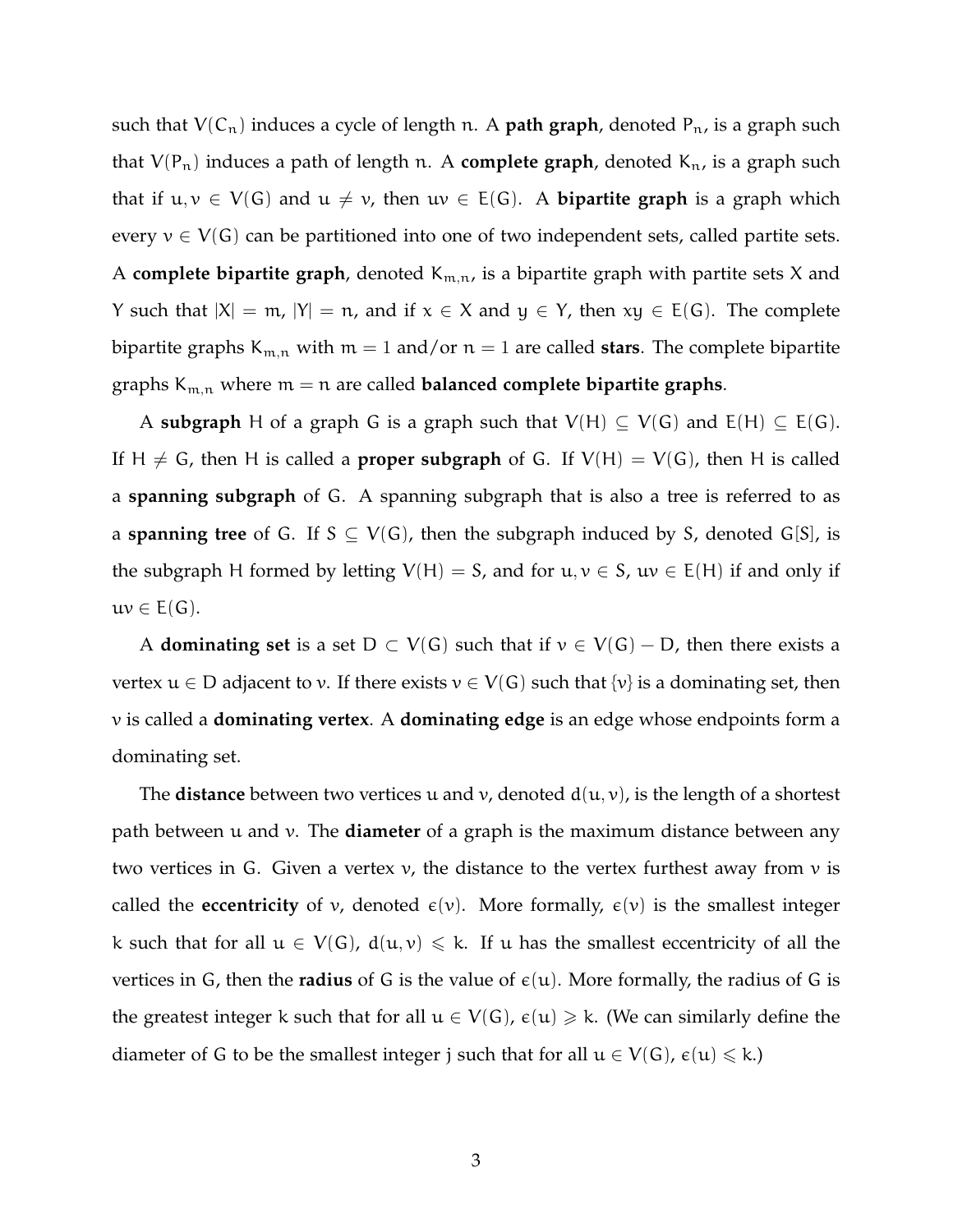### **1.2 Independence Number**

<span id="page-12-0"></span>A maximal independent set is an independent set that is not contained in a larger independent set. More precisely, an independent set I is maximal if, given any vertex  $v \in V(G) \setminus I$ ,  $\{v\} \cup I$  is not an independent set. An independent set M is called maximum if, given another independent set S in G,  $|S| \leq |M|$ . The **independence number** of a graph G, denoted  $\alpha(G)$ , is the cardinality of a maximum independent set. The independence number is a widely studied graph invariant that is NP-hard to compute [\[10\]](#page-48-0).

#### **1.2.1 Basic Results on the Independence Number**

<span id="page-12-1"></span>Suppose that you partitioned  $V(G)$  into independent sets  $I_1, I_2, ..., I_n$ . Letting each  $I_j$ represent a color, we call such a partition a **proper coloring** of G. The **chromatic number** of a graph, denoted  $\chi(G)$ , is the minimum number of colors needed in a proper coloring of G.

The chromatic number provides a well-known lower bound on the independence number of a graph.

#### <span id="page-12-3"></span>**Proposition 1.** *For a graph* G,  $\alpha(G)\chi(G) \geq n(G)$ *.*

*Proof.* Let  $\chi(G) = j$ , let  $\alpha(G) = k$  and let  $X_1, X_2, ..., X_j$  be a proper coloring of G. We see that since a proper coloring partitions  $V(G)$ ,  $n(G) = |X_1| + |X_2| + ... + |X_j|$ . Since each  $X_i$ is an independent set,  $|X_1| + |X_2| + ... + |X_j| \leq jk = \alpha(G)\chi(G)$ , as we wanted to show.

<span id="page-12-2"></span>**Theorem 1.** [\[24\]](#page-49-1) For any graph  $G$ ,  $\chi(G) \leq \Delta(G) + 1$ .

From Theorem [1](#page-12-2) and Proposition [1,](#page-12-3) we get a lower bound of the independence number in terms of the maximum degree.

**Corollary 1.** *For any graph* G,  $\alpha(G) \ge \frac{n}{\Delta(G)}$  $\frac{n}{\Delta(G)+1}$ .

A **matching** in a graph is a set of edges such that no two edges share an endpoint. The **matching number** of a graph G (denoted  $\alpha'(G)$ ) is the maximum size of a matching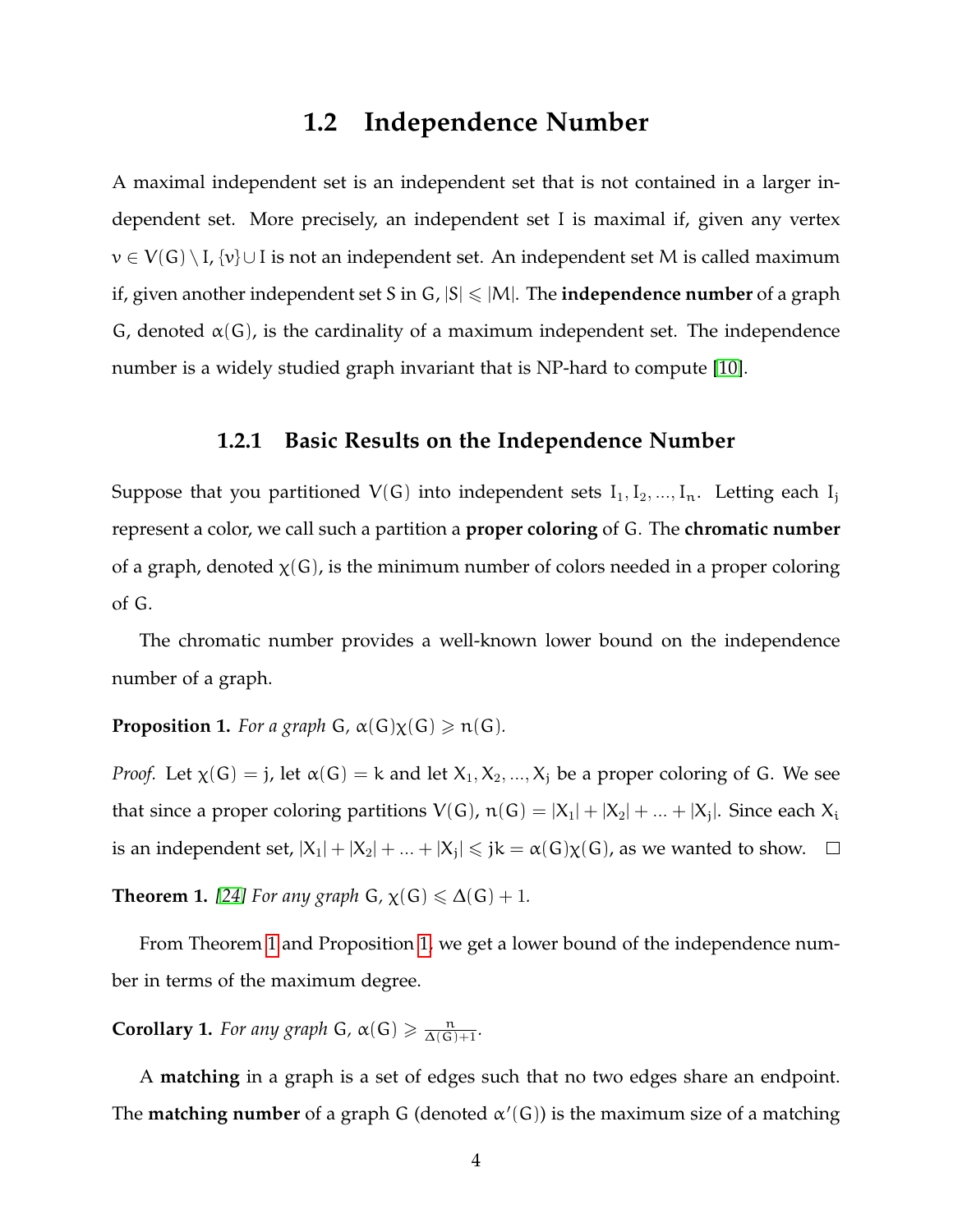in G. The matching number of a graph gives both a lower and an upper bound on the independence number of a graph.

**Proposition 2.** *For any graph*  $G$ ,  $n(G) - 2\alpha'(G) \leq \alpha(G) \leq n(G) - \alpha'(G)$ 

*Proof.* Let M be a maximum matching in G. Since M is maximum, removing M from G leaves an independent set I of size  $n(G) - 2\alpha'(G)$ . Thus,  $\alpha(G) \geq n(G) - 2\alpha'(G)$ .

Now consider a maximum-sized independent set I. For each edge  $e \in M$ , the set I contains at most one endpoint from e. Since there are  $\alpha'(G)$  edges in M,  $\alpha(G) \leq$  $n - \alpha'(G)$ , as we wanted to show.  $\Box$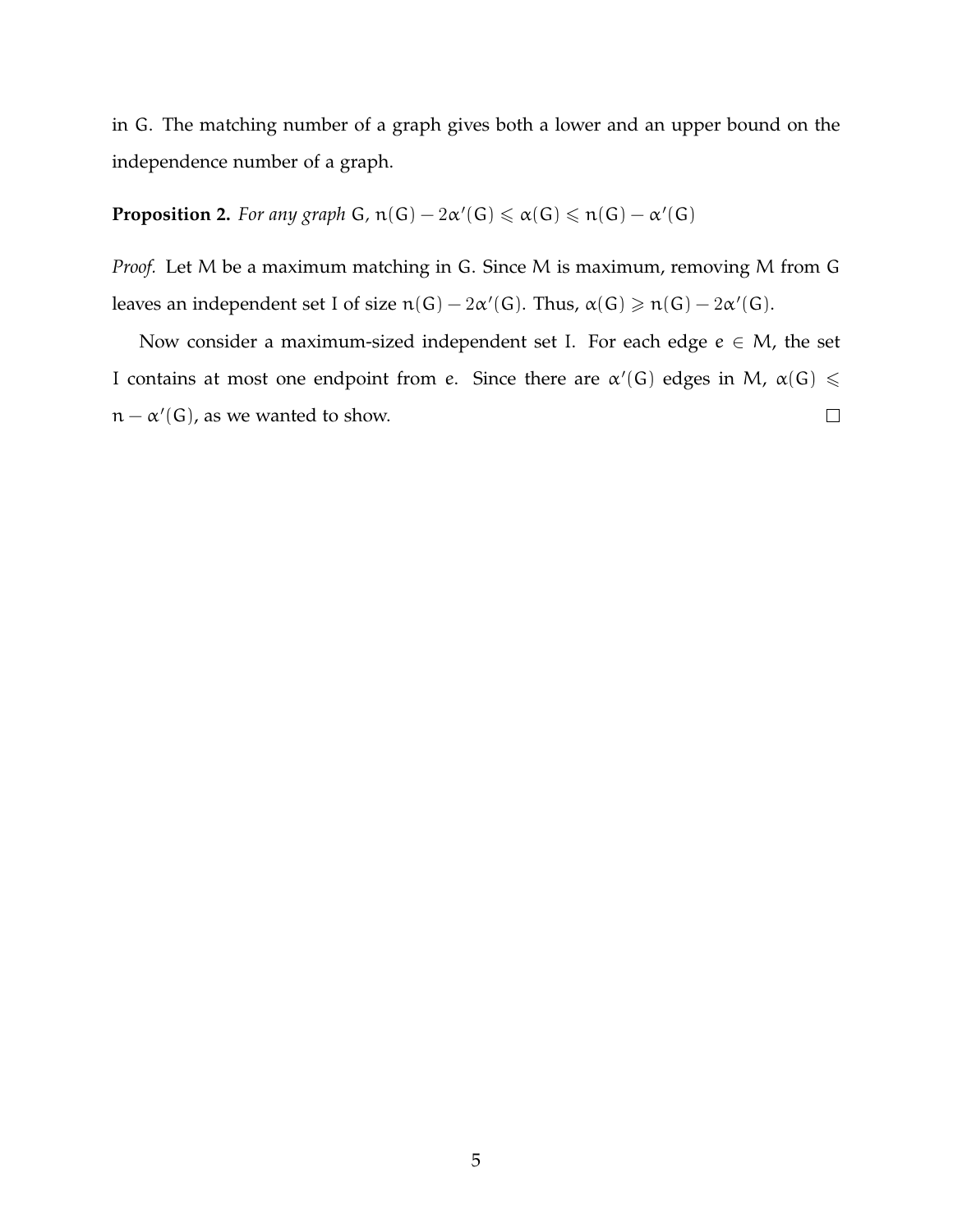### **Chapter 2**

### <span id="page-14-0"></span>**Diameter-2-Critical Graphs**

#### **2.1 Diameter 2 Graphs**

<span id="page-14-1"></span>Diameter 2 graphs are of particular interest because many graphs which are not widely studied have diameter 2. In fact, almost all graphs have diameter 2.

**Theorem 2.** *[\[1\]](#page-47-1) Almost all graphs have diameter 2.*

*Proof.* For  $u, v \in V(G)$ , assume that the probability that u and v are adjacent in G,  $P(uv \in E(G)) = \frac{1}{2}$ . This clearly implies that  $P(uv \notin E(G)) = \frac{1}{2}$ . Next, let  $w \in V(G)$ . Since  $P(uw \in E(G)) = \frac{1}{2}$  and  $P(vw \in E(G)) = \frac{1}{2}$ , the probability that both  $uw, vw \in E(G)$  is  $\frac{1}{4}$ . This means that the probability that at least one of  $uw, vw \notin E(G)$  is  $\frac{3}{4}$ .

Thus, the probability that u and v are not adjacent and do not share a common  $\frac{3}{4}\big)^{\mathfrak{n}-2}.$  Summing over all  $\binom{\mathfrak{n}}{2}$  pairs of vertices, we have that the probability neighbor is  $\frac{1}{2}(\frac{3}{4}$ that G does not have diameter 2 is  $\frac{1}{2} {n \choose 2} (\frac{3}{4})^{n-2}$ , which goes to 0 as  $n \to \infty$ . This is what we wanted to show.  $\Box$ 

**Proposition 3.** Let G have diameter 2, and let  $v \in V(G)$ . Then  $N(v)$  is a dominating set

*Proof.* Suppose there exists  $w \in V(G)$  such that  $w \notin N[v]$  and if  $u \in N(v)$ ,  $u$  is not adjacent to w. We then see that  $d(v, w) \ge 3$ , contradicting the fact that G has diameter 2. Thus, we conclude that  $N(v)$  forms a dominating set in G.  $\Box$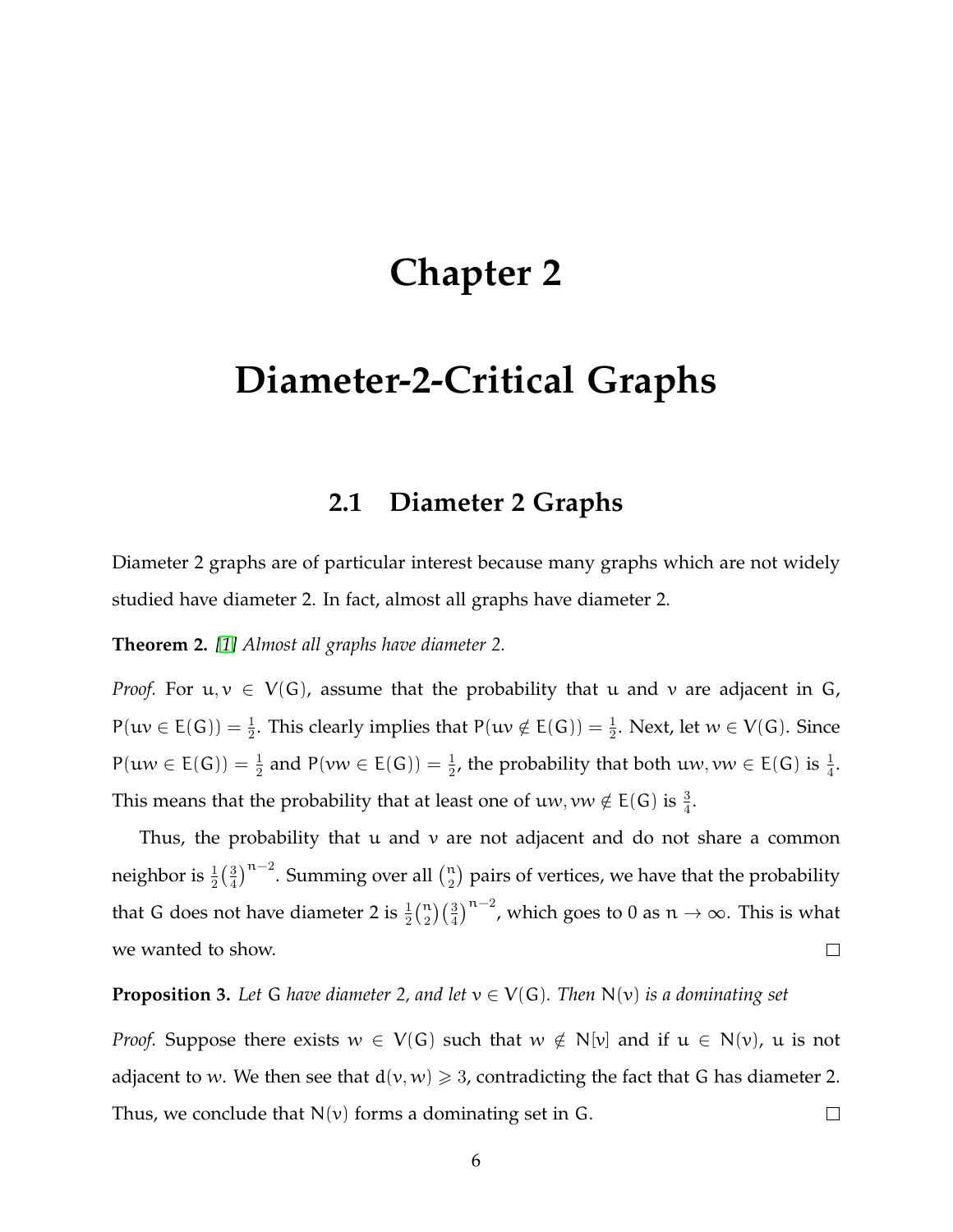#### **2.2 What is a Diameter-2-Critical Graph?**

<span id="page-15-0"></span>Often when trying to learn the different properties about a general class of graphs, it is useful to study their critical graphs.

We can think of a critical graph as a subset of a class of graphs C with property X. If  $G \in \mathcal{C}$  and removing any edge from  $\mathcal{C}$  changes property X, then we say that G is an X-critical graph.

For example, if we wanted to study the graphs with independence number 2, we may want to study a smaller class of independence number 2 graphs for which more is known. Independence number critical graphs (which are known as **alpha-critical** graphs) are graphs in which removing any edge increases the independence number of the graph.

There are also vertex critical graphs. In these graphs, the critical property  $X$  must change if any vertex is removed (but not necessarily when any edge is removed). These generally do not share the same properties as the class of edge critical graphs for a given property.

A **diameter-2-critical graph** (abbreviated D2C) is a diameter 2 graph G such that for any edge  $e \in E(G)$  that is not a cut-edge,  $G - e$  has diameter strictly larger than 2. If for an edge  $e \in E(G)$ , G−e has strictly larger diameter than G, we call e a critical edge. Thus, we can alternatively define D2C graphs as diameter 2 graphs in which every edge is a critical edge. Examples of D2C graphs include  $P_3$ ,  $C_4$ ,  $C_5$ , all complete bipartite graphs, the Petersen Graph, the Clebsch Graph, the Wagner Graph, and the Hoffman-Singleton Graph.

D2C graphs are a subset of a large class of graphs known as diameter-n-critical graphs, diameter n graphs G such that for any edge  $e \in E(G)$  that is not a cut-edge,  $G - e$  has diameter strictly larger than n.

In general, D2C graphs do not have a lot of underlying structure. Indeed, it was proven in [\[11\]](#page-48-1) that diameter-n-critical graphs cannot be constructed by finite extensions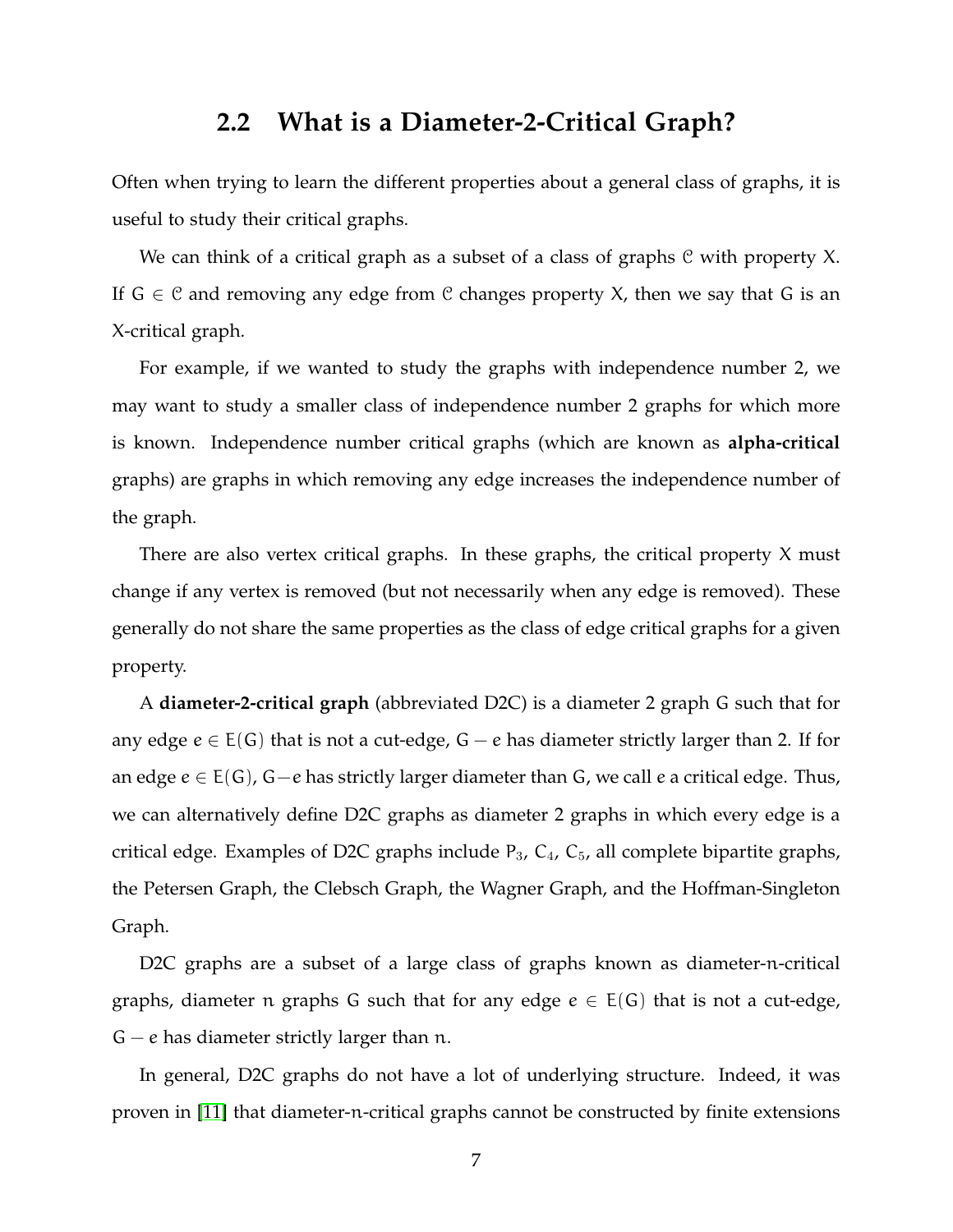

Figure 2.1: Petersen Graph

<span id="page-16-0"></span>

Figure 2.2: Wagner Graph

<span id="page-16-1"></span>

Figure 2.3: Clebsch Graph

<span id="page-16-3"></span><span id="page-16-2"></span>

Figure 2.4: Hoffman-Singleton Graph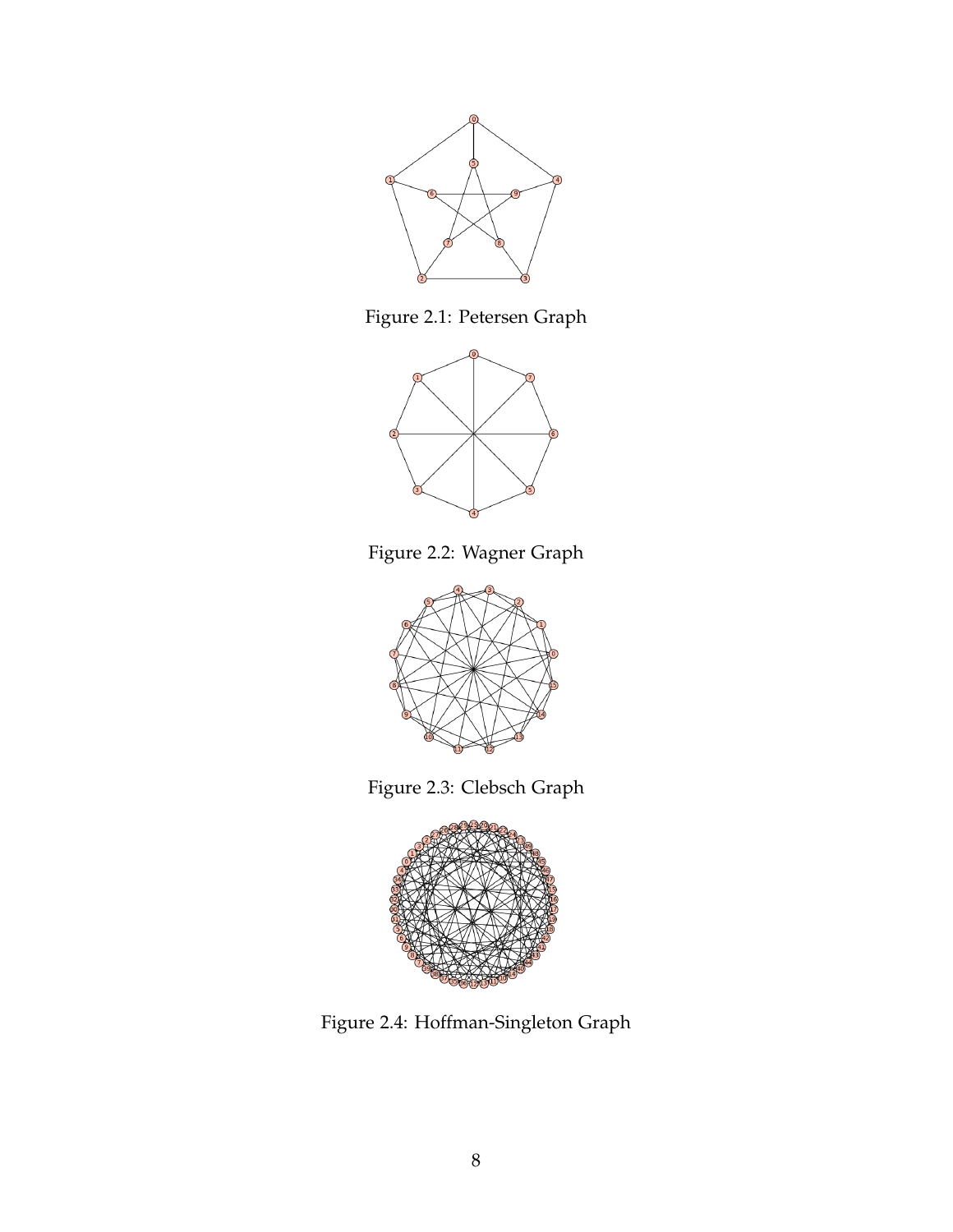or characterized by forbidden subgraphs. However, there are methods for constructing D2C graphs from non-D2C graphs. In Section [2.6,](#page-23-0) we will show two such methods for constructing D2C graphs introduced by Loh and Ma (see [\[19\]](#page-48-2)).

### **2.3 Properties of D2C Graphs**

<span id="page-17-2"></span><span id="page-17-0"></span>**Proposition 4.** *If* P *is a proper spanning subgraph of a D2C graph, then* P *is not D2C.*

*Proof.* If P is a proper spanning subgraph of a D2C graph G, then it is obtained from G by removing a non-empty set of edges. By the definition of a D2C graph, P will not have diameter 2 and thus cannot be a D2C graph.  $\Box$ 



<span id="page-17-1"></span>Figure 2.5: Removing edges from a D2C graph always increases its diameter.

<span id="page-17-3"></span>**Proposition 5.** *If* G *contains a D2C proper spanning subgraph, then* G *is not D2C.*

*Proof.* If G contains a D2C graph as a proper spanning subgraph H, then G can be transformed into H by removing a non-empty set S of edges from G. But then the edges in S are not critical edges. Thus, G is not D2C.  $\Box$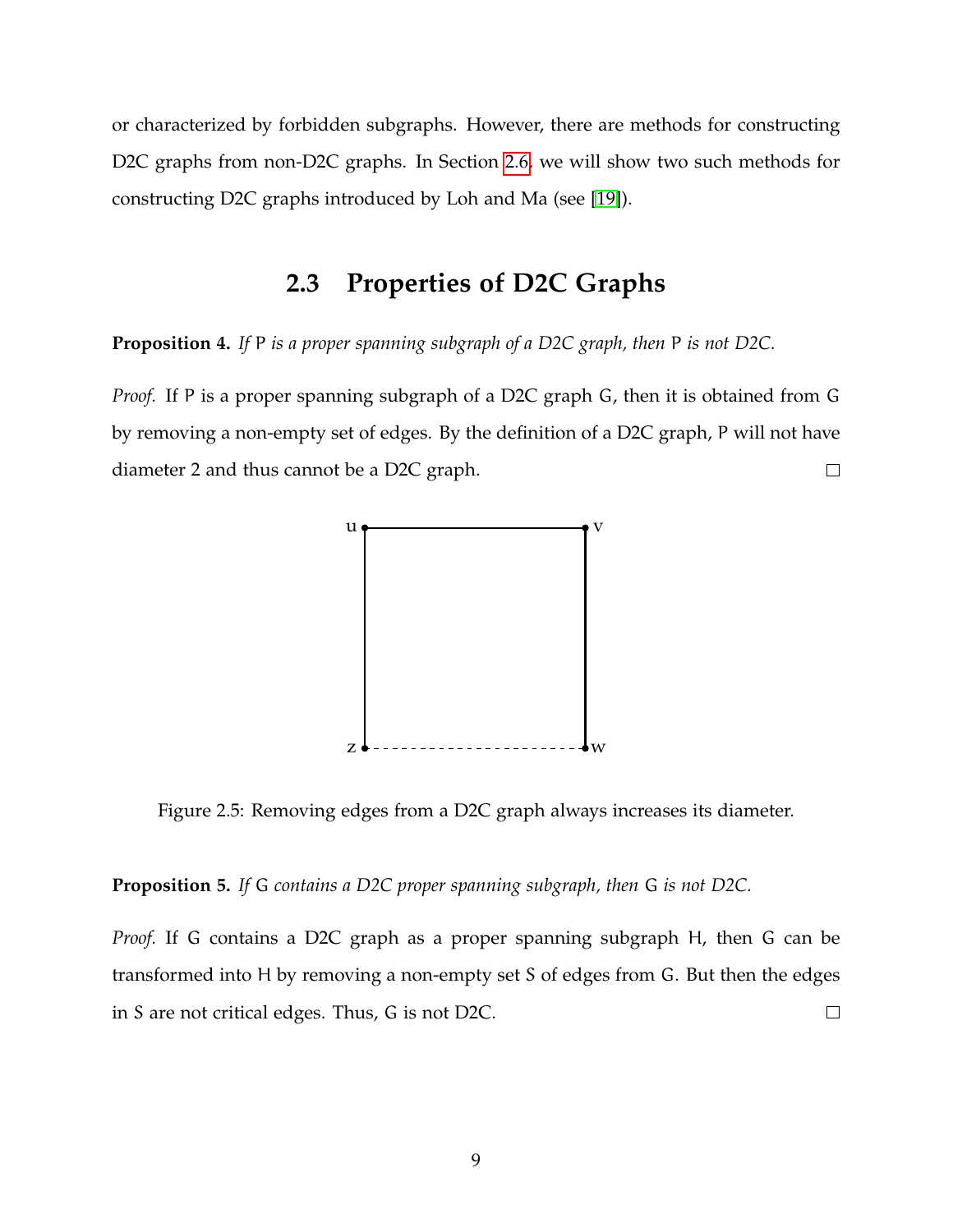

<span id="page-18-0"></span>Figure 2.6: The edge vz can be removed to obtain a D2C graph  $C_4$ , meaning that vz is not a critical edge.

<span id="page-18-1"></span>**Theorem 3.** *The only D2C bipartite graphs are complete bipartite graphs. Furthermore, all complete bipartite graphs are D2C.*

*Proof.* Every non-complete bipartite graph is a proper spanning subgraph of a larger complete bipartite graph. We will prove that all complete bipartite graphs are D2C, from which it will follow from Proposition [4](#page-17-2) that any other bipartite graph is not D2C.

Let G be a complete bipartite graph, and let  $xy \in E(G)$  having endpoints  $x, y \in V(G)$ . We first note that any two distinct vertices in the same partite set share at least 1 common neighbor in the other partite set (since G is a complete bipartite graph). Thus, G has diameter 2. We also note that removing  $xy$  from G leaves the vertices  $x$  and  $y$  at least distance three from each other, so  $G - xy$  has at least diameter 3. Thus, G is D2C.  $\Box$ 

All trees are bipartite graphs. The only complete bipartite graphs which are trees are stars, so we get another result directly from Theorem [3.](#page-18-1)

**Corollary 2.** *The only D2C trees are stars.*

We can also now classify D2C graphs with a dominating vertex.

<span id="page-18-2"></span>**Corollary 3.** *The only D2C graphs with a dominating vertex are stars.*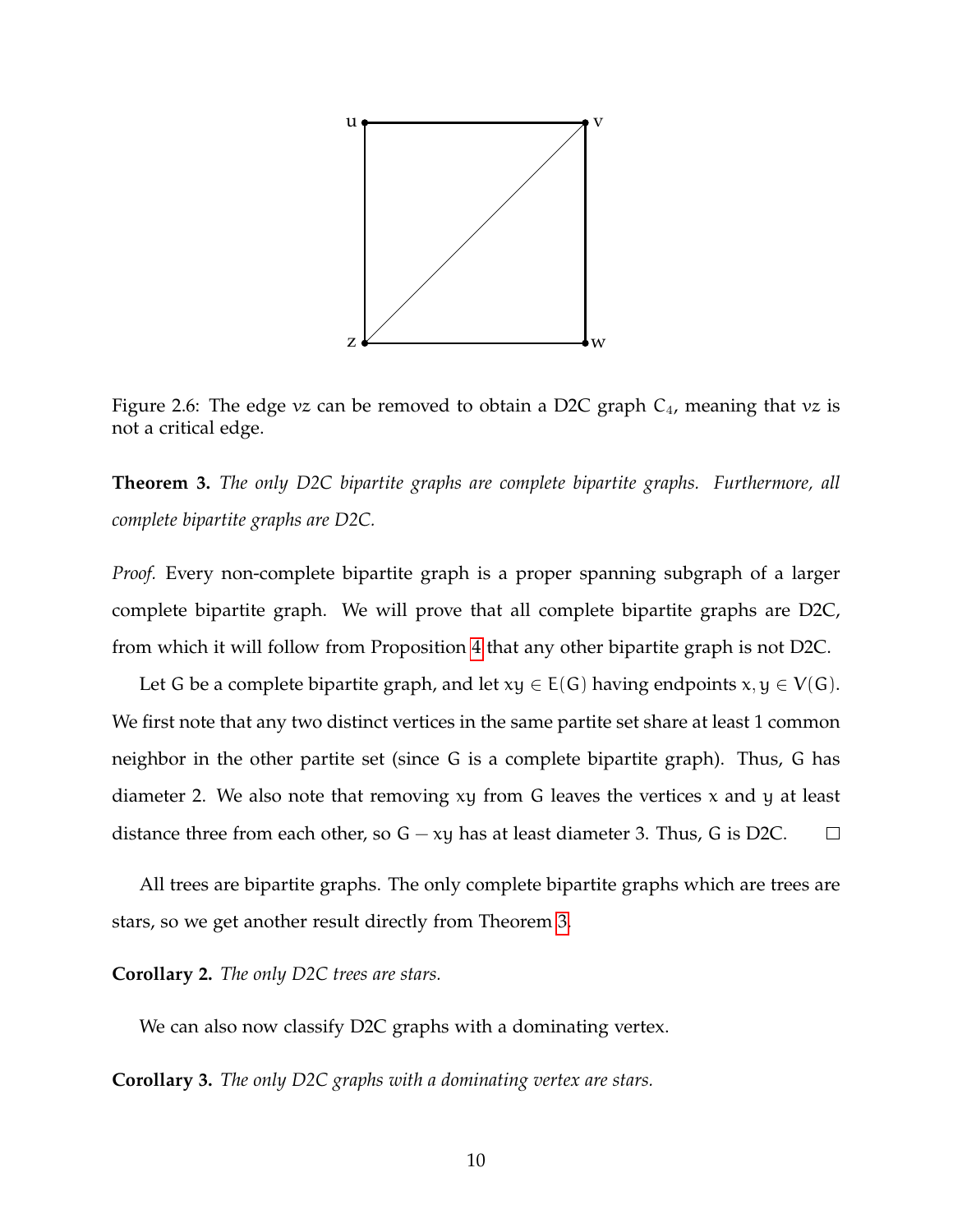

Figure 2.7: If an edge uv is removed from  $K_{m,n}$ ,  $d(u, v) = 3$ .

<span id="page-19-0"></span>*Proof.* Any graph G with a dominating vertex contains a star as a spanning subgraph H. If  $G = H$ , then G is a star. If  $G \neq H$ , then by definition of a proper subgraph, it contains a star as a proper spanning subgraph. By Proposition [5,](#page-17-3) G is not D2C.  $\Box$ 

**Theorem 4.** *The only D2C graphs with cut-edges are stars.*

*Proof.* Suppose that a D2C graph G contains a cut-edge uv. If u has a neighbor  $y \neq v$ , and v has a neighbor  $z \neq u$ , since uv is a cut-edge, we would have that  $d(y, z) = 3$ . We also see that if G is just the cut edge uv, then then diameter of G is 1. Thus, if G is a D2C graph with a cut-edge, then either  $N(u) = \{v\}$  or  $N(v) = \{u\}$ , but not both.

Without loss of generality, suppose that  $N(u) = \{v\}$ . We now show that v is a dominating vertex. If v is not a dominating vertex, there exists some vertex  $x \notin N(v)$ . Since  $N(u) = \{v\}$ , it follows that  $d(u, v) \ge 3$ . This contradicts our assumption that G is D2C, and thus  $v$  is a dominating vertex. By Corollary [3,](#page-18-2) G can only be a star. Since every edge in a star is a cut-edge, we conclude that the only D2C graphs with cut-edges are stars.  $\Box$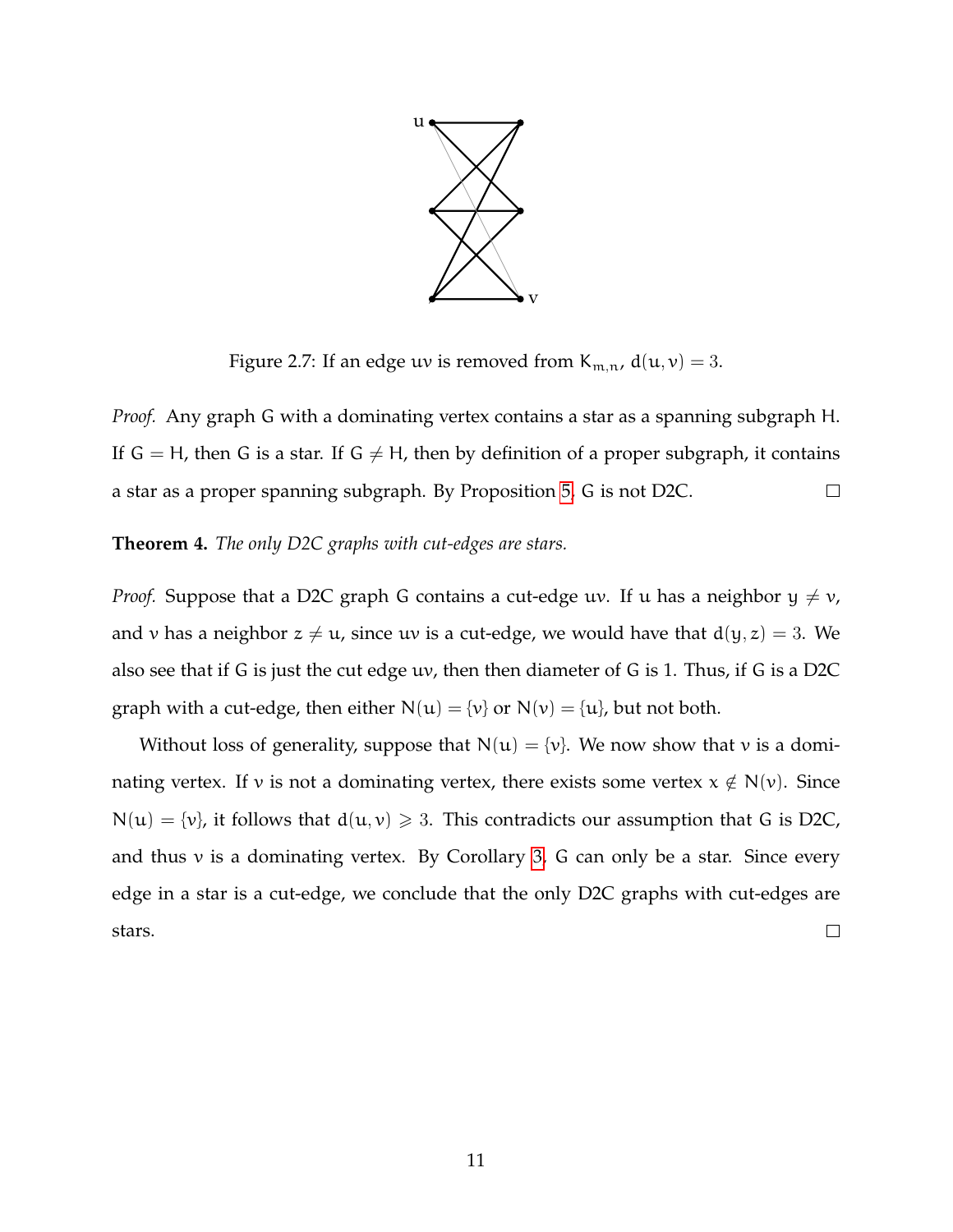

Figure 2.8: D2C graph with cut-edge uv

<span id="page-20-0"></span>Since every pendant edge is a cut-edge, we see that the only D2C graphs with pendant edges are stars.

**Corollary 4.** *The only D2C graphs containing pendant edges are stars. Thus, if* G *is a D2C graph and* G *is not a star, then*  $\delta(G) \geq 2$ *.* 

**Theorem 5.** *The only D2C graphs with cut vertices are stars.*

*Proof.* Suppose that a D2C graph G contains a cut-vertex v. We show that v is a dominating vertex. If v is not a dominating vertex, then there exists some vertex  $x \notin N(v)$ . Since v is a cut vertex,  $G - v$  contains at least two components. At most one of the components will contain x, so let u be a vertex which is not in this component. We see that  $d(u, x) \ge 3$ , contradicting our assumption that G is D2C. Thus, v is a dominating vertex. By Corollary [3,](#page-18-2) G can only be a star. Since every edge in a star is a cut-edge, the only  $\Box$ D<sub>2</sub>C graphs which contain cut-vertices are stars.



Figure 2.9: D2C graph with cut vertex  $v$ 

<span id="page-20-2"></span><span id="page-20-1"></span>**Theorem 6.** *Let* v *be a vertex of minimum degree in a D2C graph* G*, and let* S *be the set of vertices distance* 2 from  $\nu$  *in* G. For all  $w \in N(\nu)$ , w must contain a neighbor in S.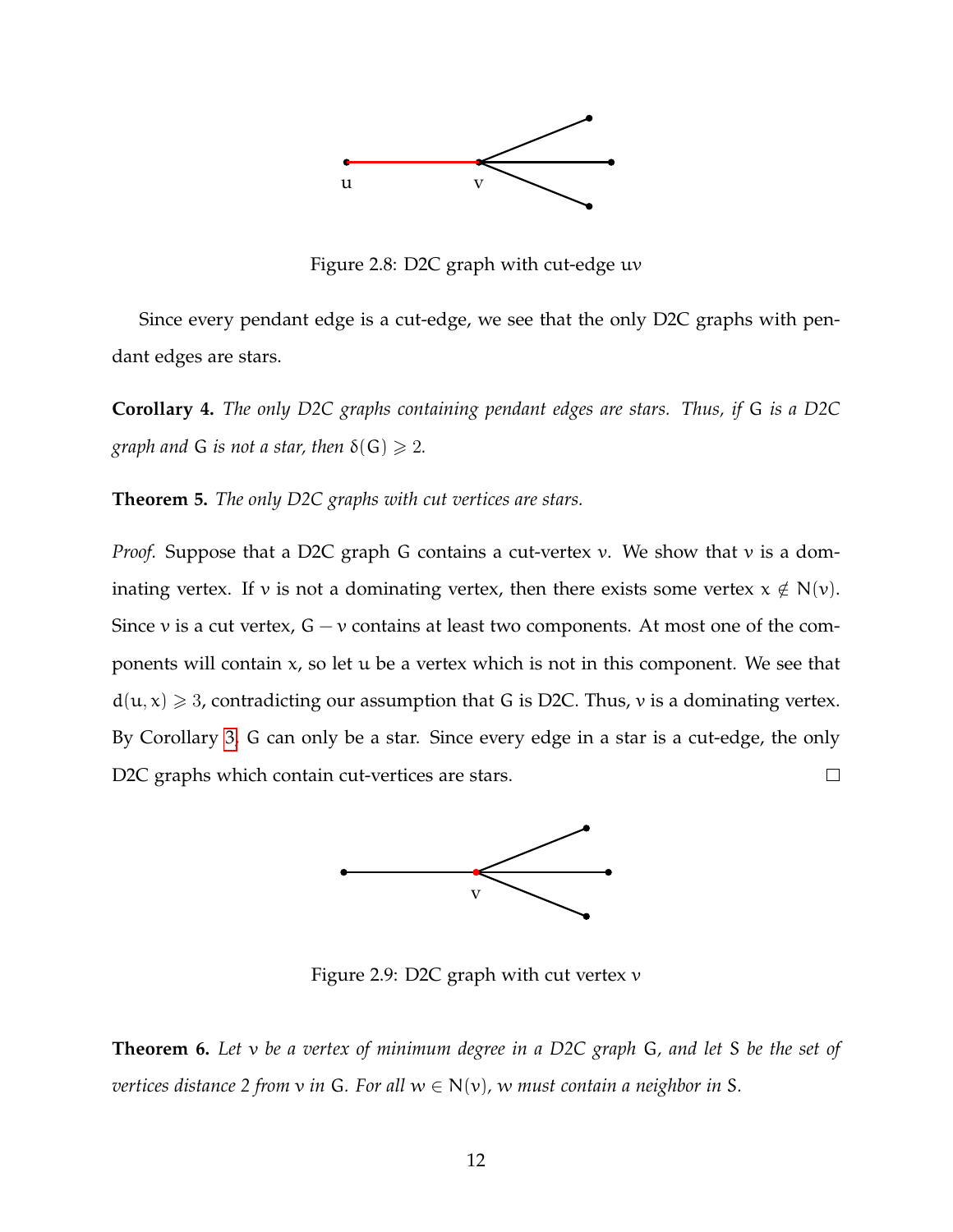

<span id="page-21-1"></span>Figure 2.10: If w does not have a neighbor in S, then wv is not a critical edge.

*Proof.* Suppose that w has no neighbor in S. This means that the possible neighbors of w are v and vertices in N(v). We see that  $|\{v\} \cup N(v) - \{w\}| = |N(v)| = \delta(G)$ , so w can have at most  $\delta(G)$  neighbors. Therefore, it must have exactly  $\delta(G)$  neighbors, meaning that  $N(w) = N(v) - \{w\} + \{v\}.$ 

We show that the edge wv is not a critical edge. In  $G - wv$ , w is still adjacent to all the other vertices in  $N(v)$ . Also, since w does not have a neighbor in S, the distance from v to a vertex in S does not change. Likewise, the distance between a vertex in  $N(v)$  and S will not be affected by the removal of wv. Thus, we see that the diameter of  $G - wv$ is still 2. This contradicts our assumption that G was D2C, and so we conclude that w must contain a neighbor in S.  $\Box$ 

<span id="page-21-0"></span>Theorem [6](#page-20-2) gives some structure which is common to all D2C graphs, but not all diameter 2 graphs. This will be used in Section [4.4](#page-38-0) to classify all D2C graphs with  $\alpha = 2$ .

#### **2.4 The Murty-Simon Conjecture**

Much of the research done on D2C graphs centers on finding the maximum number edges in an n-vertex D2C graph. This extremal problem has been studied since at least the 1960's, when Murty and Simon conjectured that the upper edge bound for D2C graph is  $\lfloor \frac{{\mathfrak n}^2}{4}$  $\frac{\mathfrak{r}^2}{4}$ .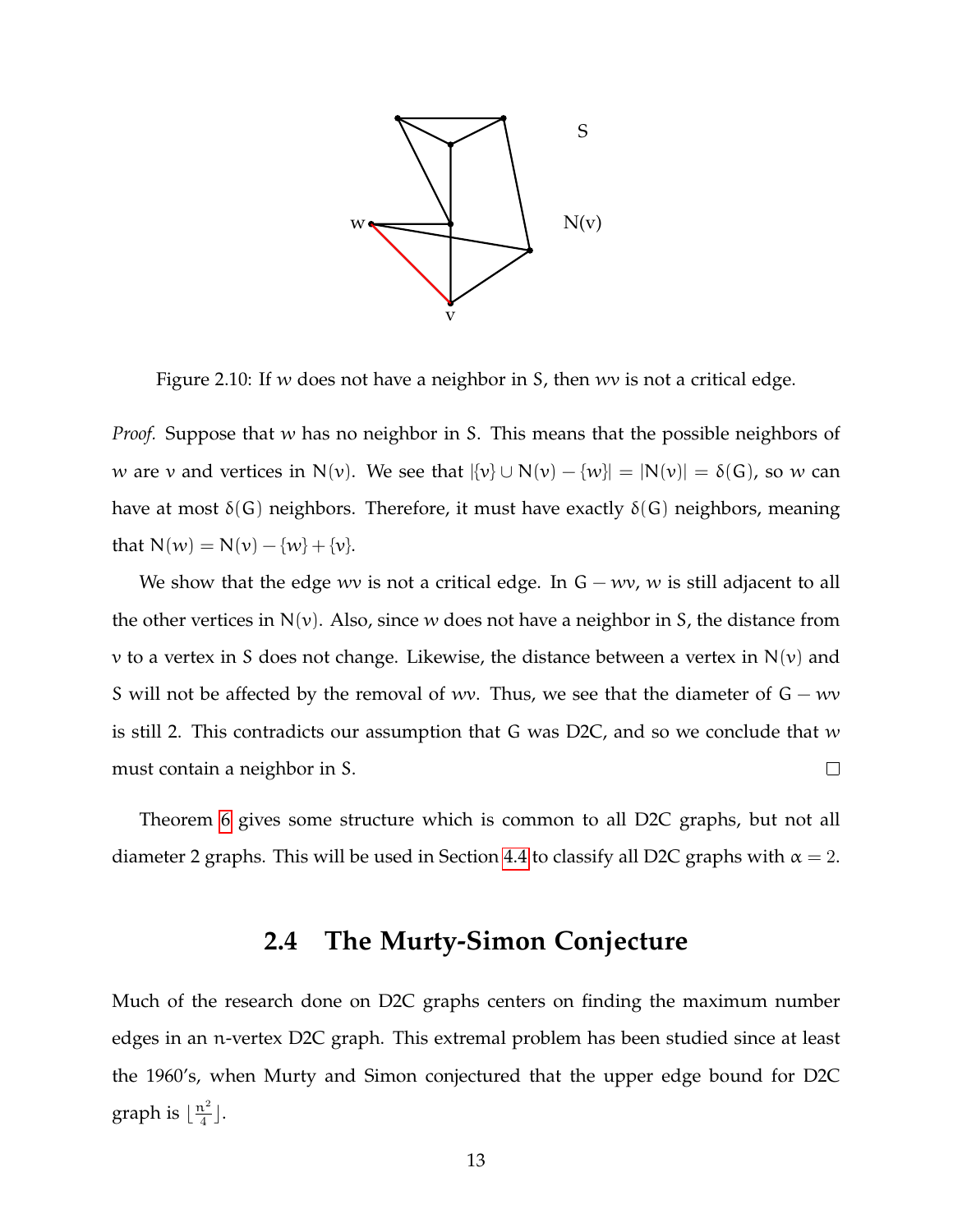**Conjecture 1.** [\[3\]](#page-47-2) If G is a D2C graph with e edges, then  $e \leq \lfloor \frac{n^2}{4} \rfloor$ 4 ⌋*, with equality if and only if* G *is a complete bipartite graph with balanced bipartite sets.*

Although the conjecture has not been fully proven, it has been proven for small D2C graphs ( $n \le 24$ , see [\[7\]](#page-47-3)) and very large D2C graphs ( $n \ge 2 \uparrow \uparrow 10^{14}$ , see [\[9\]](#page-47-4) and [\[17\]](#page-48-3)).

The best upper bound on the number of edges in any D2C graph was proven in 1987 by Fan (see [\[7\]](#page-47-3)).

<span id="page-22-3"></span>**Theorem 7.** *[\[7\]](#page-47-3) If* G *is a D2C graph, then the maximum number of edges in* G *is* .2532n 2 *.*

Many recent results have focused on proving the Murty-Simon Conjecture for different classes of graphs. Notably, it has been shown that the upper bound on the number of edges for non-bipartite D2C graphs with a dominating edge is strictly less than the Murty-Simon Conjecture bound.

<span id="page-22-1"></span><span id="page-22-0"></span>**Theorem 8.** *[\[3\]](#page-47-2) If* G *is a non-bipartite D2C graph with a dominating edge and* e *edges, then apart from the graph*  $H_5$  *(see [\[3\]](#page-47-2)), e*  $\leqslant \lfloor \frac{n^2}{4} \rfloor$  $\frac{\mathfrak{r}^2}{4}$  – 2.

### **2.5 Regular D2C Graphs**

The edge bounds of D2C graphs can be very useful in narrowing down the possible number of regular D2C graphs. For instance, we can classify regular D2C graphs with a dominating edge using Theorem [8.](#page-22-1)

<span id="page-22-2"></span>**Theorem 9.** *The only regular D2C graphs with a dominating edge are complete bipartite graphs with balanced partite sets.*

*Proof.* Let G be a k-regular non-bipartite D2C graph with order n, e edges, and a dominating edge. We see that the degree sum of G is kn. By the Handshaking Lemma (see [\[26\]](#page-49-0)),  $e = \frac{kn}{2}$  $\frac{2\pi}{2}$ . By Theorem [8,](#page-22-1)  $e \le \frac{\pi^2}{4} - 2$ , and so  $\frac{\pi}{2} \le \frac{\pi^2}{4} - 2$ . Multiplying by two, we have that  $kn \leq \frac{n^2}{2} - 4$ . Dividing by n, we have that  $k \leq \frac{n}{2} - \frac{4}{n} < \frac{n}{2}$  $\frac{n}{2}$ . Thus,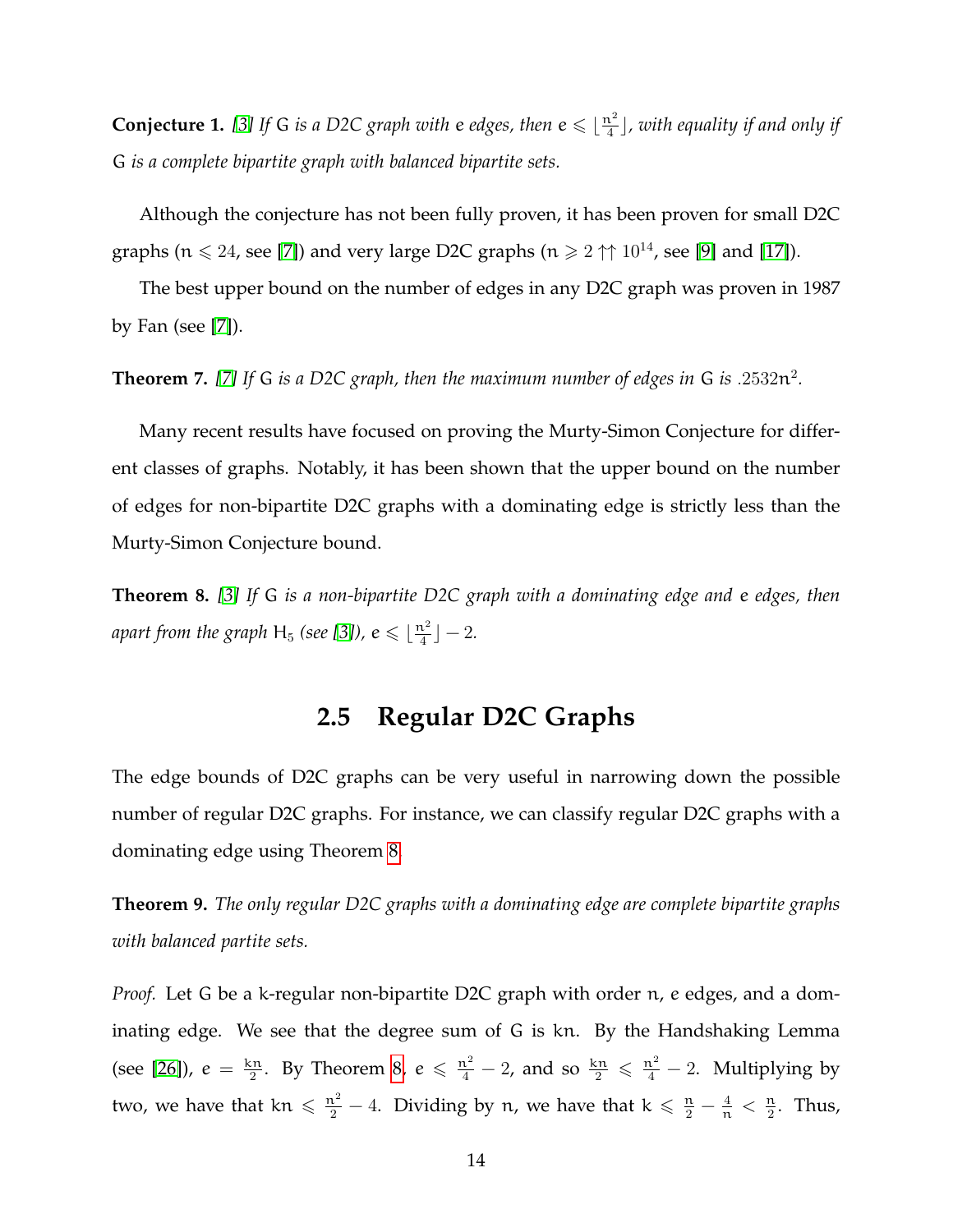$2k < n$ . However, since G has a dominating edge  $e_d$  with endpoints u and v, we have that  $n(G) = |N[u] - \{v\}| + |N[v] - \{u\}| = k + k = 2k$ . By this contradiction, we conclude that if G is a regular D2C graphs with a dominating edge, then it cannot be non-bipartite.

Thus, if G contains a dominating edge, then it must be bipartite. From Theorem [3,](#page-18-1) we see that the only D2C bipartite graphs are complete bipartite graphs. Indeed, we see that every edge in a complete bipartite graph is a dominating edge. Since the only regular complete bipartite graphs are  $K_{n,n}$ , we conclude that the only regular D2C graphs with a dominating edge are complete bipartite graphs with balanced partite sets.  $\Box$ 

Using the calculations done in the proof of Theorem [9,](#page-22-2) Theorem [7](#page-22-3) shows that for regular D2C graphs,  $k \le 0.5064n$ . An upper bound on k can be found by using the fact that k-regular diameter 2 graphs have at most  $1 + k + k^2$  vertices. Thus,  $n \leq 1 + k + k^2$ . This makes it possible to generate all of the k-regular D2C graphs when k is small.

#### <span id="page-23-0"></span>**2.6 Constructing Diameter-2-Critical Graphs**

#### **2.6.1 Using Constructions by Loh and Ma**

<span id="page-23-1"></span>Infinite families of D2C graphs can be constructed using a method introduced by Po-Shen Loh and Jie Ma in [\[19\]](#page-48-2).

To do this, begin with a diameter 2 graph G whose complement also has diameter 2. If  $n(G) = k$ , begin with a copy of G such that its k vertices are labeled  $v_1, ..., v_k$ . These vertices will be called vertex set A, and this graph will be referred to as G.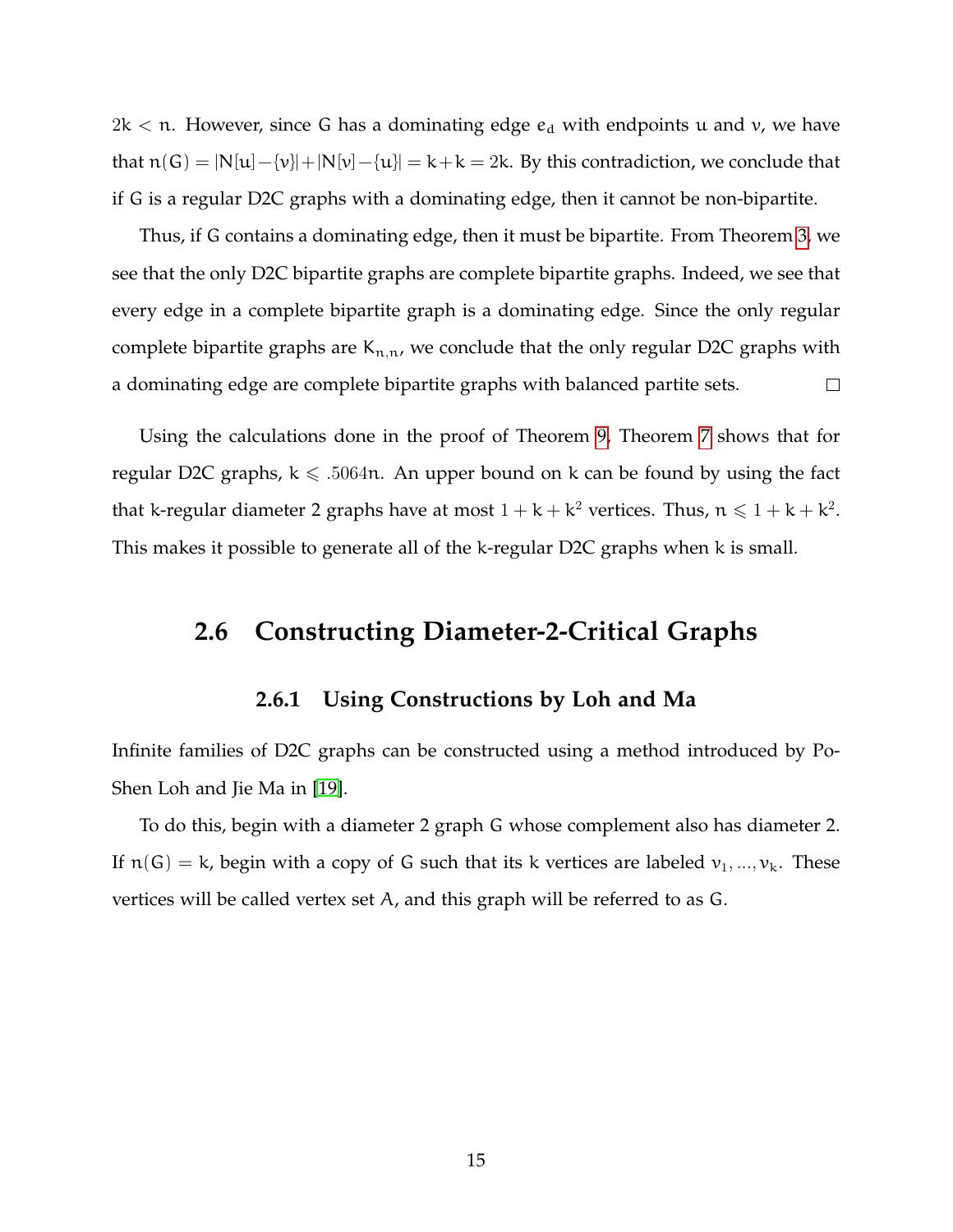

<span id="page-24-0"></span>Figure 2.11:  $C_5$  can be used as G since diam( $C_5$ ) = 2 and it is self-complementary.

Next, add k more vertices labeled  $v'_1, ..., v'_k$ , which will be referred to as vertex set B. Then, add edge  $v'_i v'_j$  ( $i \neq j$ ) to B if and only if  $v_i v_j \notin E(G)$ . (So in this step, we add a copy of the complement of G to the vertex set B.) The edges in the vertex set B must be added exactly the way that was done in this step to assure that the final graph is D2C.



<span id="page-24-1"></span>Figure 2.12: On left: Vertex set A with copy of G. On right: vertex set B with copy of  $G^c$ .

Finally, we add the edge  $v_i v'_i$  for all  $1 \leq i \leq k$ . This adds a perfect matching between the vertex sets A and B. The resulting graph, which we denote G′ , is a D2C graph.

To prove that G' is D2C, the authors first argue that G' has diameter 2. First, looking at  $v_i \in A$  and  $v'_k \in B$ , by construction, either  $v_i v_k \in E(G')$  or  $v'_i v'_k \in E(G')$ . If  $v_i v_k \in B$ E(G'), using this edge and the edge  $v_k v'_k$  in the perfect matching, we see that  $v_i$  and  $v'_k$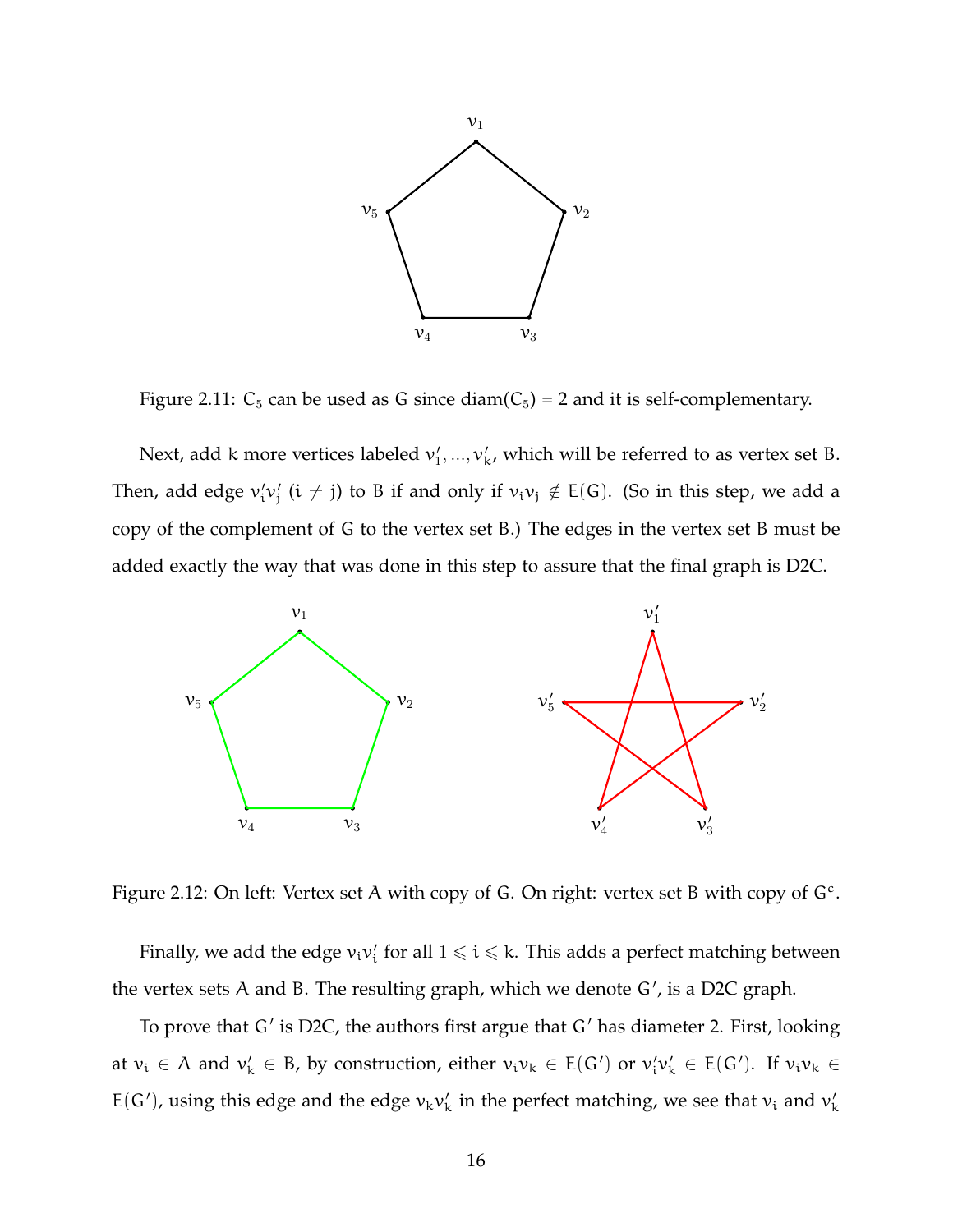

<span id="page-25-0"></span>Figure 2.13: Final construction of D2C graph G′ , which is isomorphic to the Petersen graph.

are distance two apart. On the other hand, if  $v'_i v'_k \in E(G')$ , using this edge and the edge  $v_i v_i'$  in the perfect matching, we again see that  $v_i$  and  $v_k'$  are distance 2 apart.

Since G and its complement have diameter at most 2, any pair of vertices in the same vertex set are at most distance 2 apart. Finally, vertices  $v_i \in A$  and  $v'_i \in B$  are distance one apart (adjacent by the perfect matching), and so we conclude that G′ has diameter 2.

Next we need to show that every edge in  $G'$  is critical. If the edge  $v_i v'_i$  is removed, given that if  $v_i v_k \in E(G')$ , then  $v'_i v'_k \notin E(G')$ , we have that  $d(v_i, v'_i) \geq 3$ . Next, if any edge  $v_i v_k$  is removed from A, given that if  $v_i v_k \in E(G')$ , then  $v'_i v'_k \notin E(G')$ , we have that  $d(v_i, v'_k) \geq 3$ . Likewise, if any edge  $v'_i v'_k$  is removed from B, given that if  $v'_i v'_k \in E(G')$ , then  $v_i v_k \notin E(G')$ , we have that  $d(v'_i, v_k) \geq 3$ . Thus, every edge is critical, and G' is D2C. We will refer to this construction as Loh-Ma's Construction 2.1 (as it is called in [\[19\]](#page-48-2)).

Given such a graph G', we have another construction using G' to create an additional infinite family of D2C graphs. To do this, simply join a set of disjoint vertices C with all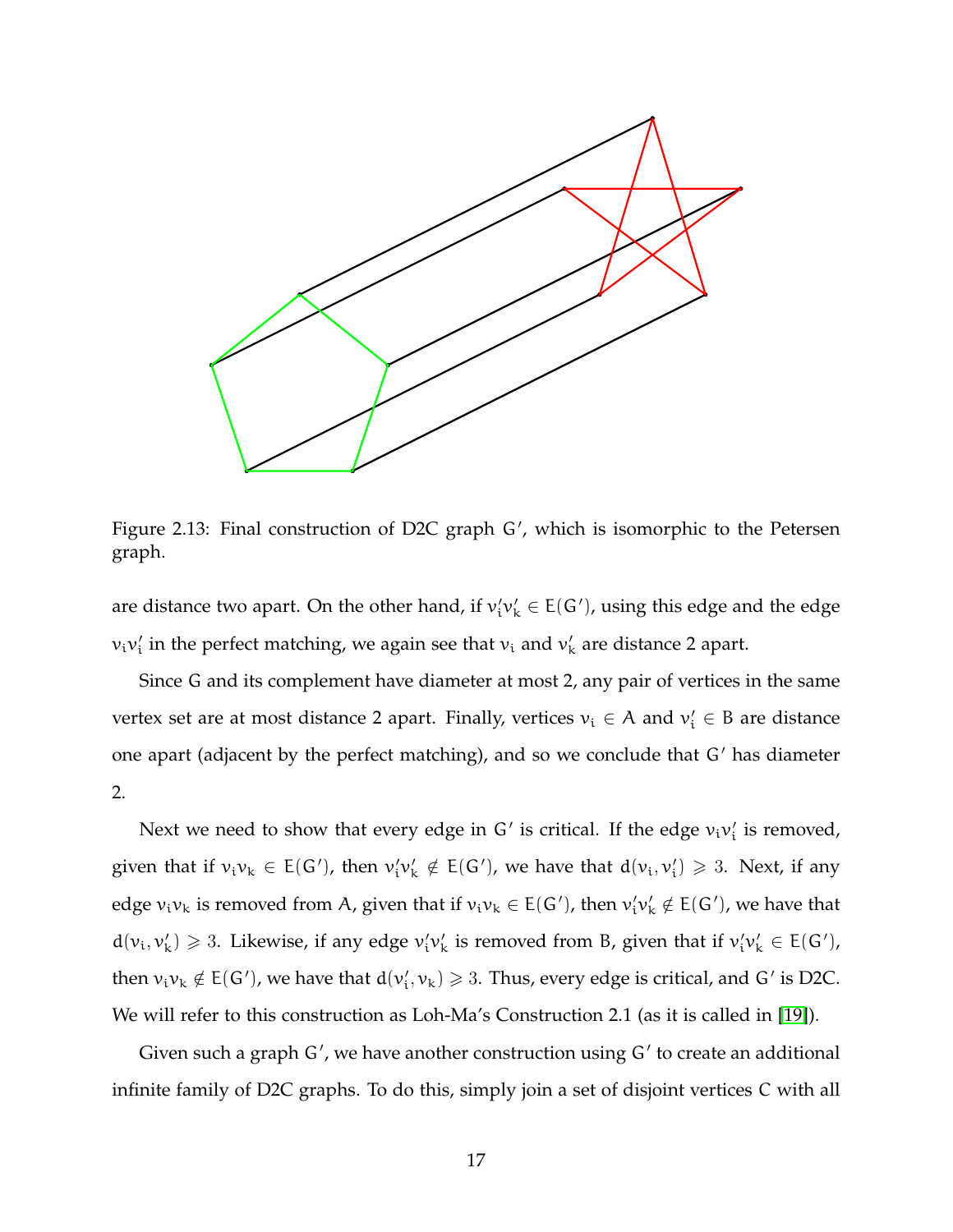of the vertices in A. This new graph G′′ will also be D2C.



<span id="page-26-1"></span>Figure 2.14: D2C graph G", where two new vertices and the blue edges have been added to G′ .

To prove this, consider  $c \in C$ . We see that if we remove the edge  $cv_i$ , then since the only neighbor of  $v'_i$  in A is  $v_i$ ,  $d(c, v'_i) \geq 3$ . Thus, every new edge added is a critical edge. Also, using what we already know about G′ above, we again see that every edge between two vertices in the G' subgraph is a critical edge. Thus, we conclude that G" is D2C.

This new construction of joining vertices to the vertex set A will be referred to as Loh-Ma's Construction 2.2 (as it is referred to in [\[19\]](#page-48-2)).

#### **2.6.2 Using Random Graphs**

<span id="page-26-0"></span>Another method of obtaining D2C graphs can be done using a mathematical computer software such as Sage (see [\[23\]](#page-49-2)). Begin by generating a random graph of any size G. We can generate code so that Sage will check if a given edge in a graph is critical. If it is not, remove the edge from the graph. Do this until every edge in the graph is critical.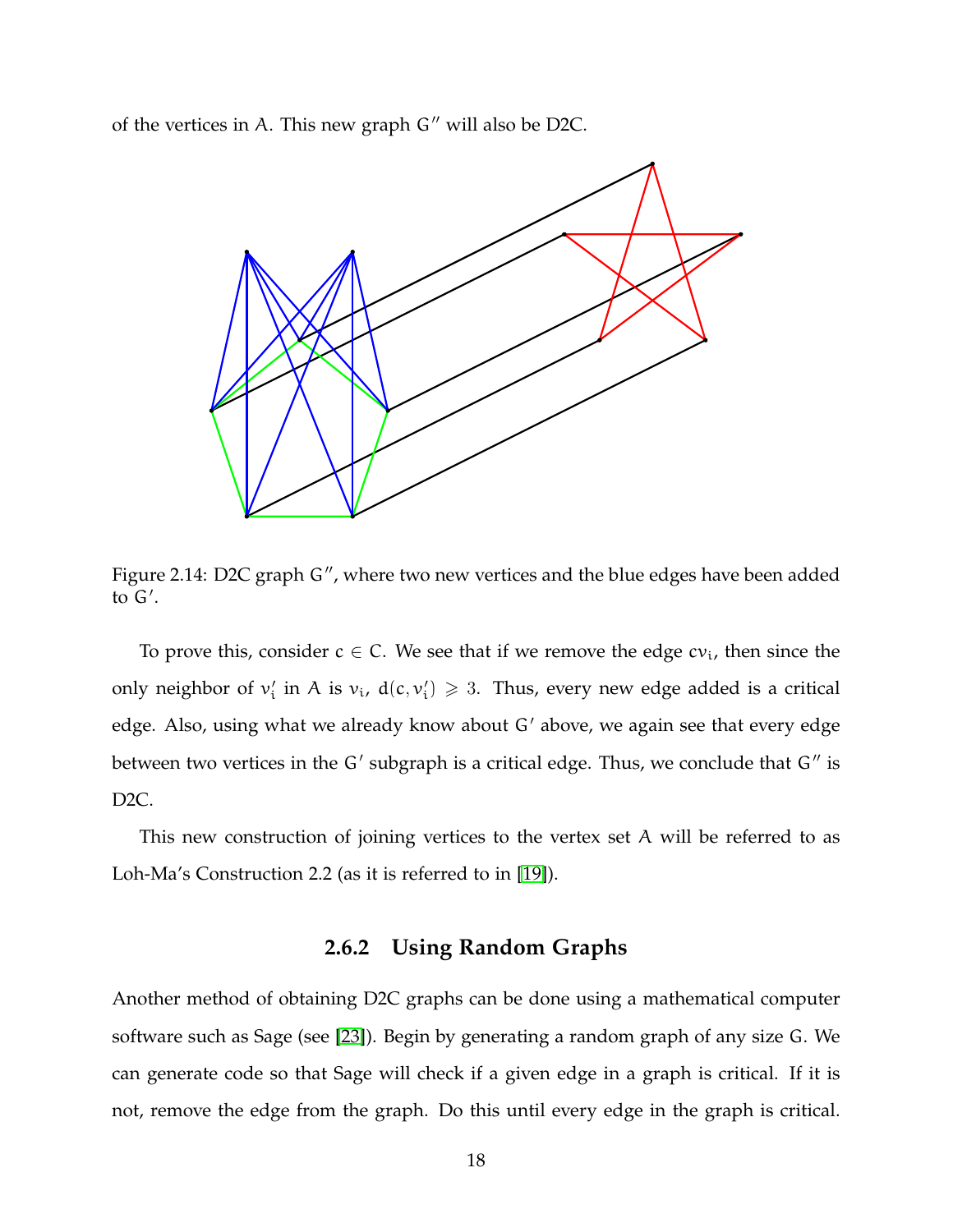Since no critical edges are removed, the diameter of the resulting graph must still be two. Also, since all non-critical edges are removed, all edges of the resulting graph must be critical. Thus, this resulting graph must be D2C.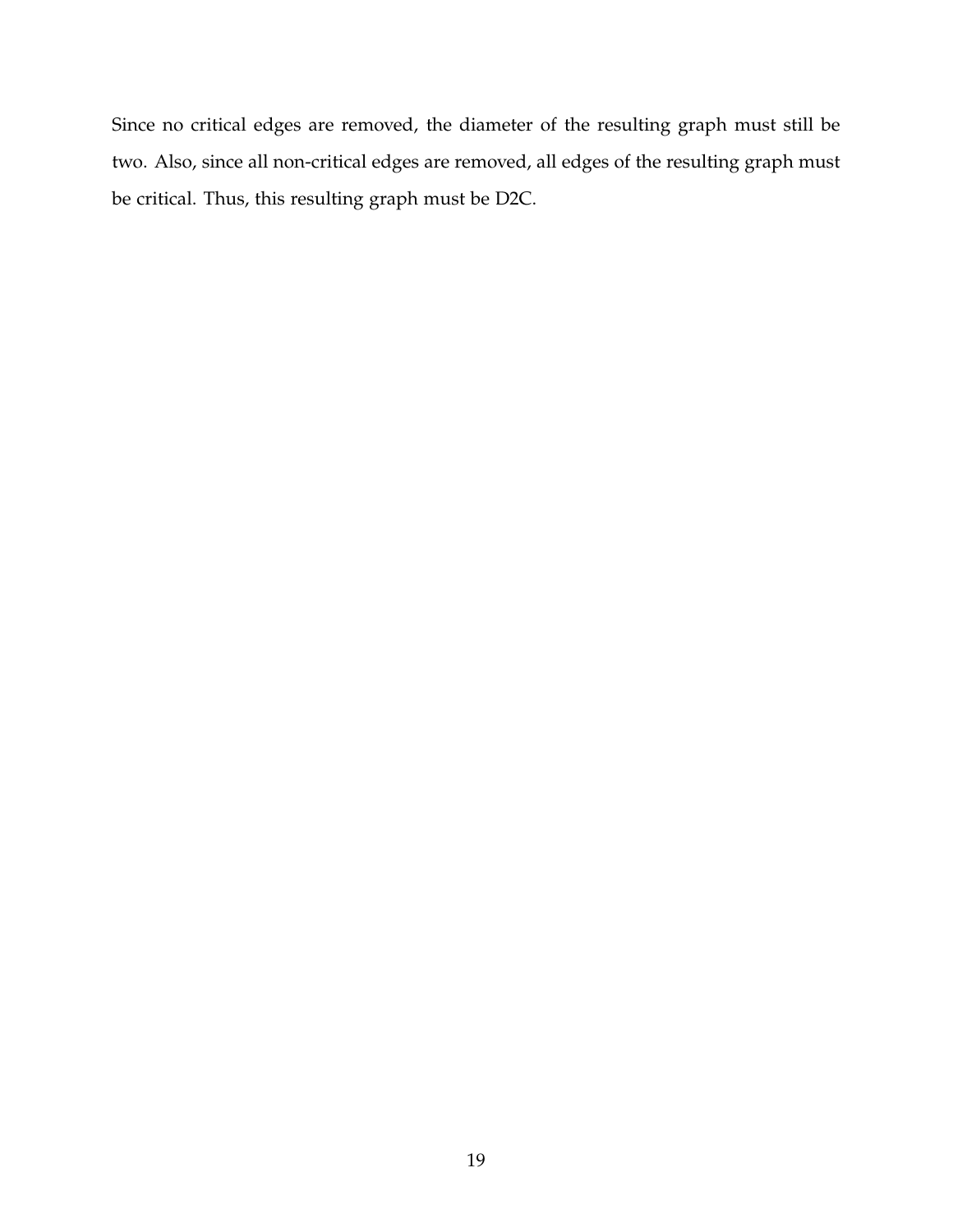## **Chapter 3**

# <span id="page-28-0"></span>**Automated Conjecturing For Diameter-2-Critical Graphs**

### **3.1 Methods**

<span id="page-28-1"></span>In this section, we give a number of conjectures related to the independence number and minimum degree of D2C graphs. These conjectures were found using the mathematics software Sage.

To do this, we first inputted the G6 strings of a collection of known diameter-2-critical graphs into Sage. (A list of the G6 strings for all D2C graphs with  $n \leq 9$  can be found in [\[20\]](#page-48-4).) We then used the computer program Conjecturing (see [\[18\]](#page-48-5)) to generate a number of conjectures about the independence number and minimum degree of D2C graphs. The program Conjecturing takes the list of D2C graphs which we inputted and compares the independence number/minimum degree of the graphs to a multitude of other graph invariants. Conjecturing then outputs the invariants for which the independence number/minimum degree are lower/upper bounds for all the inputted D2C graphs. If Conjecturing outputs a conjecture which is already known to be true, then that conjecture can be added to a list called 'theory'. This will prevent the conjecture from being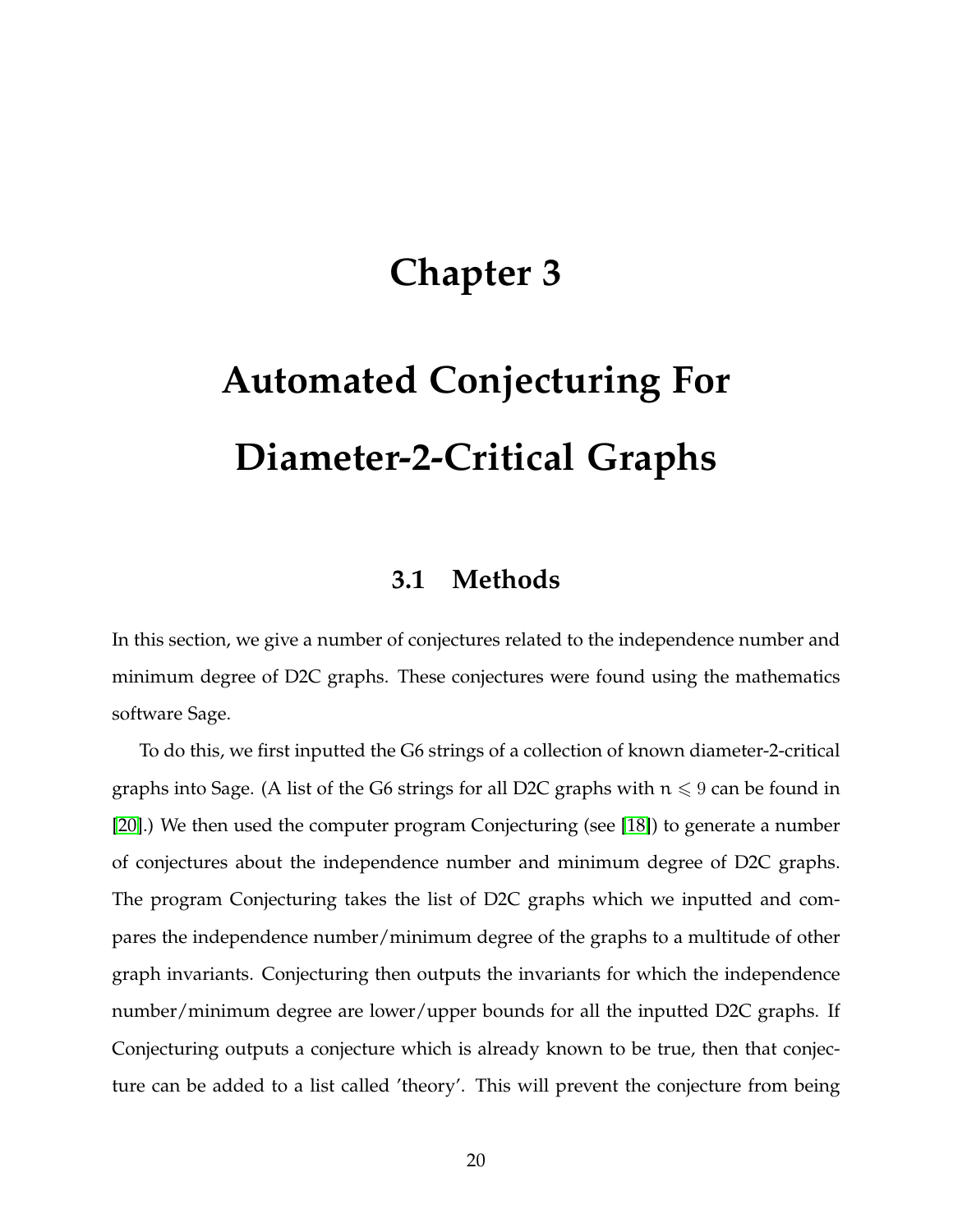outputted again as a conjecture, and can help the program make better conjectures.

In this section, we show a select list of the conjectures which Conjecturing generated on D2C graphs. In the following conjectures, independence number(x) refers to the independence number and min degree(x) refers to the minimum degree.

# <span id="page-29-0"></span>**3.2 Lower Bounds on the Independence Number of D2C Graphs**

The parameter max common neighbors $(x)$  refers to the maximum number of common neighbors between any pair of vertices in a graph G.

<span id="page-29-1"></span>**Conjecture 2.** For all D2C graphs, independence *number(x)*  $\geq$  *max common neighbors(x)*.

Conejcture [2](#page-29-1) is false. A construction of an infinite family of graphs can be found in Section [5.1.](#page-41-1)

The parameter diameter(x) simply refers to the diameter of a graph  $G$ .

<span id="page-29-2"></span>**Proposition 6.** For all D2C graphs, independence\_number(x)  $\geq$  diameter(x).

*Proof.* All D2C graphs have diameter 2 by definition. For a graph G to have diameter 2, there must exist at least two non-adjacent vertices u and v in  $V(G)$ . Thus, G contains the independent set  $\{u, v\}$ , from which it follows that  $\alpha(G) \geq 2$ .  $\Box$ 

The parameter radius(x) refers to the radius of a graph G. By definition, the radius of a graph is less than or equal to the diameter of a graph. Thus, we have the following corollary to Proposition [6.](#page-29-2)

**Proposition 7.** For all D2C graphs, independence\_number(x)  $\geq$  radius(x).

The degree sequence of a graph G is a listing of the degree of each vertex in  $V(G)$ , typically in non-ascending order. The parameter distinct degrees(x) refers to the number of distinct integers in the degree sequence of G.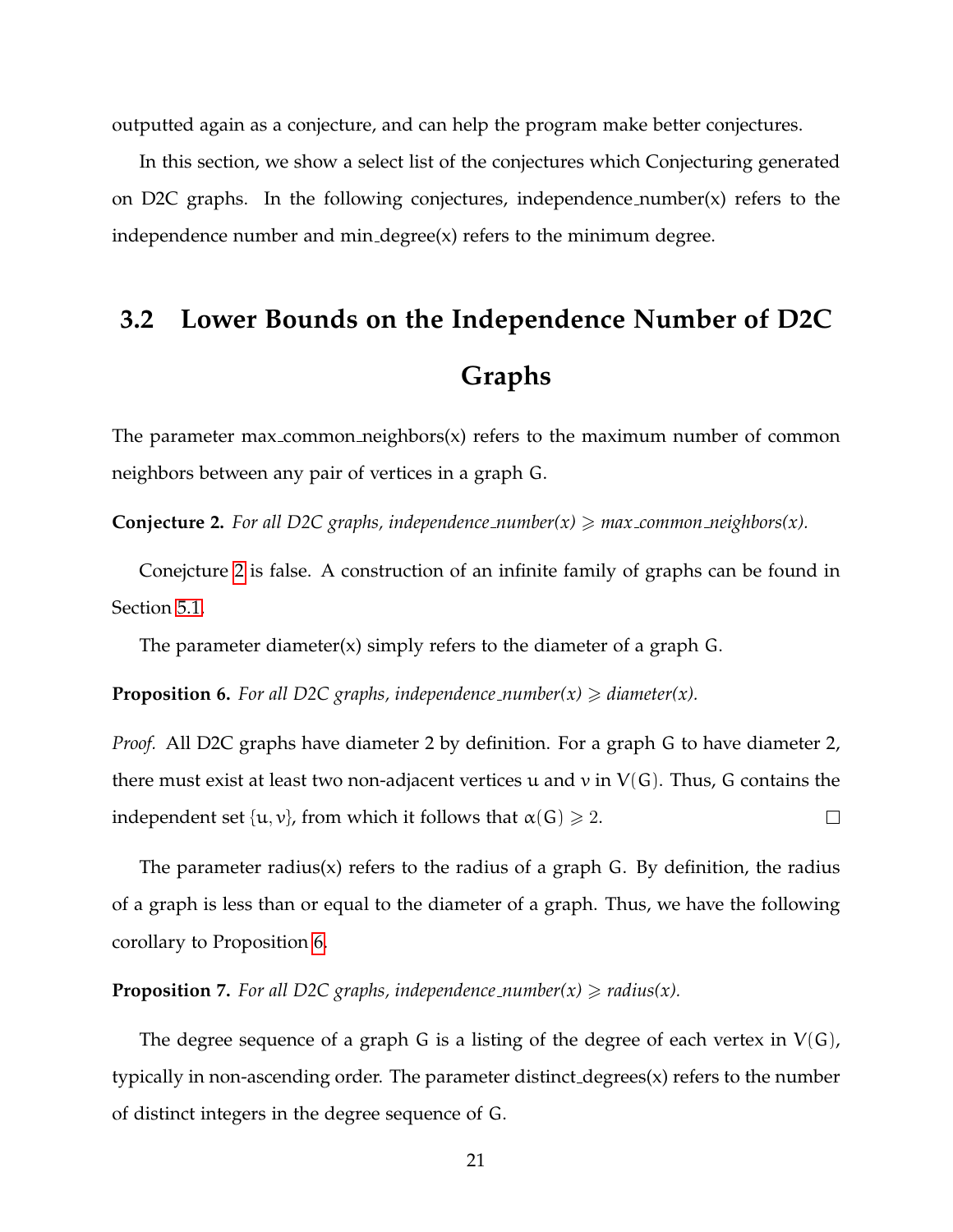<span id="page-30-0"></span>**Conjecture 3.** For all D2C graphs, independence *number(x)*  $\geq$  distinct *degrees(x)*.

Conjecture [3](#page-30-0) is false; the construction of a counterexample can be found in Section [5.2.](#page-44-0) This has led us to conjecture the following:

**Conjecture 4.** *For all natural numbers* k*, there exists a D2C graphs such that independence number(x)* < *distinct degrees(x) +* k*.*

The parameter median degree(x) refers to the median of the degree sequence of a graph G.

<span id="page-30-1"></span>**Conjecture 5.** For all D2C graphs, independence *number(x)*  $\geq$  median *degree(x)*.

We trivially have that min\_degree(x)  $\leq$  median\_degree(x). Given our construction of D2C graphs in Section [5.1](#page-41-1) such that min degree(x)  $>$  independence number(x), we conclude that Conjecture [5](#page-30-1) is false.

The Havel-Hakimi algorithm is used to determine whether a given non-increasing sequence of non-negative integers comes from a graph (see [\[12\]](#page-48-6) and [\[13\]](#page-48-7)). If we repeatedly apply the Havel-Hakimi algorithm to a degree sequence which represents a graph (a graphical sequence), then the Havel-Hakimi algorithm will produce a finite number of zeros. The number of zeroes in the degree sequence after applying the Havel-Hakimi algorithm is called the residue of a graph  $G$ . The parameter residue $(x)$  refers to the residue of G.

The residue of a graph provides a lower bound for the independence number of a graph (regardless of whether the graph is D2C or not).

**Theorem 10.** [\[8\]](#page-47-5) For any graph G, independence\_number(x)  $\ge$  residue(x).

The parameter average degree(x) refers to the median of the degree sequence of a graph G. We trivially have that for all graphs, min\_degree(x)  $\leq$  average\_degree(x).

**Proposition 8.** For all graphs, min\_degree(x)  $\leq$  average\_degree(x).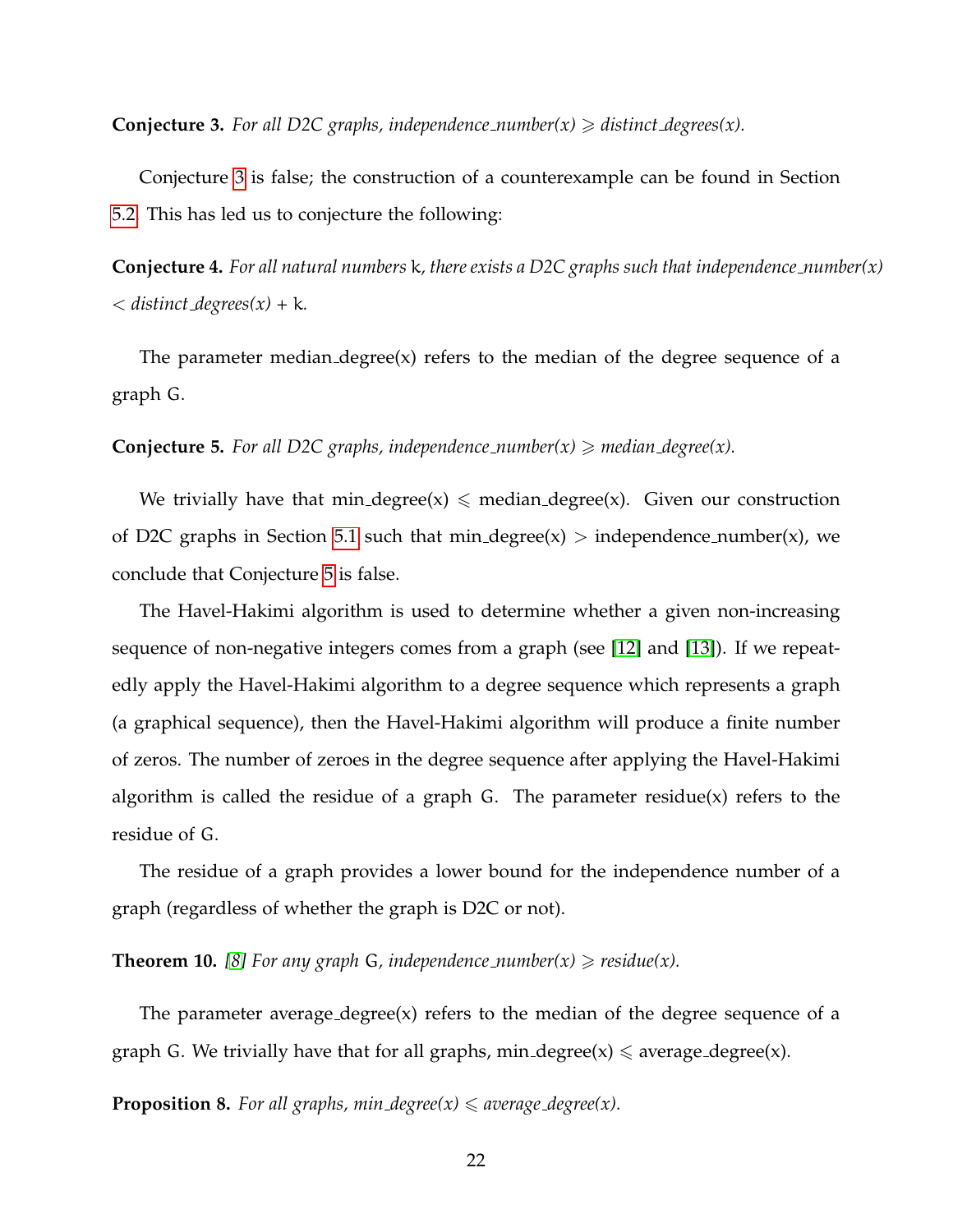# <span id="page-31-0"></span>**3.3 Upper Bounds on the Independence Number of D2C Graphs**

Given a degree sequence  $d_1, d_2, ..., d_n$  in non-increasing order, the parameter barrus  $q(x)$ is the maximum value of k for which  $k \leq d_k$  (see [\[4\]](#page-47-6)). If a graph G has order  $n(G)$ , then the parameter barrus bound(x) is equal to  $\pi(G)$ –barrus q(x). The parameter barrus bound(x) is an upper bound on the independence number of a graph.

**Theorem 11.** [\[4\]](#page-47-6) For all D2C graphs, independence\_number(x)  $\leq$  barrus\_bound(x).

The parameter size(x) simply refers to the size of a graph G.

**Proposition 9.** For all D2C graphs, independence number(x)  $\leq$  size(x).

*Proof.* Since all D2C graphs G are connected, it must contain at least n − 1 edges. Since D2C graphs are connected graphs, G is not a disjoint set of n vertices. Thus,  $\alpha(G) \leq$  $n - 1$ .  $\Box$ 

Given a degree sequence  $d_1, d_2, ..., d_n$  in non-decreasing order, the annihilation number is the largest index k such that  $\sum_{i=1}^k d_i \leqslant \sum_{i=k+1}^n d_i$ . The parameter annihilation number(x) denotes the annihilation number of a graph G. Pepper proved that the annihilation number is an upper bound on the independence number of a graph in [\[21\]](#page-49-3).

**Theorem 12.** For any graph, independence *number(x)*  $\leq$  annihilation *number(x)*.

The parameter girth $(x)$  simply refers to the girth of a graph.

<span id="page-31-1"></span>**Conjecture 6.** For all D2C graphs, independence\_number(x)  $\leq$  diameter(x)<sup>girth(x)</sup>

We see that the girth of any complete bipartite graph is 4. Thus, for any complete bipartite graph, diameter $(x)^{girth(x)} = 16$ . However, for  $n \geqslant 17$ , the complete graph  $\mathsf{K}_{\mathfrak{n},\mathfrak{n}}$ has independence number strictly greater than 16. Thus, there are infinitely many D2C graphs for which Conjecture [6](#page-31-1) is false.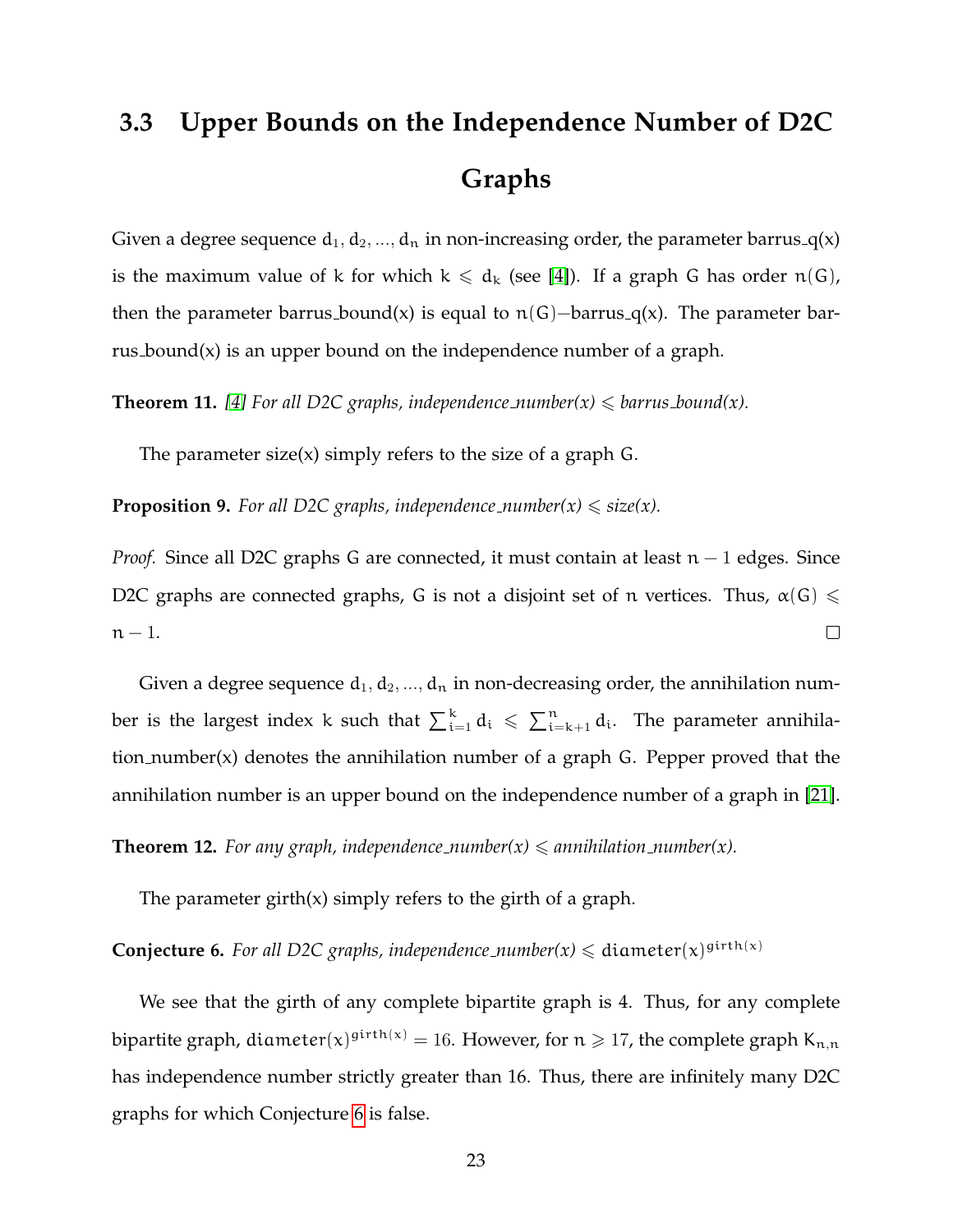#### **3.4 Vertex Connectivity of D2C Graphs**

<span id="page-32-0"></span>One conjecture regarding the vertex connectivity of D2C graphs was made in hopes that it would help prove Conjecture [8.](#page-34-2)

<span id="page-32-1"></span>**Conjecture 7.** *For all D2C graphs*  $G$ ,  $\delta(G) = \kappa(G)$ *.* 

Graphs in which  $\delta(G) = \kappa(G)$  are known as **maximally connected graphs**. Thus, Conjecture [7](#page-32-1) asks if every D2C graph is maximally connected. This conjecture has not yet been proven or disproven. It is, however, true for any D2C graph that could be constructed using Loh-Ma's Construction 2.1.

<span id="page-32-2"></span>**Theorem 13.** *For all D2C graphs* G *formed using Loh-Ma's Construction 2.1,*  $\delta(G) = \kappa(G)$ *.* 

*Proof.* Let G' be a D2C graph constructed by Loh-Ma's Construction 2.1 with vertex sets A and B, where G′ [A] is the complement of G′ [B]. We first argue that in any cut set S  $\subset V(G')$  leaving  $G'[A]$  or  $G'[B]$  connected,  $|S| \ge \delta$ . We first note that removing S must disconnect G'[A] or G'[B] to disconnect G' (since A and B are connected by a perfect matching). Therefore, without loss of generality, suppose removing S disconnects G′ [A] but leaves G'[B] connected. Let  $S_A = S \cap V(G'[A])$  and  $S_B = S \cap V(G'[B])$ , and let v be a vertex in some component C of  $G'[A]-S_A$ . Denote the set of vertices in  $G'[B]$  adjacent to the vertices in C as  $C_B$ . In order to disconnect the component that v is in, we must remove all of the vertices in  $C_B$  (since S leaves G'[B] connected). Thus, any cut set of G' must have cardinality at least  $|S| \geq |C_B|+|S_A| = |C|+|S_A| \geq |N(v) \cap C|+|N(v) \cap C_B|+|N(v) \cap S_A| \geq d(v).$ Thus, we conclude for this case that  $\kappa(G') \geq \delta(G')$ . Since removing the neighbors of a minimum degree vertex form a cut set of size  $\kappa(G')$ , we conclude that  $\kappa(G') = \delta(G')$  for this case.

Now suppose that any cut set S of G′ disconnects both G′ [A] and G′ [B]. Then if G was the original graph that was used in construction 2.1,  $\kappa(G') \geqslant \kappa(G) + \kappa(G^c)$ , where  $G^c$ is the complement of G. Since for all graphs,  $\kappa(G) + \kappa(G^c) \ge \min{\{\delta(G), \delta(G^c)\} + 1} = \delta(G')$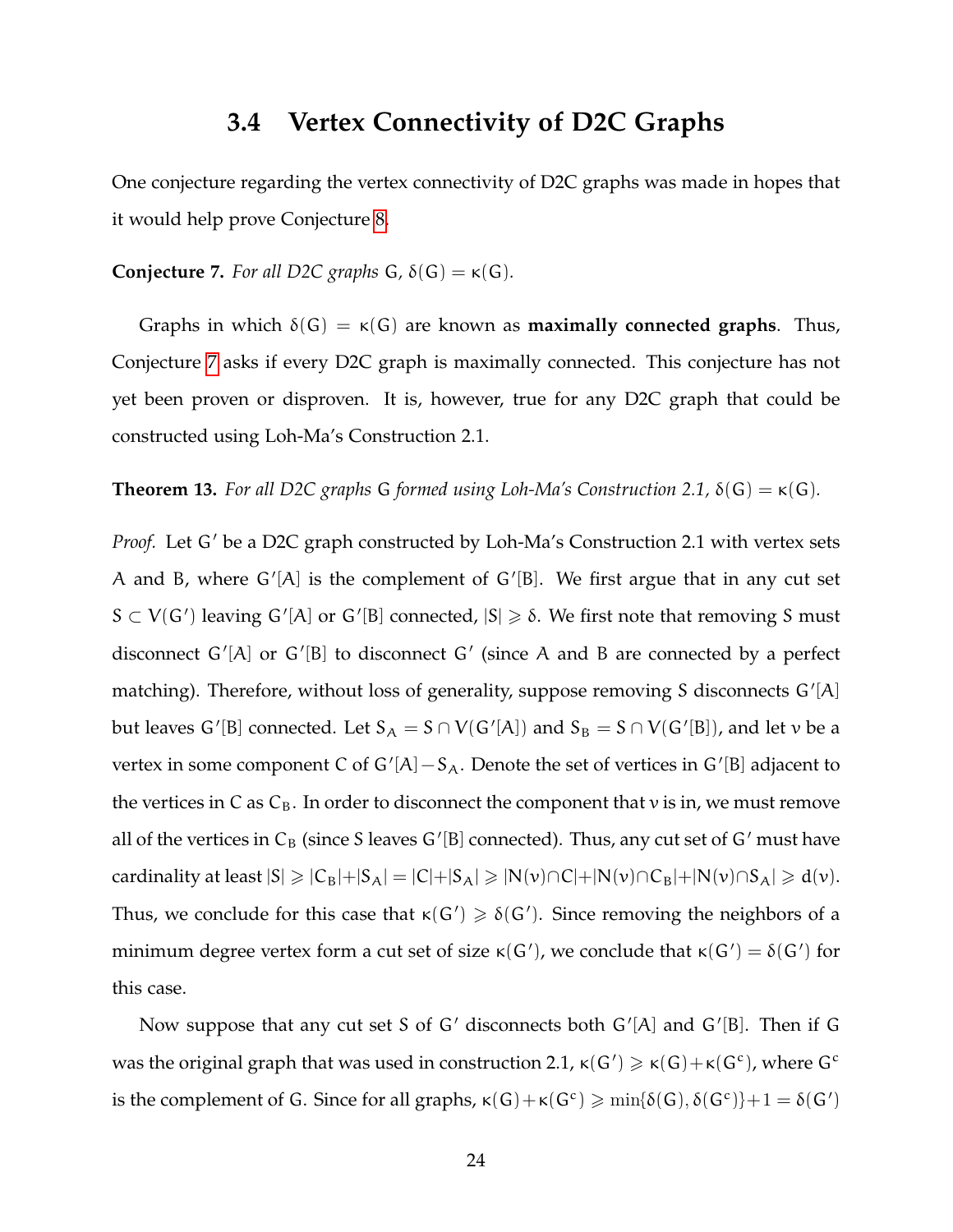(see [\[16\]](#page-48-8)). Thus, in this case,  $\kappa(G') \geq \delta(G')$ . Since removing the vertices of a minimum degree vertex form a cut set of size  $\kappa(G')$ ,  $\kappa(G') \leq \delta(G')$ . Hence,  $\kappa(G') = \delta(G')$  for this  $\hfill \square$ case.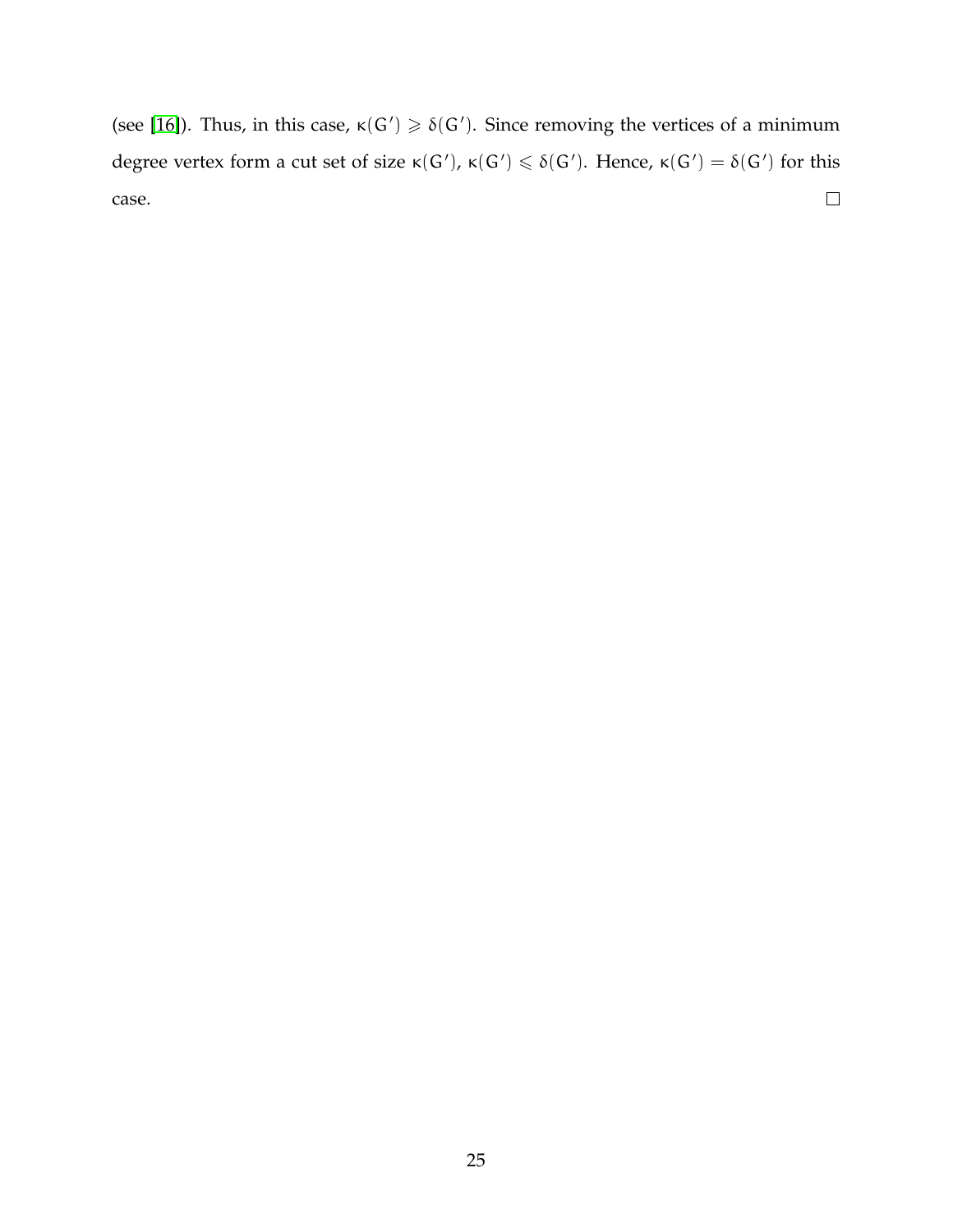### **Chapter 4**

### <span id="page-34-0"></span>**Diameter-2-Critical Graphs where** δ ⩽ α

### **4.1 Original Conjecture of Study**

<span id="page-34-1"></span>As mentioned, we originally studied D2C graphs in order to find properties which extended to general diameter 2 graphs. We first used the computer program Conjecturing (see [\[18\]](#page-48-5)) to find and prove conjectures specific to D2C graphs. One of these conjectures became of great interest, as it was not true for general diameter 2 graphs, but was true for tens of thousands of D2C graphs that were tested in Sage (see [\[23\]](#page-49-2)).

#### <span id="page-34-2"></span>**Conjecture 8.** *For all D2C graphs,*  $\delta(G) \leq \alpha(G)$ *.*

Since the independence number of a graph is NP-hard to compute, we cannot use brute force calculations to find the independence number of D2C graphs. Thus, finding the relationship between the minimum degree and the independence number can be quite difficult for a class of graph as broad as D2C graphs.

This led to the creation of a number of different proof techniques, which we will discuss in Section [4.2.](#page-35-0)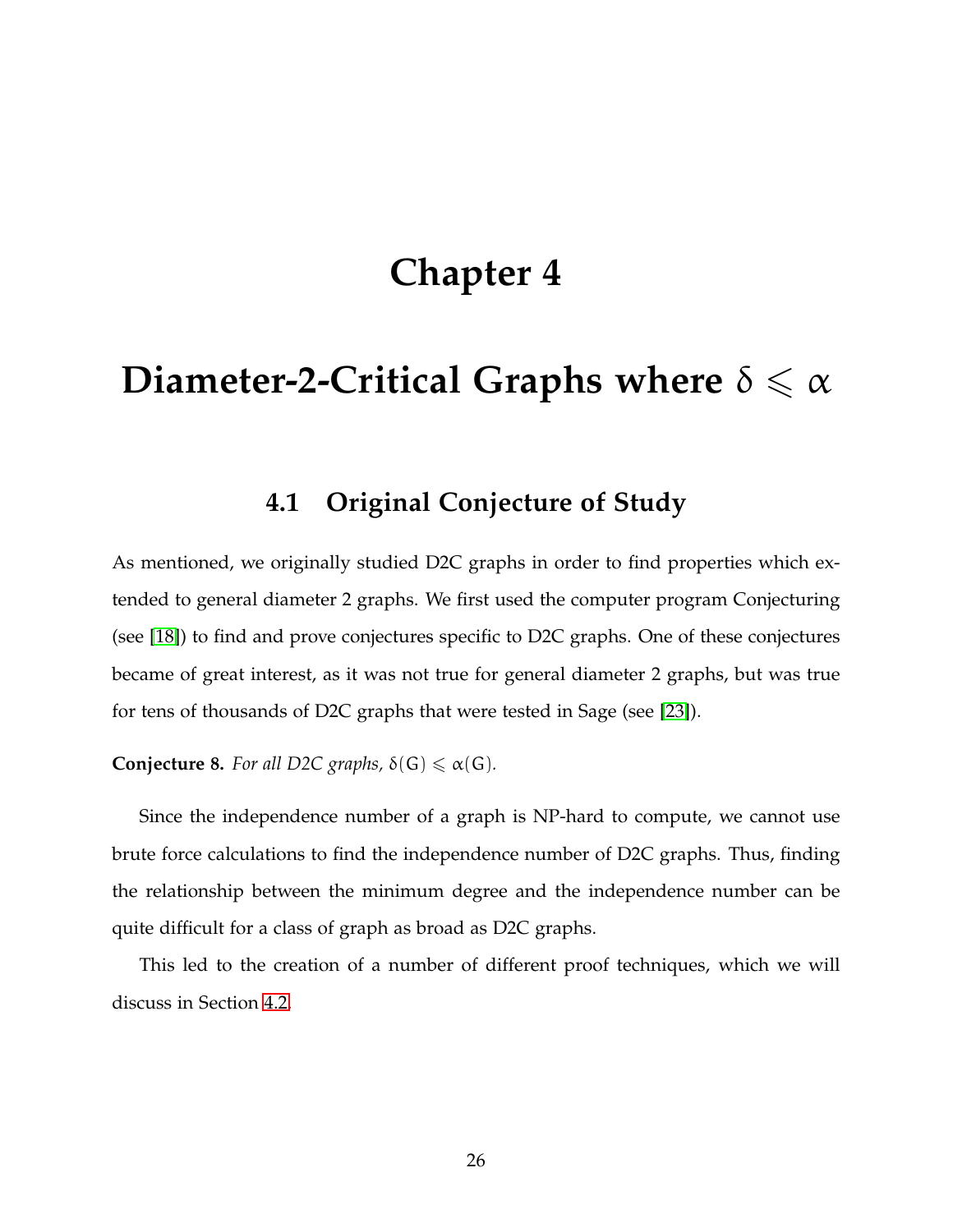### **4.2 Proving that**  $\delta \leq \alpha$

<span id="page-35-0"></span>There are several useful proof methods for proving that  $\delta \leq \alpha$  for a D2C graph. These include finding a stable vertex, as well as assuming that  $\delta > \alpha$  for a class of D2C graphs, and getting a contradiction.

#### **4.2.1 Stable Vertex Argument**

<span id="page-35-1"></span>A stable vertex is a vertex  $v$  such that the subgraph induced by  $N(v)$  forms an independent set S. If v is a stable vertex, then we see that  $\delta(G) \le d(\nu) = |S| \le \alpha(G)$ . Therefore, if a graph contains a stable vertex, then  $\delta \leq \alpha$ .

**Proposition 10.** *If* G *contains a stable vertex, then*  $\delta(G) \leq \alpha(G)$ *.* 

Since all the vertices of a triangle-free graph are stable vertices, we immediately get the following lemma.

<span id="page-35-3"></span>**Lemma 1.** *If* G *is triangle-free, then*  $\delta(G) \le \alpha(G)$ *.* 

We originally conjectured that every D2C graph contains a stable vertex. A subgraph of the Cameron Graph (see [\[2\]](#page-47-7)), shown in Figure [4.1,](#page-35-2) was the first counterexample found (for its G6 String, see Appendix A).

<span id="page-35-2"></span>

Figure 4.1: First D2C graph found with no stable vertex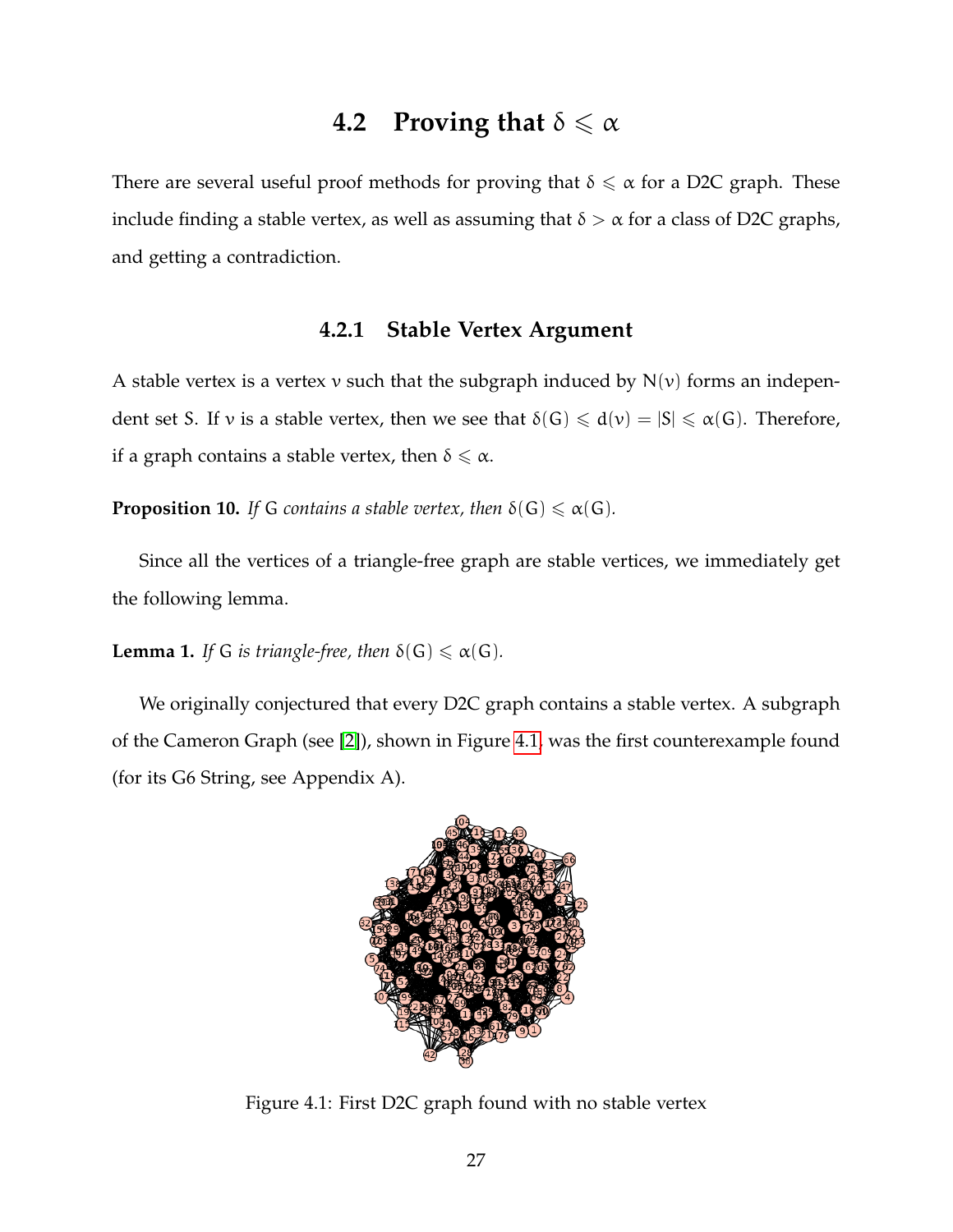Given that that there are infinitely many counterexamples to Conjecture [8](#page-34-2) (see Section [5.1\)](#page-41-1), there are also infinitely many D2C graphs that do not contain a stable vertex.

We also note that D2C graphs with no stable vertex can also have the property that  $\alpha(G) \geq \delta(G)$  (such as the D2C Cameron subgraph in Figure [4.1\)](#page-35-2).

#### **4.2.2 Looking at Subsets of D2C Graphs**

<span id="page-36-0"></span>For proving any conjecture about D2C graphs, we can first try to prove the conjecture for smaller classes of graphs. This originally led to the proof that all D2C graphs with  $\alpha = 2$  have the property that  $\alpha \geq \delta$  (see Theorem [14\)](#page-36-2), and allowed us to classify all D2C graphs with  $\alpha = 2$  (see Section [4.4\)](#page-38-0).

Another class of graphs for which some results on D2C graphs are known are regular D2C graphs (see Section [2.5\)](#page-22-0). It is known that for all 2- and 3-regular D2C graphs,  $\alpha(G) \geq \delta(G)$  (see Section [4.4\)](#page-38-0). We conjecture that  $\alpha(G) \geq \delta(G)$  for all 4-regular D2C graphs.

### <span id="page-36-1"></span>**4.3 Proving that**  $\delta \le \alpha$  for all D2C Graphs with  $\alpha = 2$

We already know that all complete bipartite graphs are D2C. Since all complete bipartite graphs are triangle-free, by Lemma [1,](#page-35-3) we have that  $\delta \leq \alpha$  for all complete bipartite graphs.

A more interesting class of D2C graphs where  $\delta \le \alpha$  are  $\alpha = 2$  graphs.

<span id="page-36-2"></span>**Theorem 14.** *If* G *is a D2C critical where*  $\alpha(G) = 2$ *, then*  $\alpha(G) \geq \delta(G)$ *.* 

To prove this, we will first prove two lemmas from which the result will directly follow.

<span id="page-36-3"></span>**Lemma 2.** If G is a diameter 2 graph with  $\alpha(G) = 2$ , then for any  $v \in V(G)$ , the set of vertices S *distance 2 from* v *forms a clique.*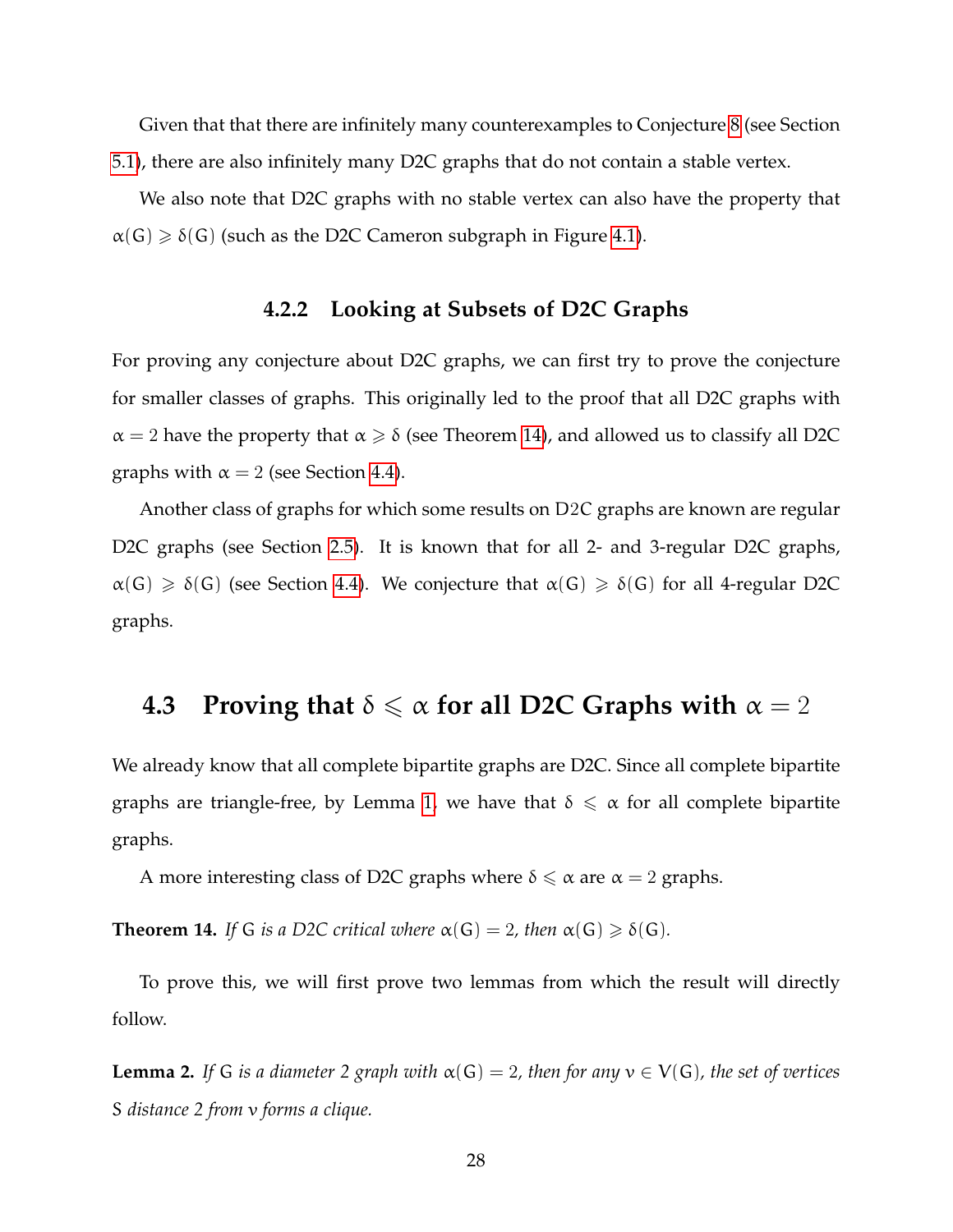*Proof.* Suppose S is not a clique. Then there exists two non-adjacent vertices  $s_1, s_2 \in$ S. We then see that  $v, s_1, s_2$ , form an independent set of size 3. This contradicts our assumption that  $\alpha(G) = 2$ , and so we conclude that S must be a clique.  $\Box$ 



<span id="page-37-0"></span>Figure 4.2: If S is not a clique, then the green vertices form an independent set of size 3

<span id="page-37-1"></span>**Lemma 3.** *If* G *is a D2C graph with*  $\alpha(G) = 2$ *, then for any*  $\nu \in V(G)$  *where*  $d(\nu) = \delta$ *,*  $N(\nu)$  *is an independent set.*

*Proof.* Let  $v \in V(G)$  have minimum degree, and suppose that for  $u, w \in N(v)$ ,  $uw \in E$  $E(G)$ . We argue that uw is not a critical edge, contradicting our assumption that G is D2C. We first see that since G has diameter 2, removing uw cannot increase the distance between v and any of the vertices in S. We also see that the vertices in  $N(v)$  all share v as a neighbor, and so vertices in  $N(v)$  will still be at most distance 2 apart in  $G - uw$ . Since (by Lemma [2\)](#page-36-3) S forms a clique, these vertices are all distance 1 apart.

Now consider  $s \in S$ . Since v has minimum degree, it follows from Theorem [6](#page-20-2) that  $u$ contains a neighbor  $r \in S$ . Since S is a clique, s is adjacent to (or is) r. Thus, u and s are at most distance 2 apart in  $G - uw$ . A similar argument works to show that the vertices w and s are at most distance 2 apart. Having considered all pairs of vertices in G, we conclude that  $G - uw$  has diameter 2. This contradicts our assumption that G is D2C, and so it must be true that v is a stable vertex.  $\Box$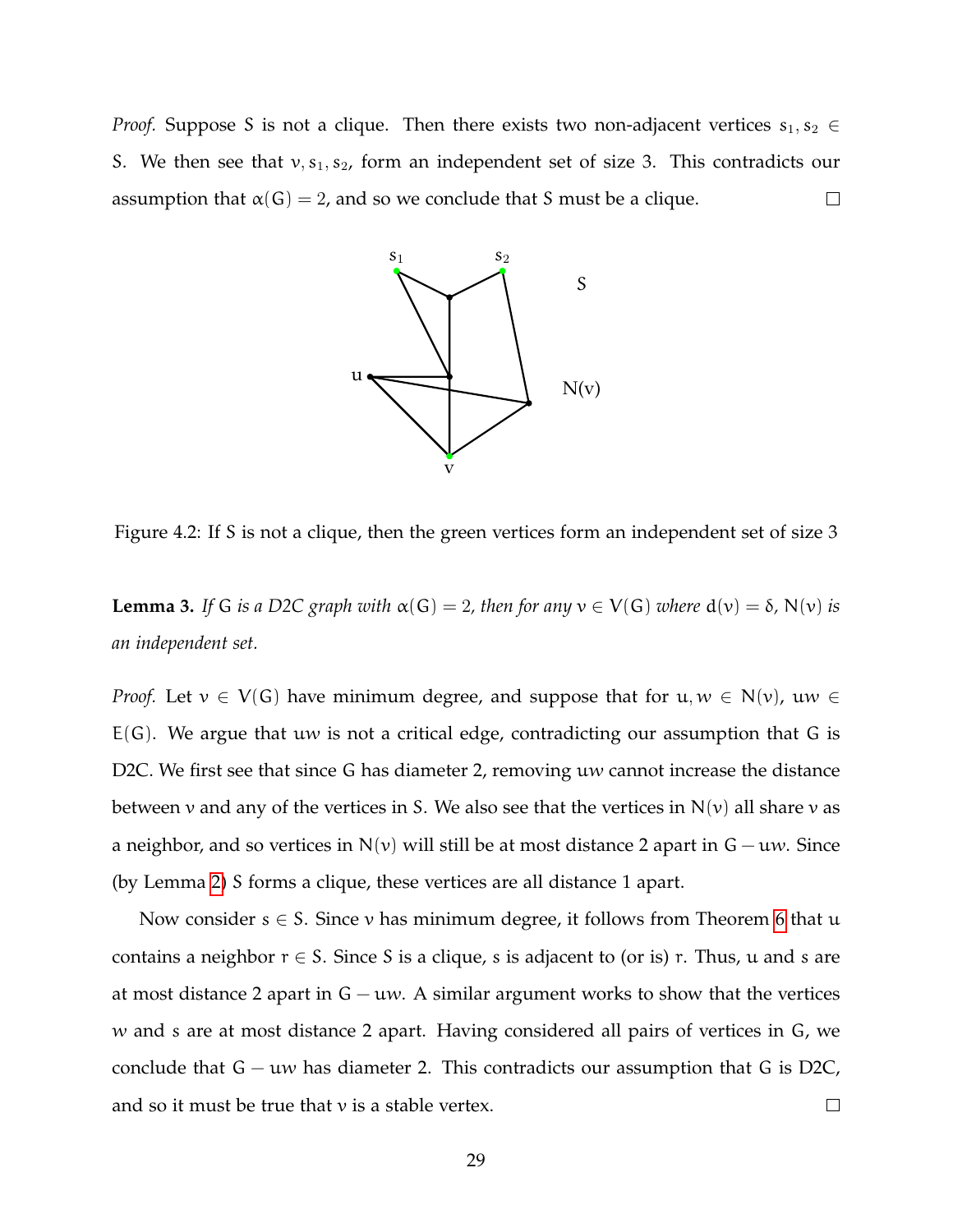

Figure 4.3: Any edge in  $N(v)$ , such as the red edge uw, is not critical

<span id="page-38-1"></span><span id="page-38-0"></span>Thus, any vertex of minimum degree in a D2C graph with  $\alpha = 2$  is a stable vertex. So we conclude that  $\alpha \geq \delta$  for all D2C graphs with  $\alpha = 2$ .

### **4.4 Characterizing D2C Graphs with**  $\alpha = 2$

We can use the result from Theorem [14](#page-36-2) to characterize all D2C graphs with  $\alpha = 2$ . To do so, we will argue that if v is a minimum degree vertex, then  $|S| \leq 2$ , where S denotes the set of vertices distance 2 from v.

We will again prove two lemmas, from which the result will follow.

<span id="page-38-2"></span>**Lemma 4.** *There does not exist a D2C graph* G *with the following properties: (i)*  $\alpha = 2$ *, (ii) if*  $v \in V(G)$  has minimum degree, then  $|S| \geq 3$ , and (iii)  $d(v) = 1$ .

*Proof.* Let  $u \in N(v)$ . If  $d(v) = 1$ , then in order for G to have diameter 2, u must be a dominating vertex. However, if  $|S| \ge 3$ , and S is a clique, then G is not a star. From Corollary [3,](#page-18-2) G is not D2C.  $\Box$ 

<span id="page-38-3"></span>**Lemma 5.** *There does not exist a D2C graph* G *with the following properties: (i)*  $\alpha = 2$ *, (ii) if*  $v \in V(G)$  has minimum degree, then  $|S| \geq 3$ , and (iii) if  $u, w \in N(v)$ , then u and w share a *common neighbor*  $x \in S$ .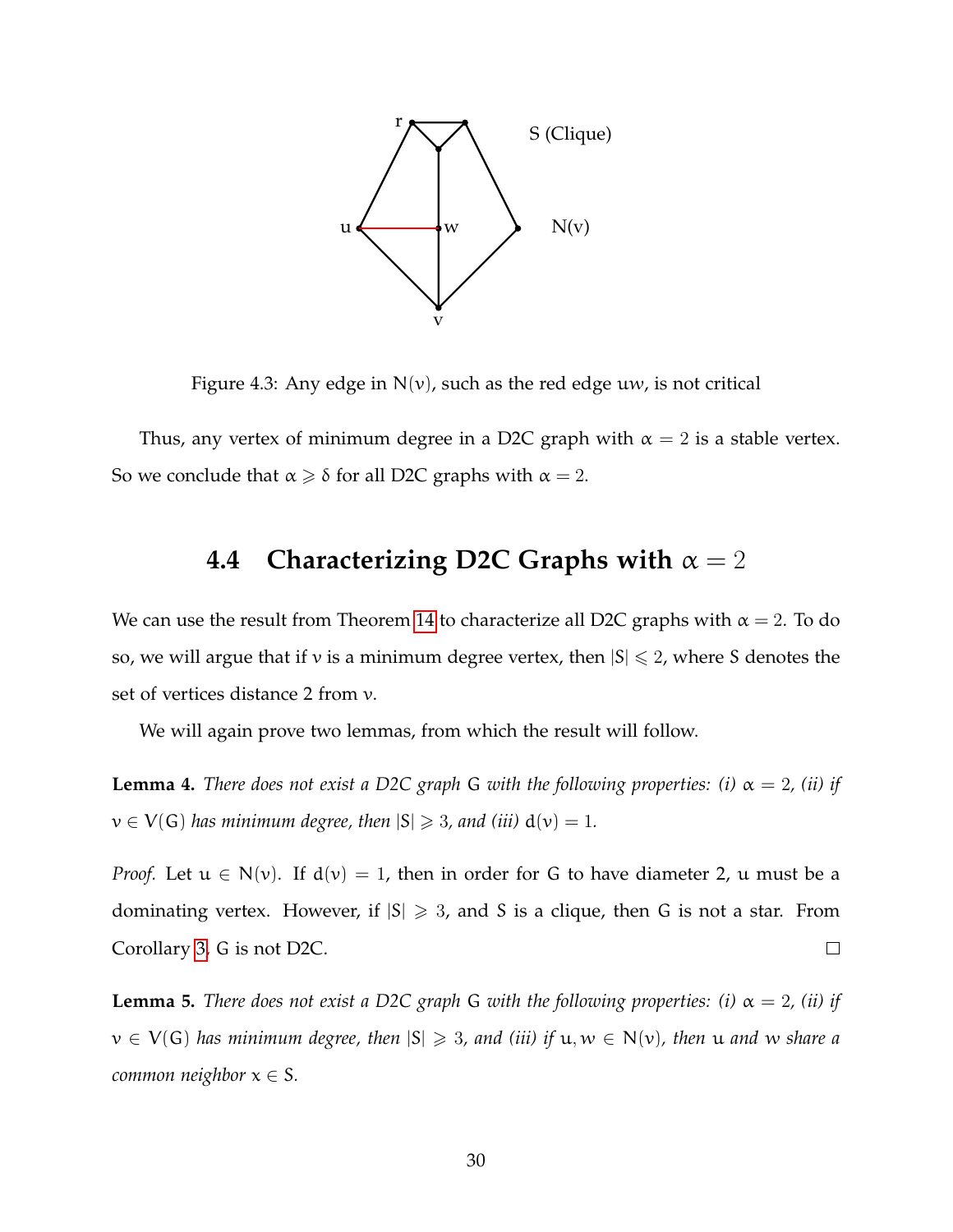*Proof.* We first note that by Theorem [14](#page-36-2) and Lemma [4,](#page-38-2) v must have exactly two neighbors u and w. Suppose that u and w share a common neighbor  $x \in S$ . We will argue that either ux or wx is not a critical edge. Since G is D2C and has  $\alpha = 2$ , u and w must form an independent set (Lemma [3\)](#page-37-1), and S must be a clique (Lemma [2\)](#page-36-3).

Since  $|S| \ge 3$ , and since N(v) must form a dominating set, at least one of u or w has at least two neighbors in S. Without loss of generality, suppose that u has at least two neighbors in S.

We now argue that ux is not a critical edge. Since  $wx \in E(G)$ ,  $d(v, x) = 2$ . Since S is a clique, and both u and w have a neighbor in S, for all  $s \in S$ ,  $d(u, s) \leq 2$  and  $d(w, s) \leq 2$ . Furthermore, we see that if in  $G-ux$ , v is distance 3 (or more) from a vertex  $s \in S$ ,  $s \neq x$ , then v needed to be distance 3 from s in G. Since G has diameter 2, we conclude that this is not possible. Finally, since  $u$  and  $w$  share a common neighbor  $v$ , they are still distance 2 apart in  $G - ux$ . Thus, we conclude that  $G - ux$  has diameter 2.

Thus, the edge ux is not critical, and so we conclude that such a graph G does not exist.  $\Box$ 

**Lemma 6.** *There does not exist a D2C graph* G *with the following properties: (i)*  $\alpha = 2$ *, (ii) if*  $v \in V(G)$  has minimum degree, then  $|S| \geq 3$ .

*Proof.* Let  $u, w \in N(V)$  as in the proof of Lemma [5.](#page-38-3) Since  $|S| \ge 3$ , and since  $N(v)$  must form a dominating set, at least one of u or w has at least two neighbors in S. Without loss of generality, suppose that u has at least two neighbors in S. Suppose that u has neighbors  $x, y \in S$ .

We now argue that xy is not a critical edge. We first see that since S is a clique, removing xy will not increase the distance between any two vertices in S above 2. We also see that  $N(v)$  still forms a dominating set, and so v is still distance 2 from vertices in  $N(v)$  and in S. We also see that since the vertices in  $N(v)$  all still share a common neighbor v, these vertices are still at most distance 2 from each other.

Next, since S is a clique in G and  $u$  is adjacent to  $x$  and  $y$ , removing  $xy$  from G will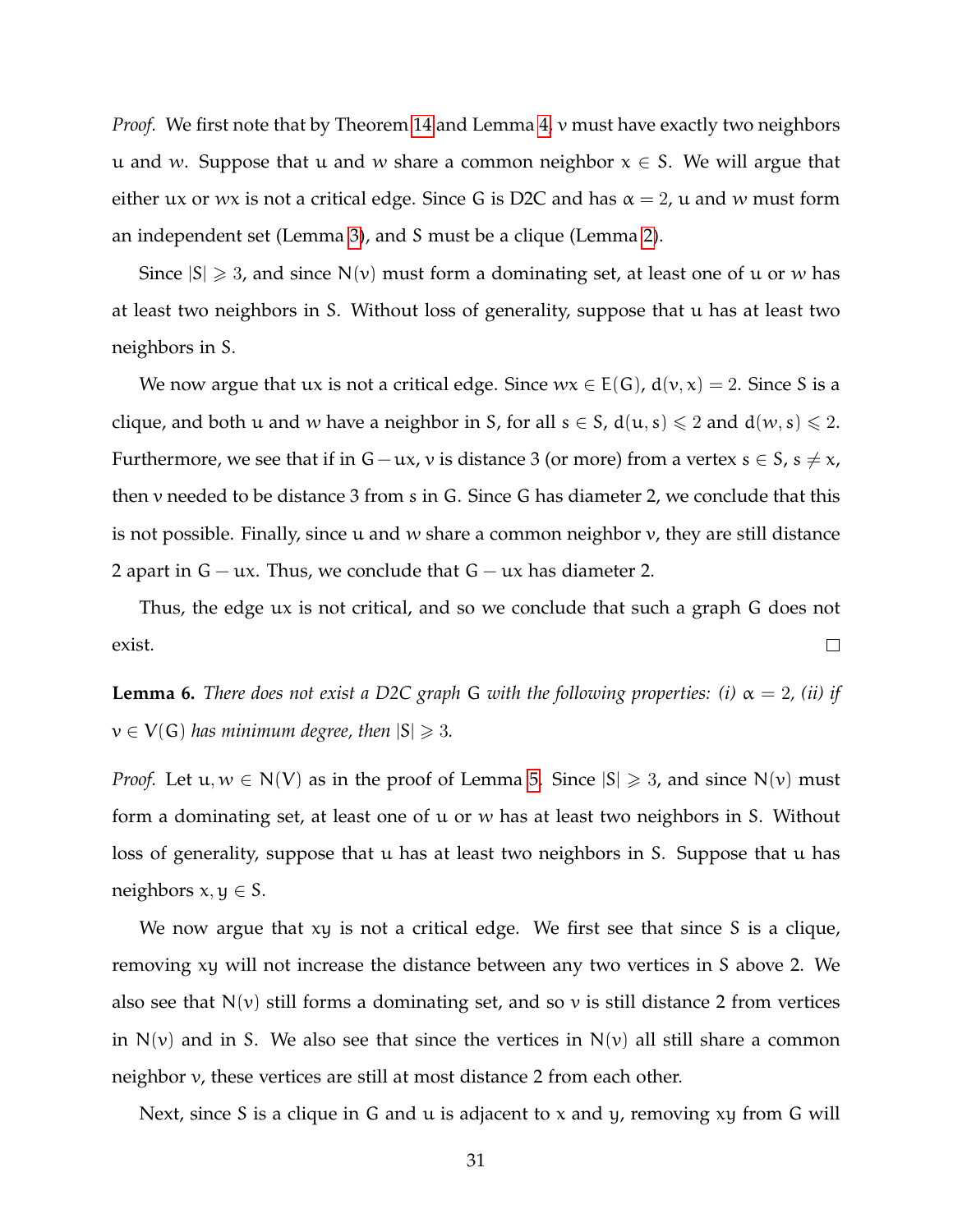still leave  $u$  at most distance 2 from every vertex. Finally, by Lemma [5,](#page-38-3)  $w$  shares no common neighbors with u, and by Theorem [6,](#page-20-2) it contains some other neighbor  $z \in S$ . Since S was originally a clique, z will still be distance 1 from all of the vertices in S after removing xy. Thus, w will still be distance at most 2 from every vertex in S. Thus, the edge xy is not critical, and so we conclude that such a graph G does not exist.  $\Box$ 

Thus, if G is a D2C graph with  $\alpha = 2$ , then given a minimum degree vertex  $v \in V(G)$ ,  $|S| \le 2$ . Since it follows from Theorem [14](#page-36-2) that  $\delta(G) \le 2$ , we see that the only D2C graphs with  $\alpha(G) = 2$  are  $P_3, C_4$ , and  $C_5$ .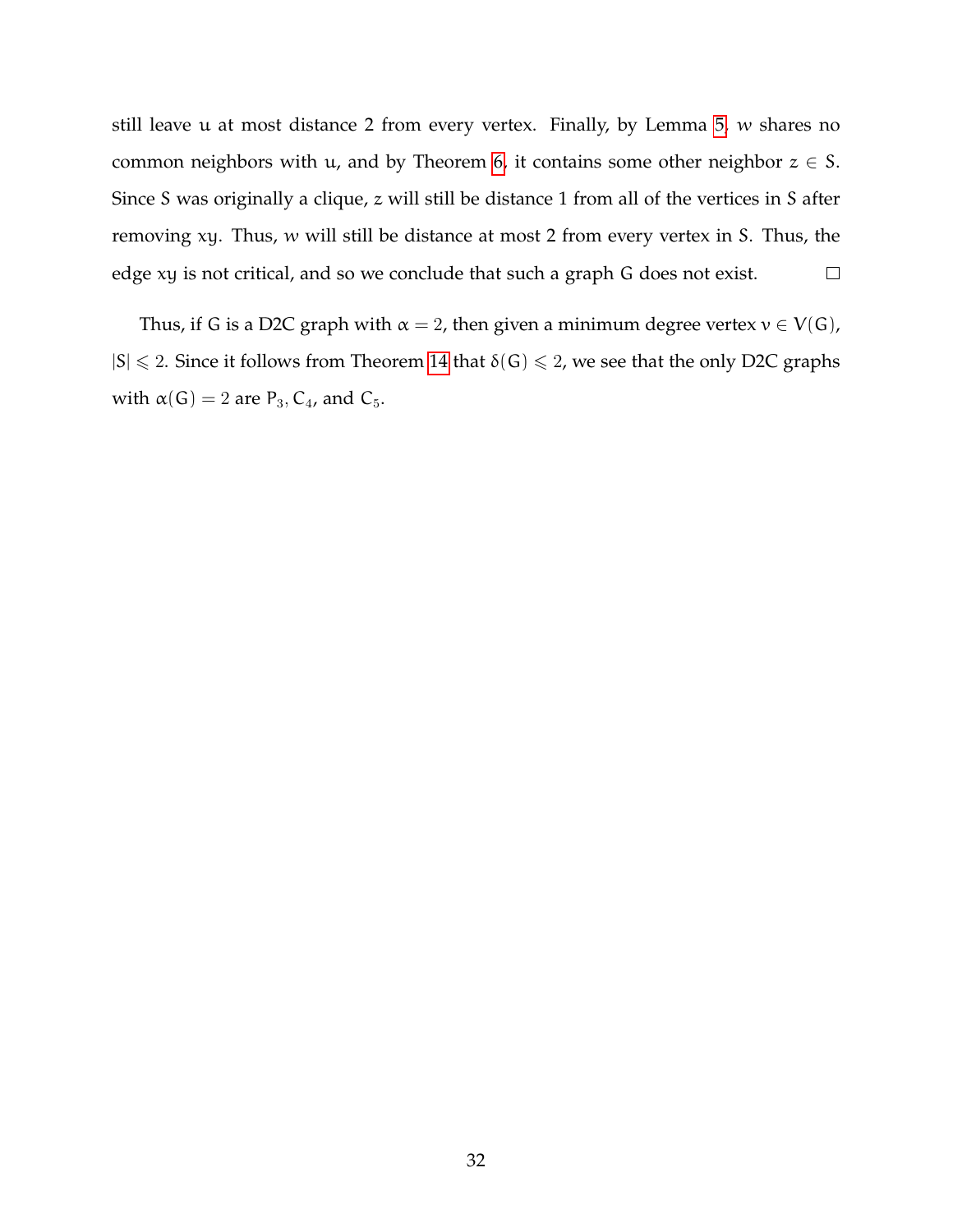### **Chapter 5**

# <span id="page-41-0"></span>**Counter-examples to Select D2C Graph Conjectures**

### <span id="page-41-1"></span>**5.1 Diameter-2-Critical Graphs Where**  $\delta > \alpha$

Using the construction of D2C graphs outlined in [\[19\]](#page-48-2), we can show that Conjecture [8](#page-34-2) is not true for all D2C graphs. The construction of a counterexample relies on the fact that Loh-Ma's Construction 2.1 requires a graph with diameter 2 whose complement has diameter 2, but neither graph needs to be D2C. We note that for diameter 2 graphs, it is possible for  $\delta > \alpha$ . In fact, the difference can be quite stark. Consider an nvertex complete graph G with exactly one edge removed. Then G has diameter 2, but  $\delta(G) = n - 2$  and  $\alpha(G) = 2$ .

Finding a diameter 2 graph H whose complement  $H<sup>c</sup>$  has diameter 2, while also having that  $\delta(H) > \alpha(H)$  and  $\delta(H^c) > \alpha(H^c)$  is more difficult. This is because graphs with larger minimum degree and smaller independence numbers generally have larger clique sizes. However, larger graphs have more room to space out edges in order to have a large minimum degree and both a small independence number and clique size. An example of a fairly small diameter 2 graph G with  $\delta(H) > \alpha(H)$  and  $\delta(H^c) > \alpha(H^c)$  is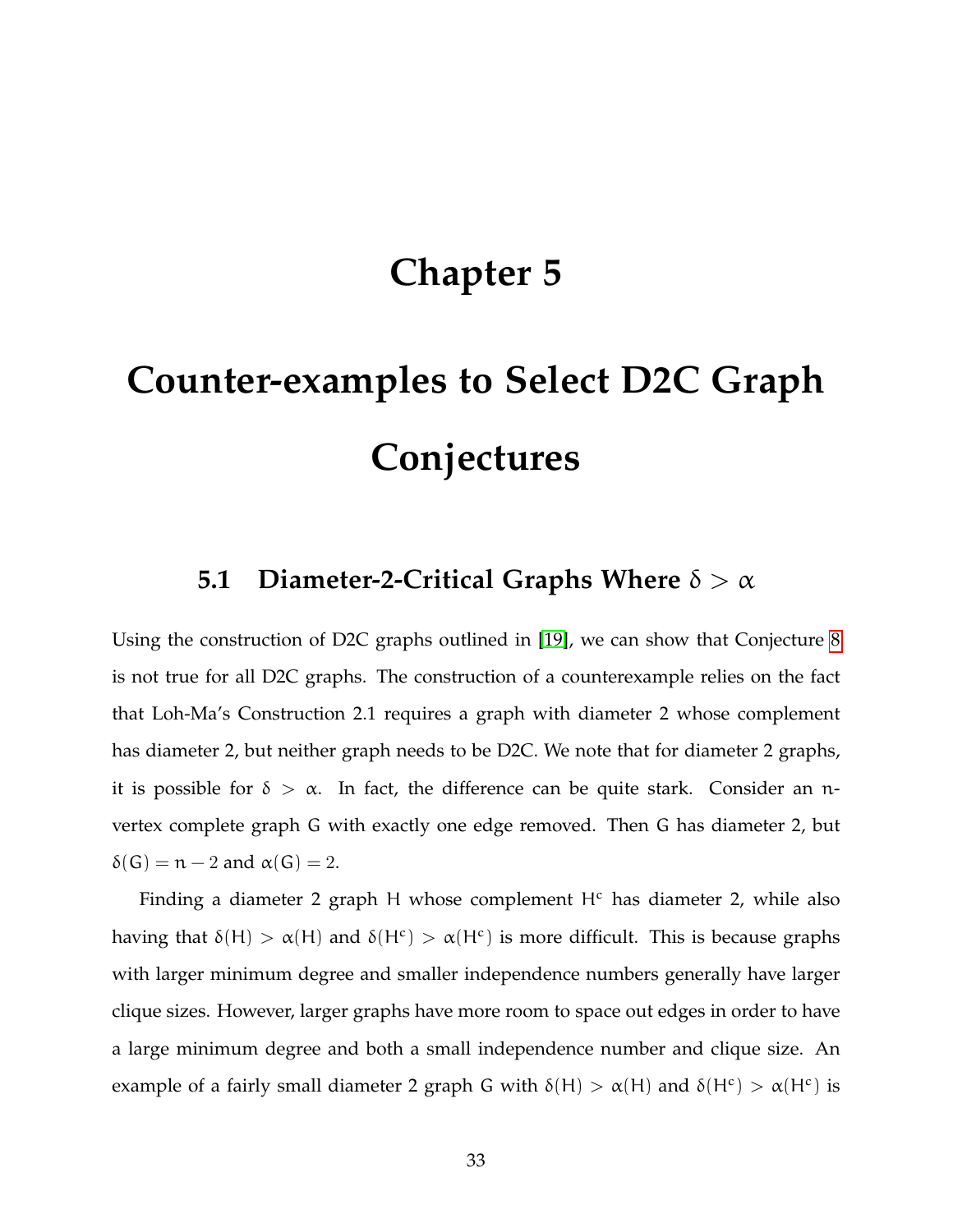shown below:



We see that we cannot create a graph with  $\delta > \alpha$  simply using Loh-Ma's Constructions 2.1 or 2.2 with this graph G. We can, however, use G to create a larger diameter 2 graph H where the minimum degree is much larger than the independence number in both H and  $H<sup>c</sup>$ . This lead to the construction of the graph in Figure [5.1,](#page-42-0) a D2C graph with minimum degree 9 and independence number 8.



<span id="page-42-0"></span>Figure 5.1: First Counterexample Constructed

To find an infinite family of graphs for which α < δ, it is helpful to look at self-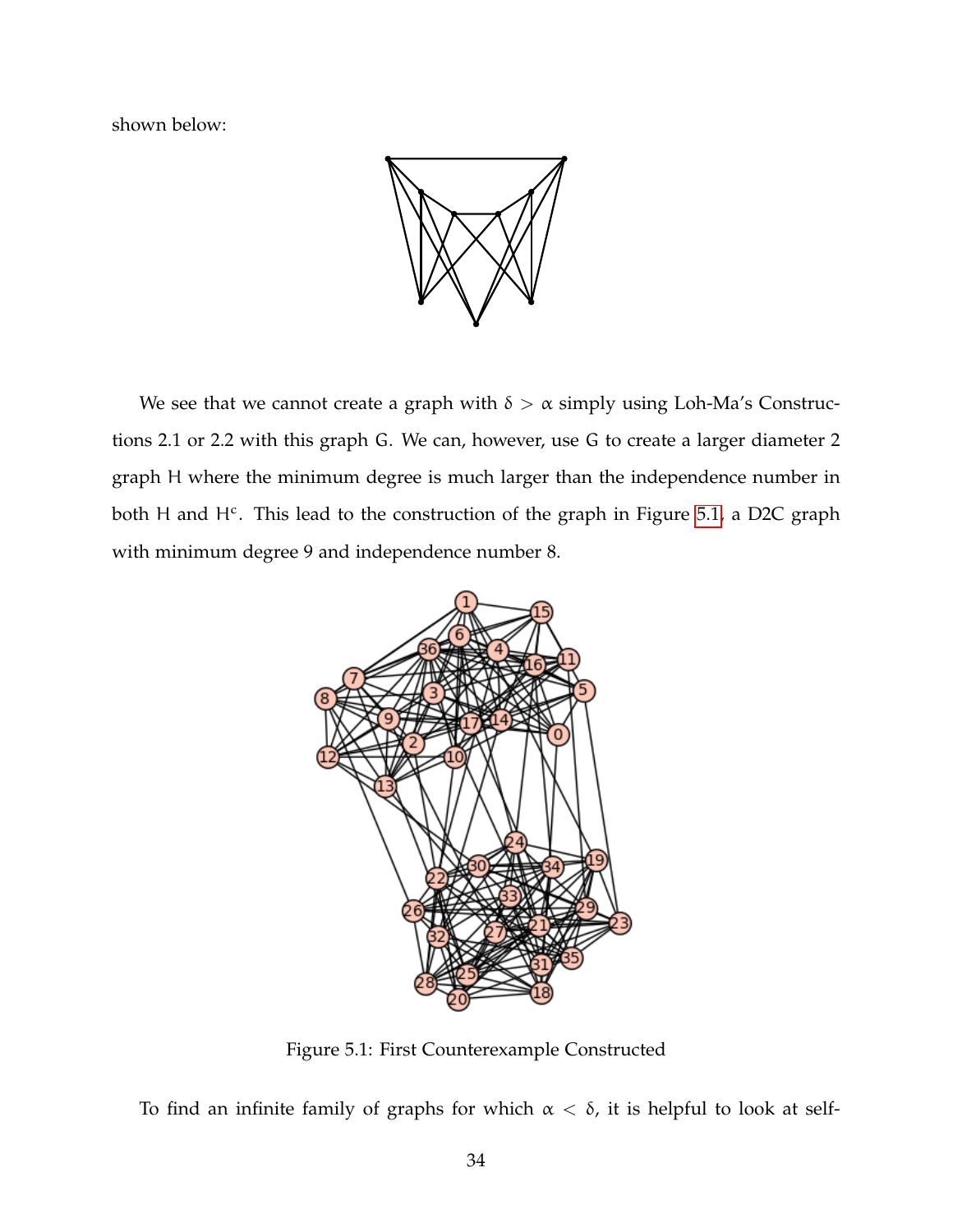complementary graphs. These are graphs G that are isomorphic to their complement graph  $G<sup>c</sup>$ . This makes computing the independence number and minimum degree easy when using Loh-Ma's Construction 2.1 or 2.2. It also assures that, provided that G has diameter 2,  $G<sup>c</sup>$  has diameter 2, allowing it to be used in Loh-Ma's Construction 2.1.

One such class of self-complementary graphs is known as Paley graphs. Paley graphs G are strongly regular graphs with q vertices such that q is a prime power,  $q \equiv 1 \mod 4$ , and each vertex has a distinct label from 0 to  $q - 1$  such that given two distinct vertices labeled r and s, r and s are adjacent if and only if  $r - s$  is a square number in  $\mathbb{Z}_q$ .

By their construction, Paley graphs with q vertices are regular graphs, where each vertex has degree  $\frac{q-1}{2}$  [\[25\]](#page-49-4). It is also known that the clique number of these graphs are at most  $\sqrt{\mathfrak{q}}$  [\[25\]](#page-49-4). Since Paley graphs are self-complementary, for any Paley graph G and its complement  $G^c$ ,  $\omega(G) = \alpha(G) = \omega(G^c) = \alpha(G^c)$ . Therefore, if we use Loh-Ma's Construction 2.1 with a Paley graph G, we would have that  $\delta(G) = \frac{q-1}{2} + 1 = \frac{q+1}{2}$  $\frac{+1}{2}$  and  $\alpha(G) \leq 2\sqrt{q}$ . Since  $2\sqrt{q} < \frac{q+1}{2}$  when  $q \geq 14$ , any Paley graph with at least 14 vertices can be used in Loh-Ma's Construction 2.1 to create a D2C graph with  $\delta > \alpha$ .

In fact, since  $\frac{d}{dq}(2\sqrt{q}) < \frac{d}{dq}(\frac{q+1}{2})$  $\frac{+1}{2}$ ) when q  $\geqslant$  14, the gap between  $\delta$  and  $\alpha$  can be arbitrarily large.

#### **Proposition 11.** *Given any natural number* k, there exists a D2C graph such that  $\delta > \alpha + k$ .

The smallest Paley graph G for which Loh-Ma's Construction 2.1 can be used is the Paley graph of order 13, where the graph G' has order 26, independence number 6 and minimum degree 7. This is the smallest known D2C graph (by its order) for which  $\alpha < \delta$ .

It is also known that the maximum common neighbors between a pair of vertices in a Paley graph is  $\frac{q-1}{4}$  [\[25\]](#page-49-4). Given that in Loh-Ma's Construction 2.1, the independence number in the D2C graph G $^{\prime}$  is at most  $2\sqrt{\mathsf{q}}$ , it will be true that the maximum common neighbors in G' is greater than the independence number of G' whenever  $\frac{q-1}{4} > 2\sqrt{q}$ . This is true when  $q \ge 66$ .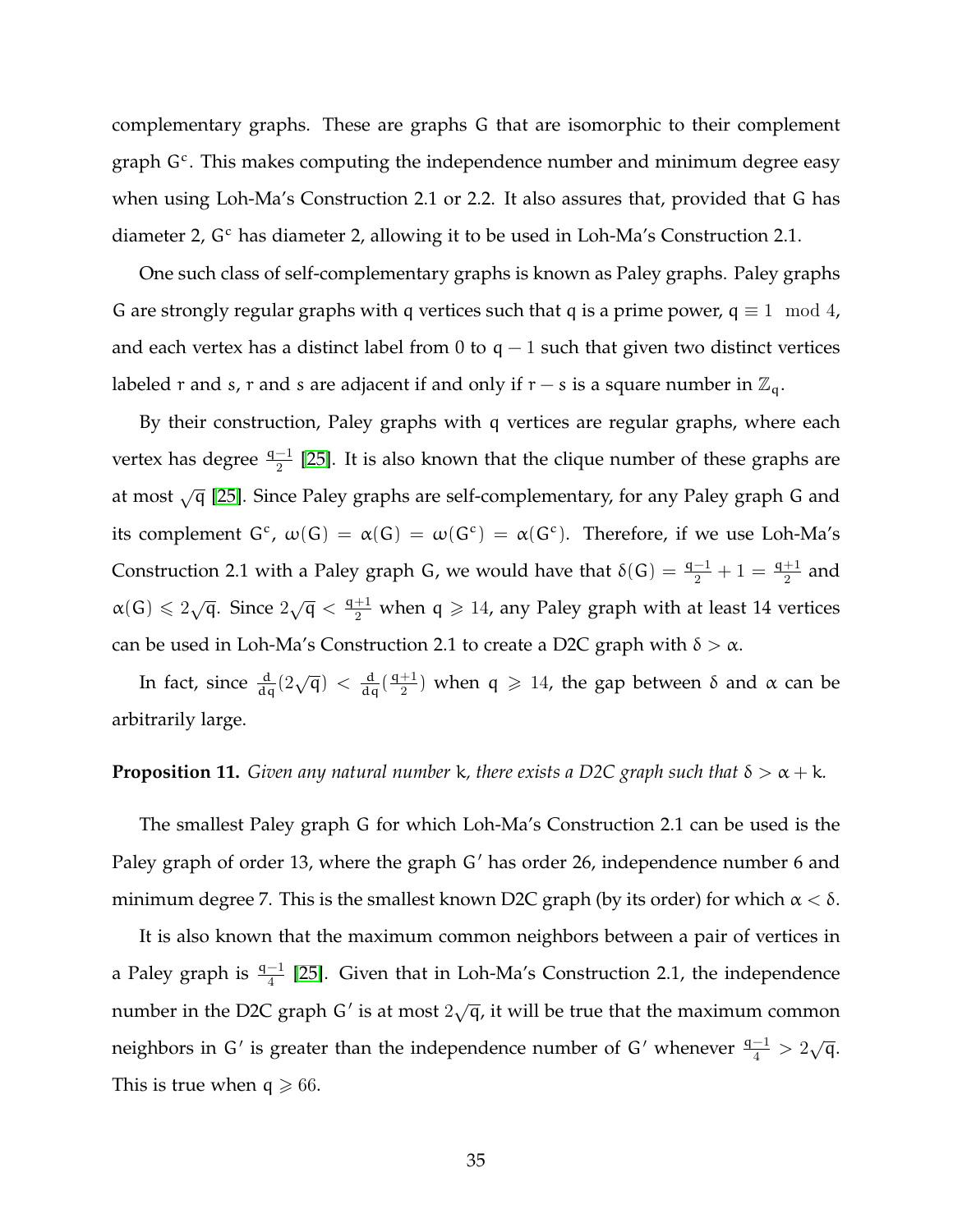Since  $\frac{d}{dq}$  $(2\sqrt{q}) < \frac{d}{dq}$  $(\frac{q-1}{4})$  $\frac{-1}{4}$ ) when q  $\geqslant 66$ , we get a proposition for the maximum common neighbors analogous to Proposition [12.](#page-44-2)

<span id="page-44-2"></span><span id="page-44-0"></span>**Proposition 12.** *Let* c *be the maximum common neighbors of any pair of vertices in* G*. Given any natural number* k, there exists a D2C graph such that  $c > \alpha + k$ .

# **5.2 Diameter-2-Critical Graphs Where distinct\_degrees(G)**>  $\alpha$ (G)

The parameter distinct degrees(G) refers to the number of distinct integers in the degree sequence of G. For all D2C graphs where  $n \leq 11$ , distinct degrees(G)  $\leq \alpha(G)$ . However, we can construct a larger D2C graph such that distinct degrees(G)  $>\alpha(G)$ .

Begin with the Paley graph P with order 13. Label the vertices of P as done in Figure [5.2](#page-44-1) (using the same labels  $v_0, v_1, ..., v_{12}$ ).



<span id="page-44-1"></span>Figure 5.2: Paley Graph on 13 vertices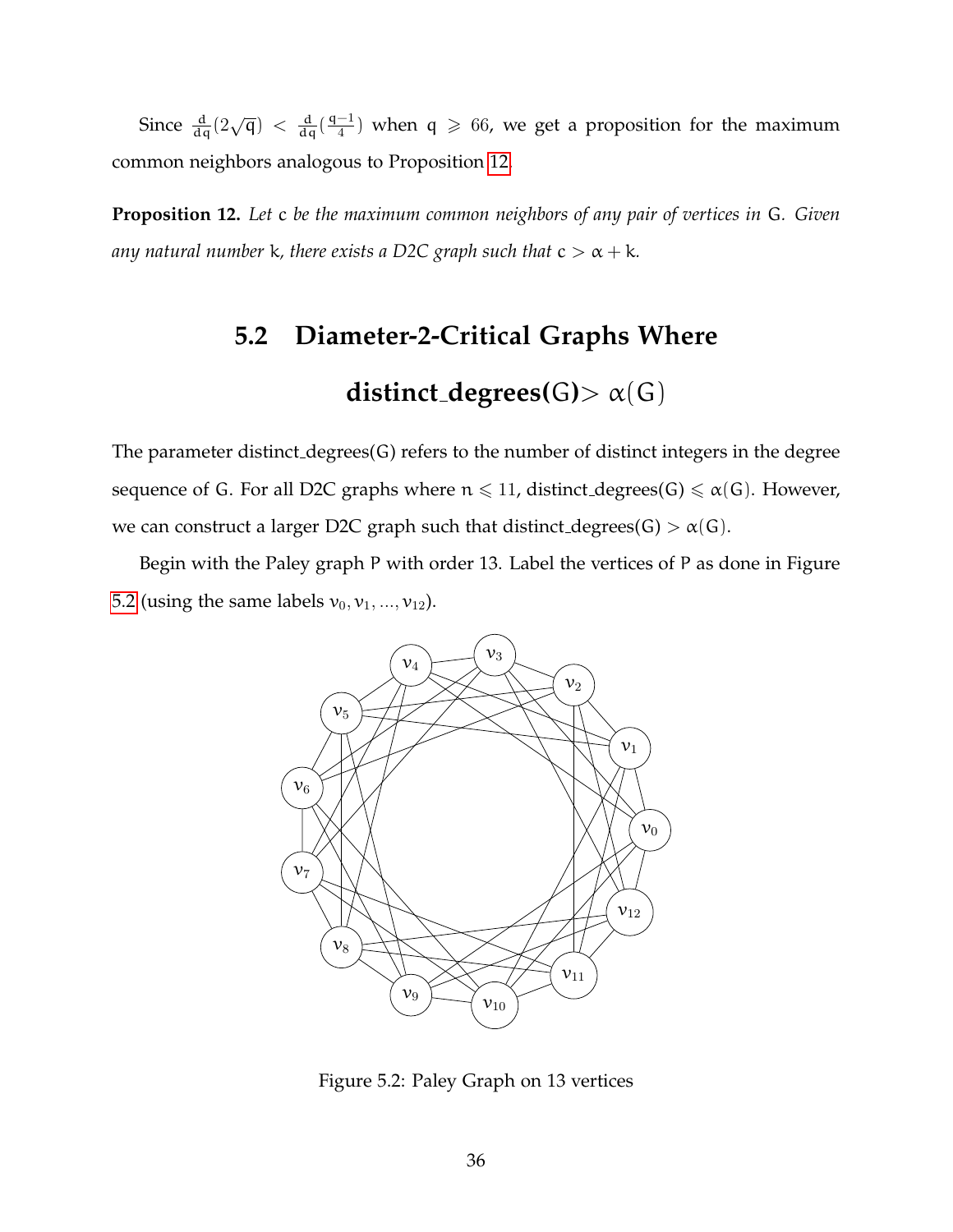Create a new graph G by adding the edges  $v_1v_3$  and  $v_3v_9$  from P, and then removing the edges  $v_7v_8$  and  $v_7v_{11}$ . This new graph G has five distinct degrees:  $d(v_3) = 8$ ,  $d(v_1) =$  $d(v_9) = 7$ ,  $d(v_8) = d(v_{11}) = 5$ ,  $d(v_7) = 4$ , and all other vertices have degree 6. Its complement  $G<sup>c</sup>$  also has the same five distinct degrees.

We can then use Loh-Ma's Construction 2.1 on G to create a D2C graph G′ which will again have 5 distinct degrees (5,6,7,8,9). Label the vertices of G' containing a copy of  $G^c$  as  $v'_0, ..., v'_{12}$  so that  $v_i$  and  $v'_j$  are endpoints of the perfect matching if and only if i = j. Although  $\alpha(G) = 4$  and  $\alpha(G^c) = 4$ , no two maximum independent sets can be used from G and G<sup>c</sup> to form a maximum independent set in G'. Thus,  $\alpha(G') \leq 7$ . Given that the vertices  $v_0$ ,  $v_1$ ,  $v_7$ ,  $v_8$ ,  $v'_3$ ,  $v'_1$ ,  $v'_2$  form an independent set, we have that  $\alpha(G') = 7$ .

Finally, we use Loh-Ma's Construction 2.2 on G′ to create a D2C graph with three more distinct degrees and the same independence number as G′ . To do this, join two vertices x and y to the vertices making up the copy of G in G'. Call this new graph G".

Since  $\alpha(G^c) = 4$ , we cannot have that  $\alpha(G'') > \alpha(G')$ . Thus,  $\alpha(G'') = 7$ . We also see now that  $d(v_1) = d(v_9) = 10$ ,  $d(v_3) = 11$ , and  $d(x) = d(y) = 13$ , so three new distinct degrees have been added to G'. Therefore, G" has eight distinct degrees and independence number 7, making it a counter-example to Conjecture [3.](#page-30-0) (For the G6 string of G′′, see Appendix A).

We conjecture that the gap between the number of distinct degree in G and the independence number of G can be arbitrarily large.

<span id="page-45-0"></span>**Conjecture 9.** *Let* D *be the number of distinct integers in the degree sequence of* G*. Given any natural number* k, there exists a D2C graph such that  $D > \alpha + k$ .

#### **5.3 Conclusion**

There are still many open questions with regards to the independence number of D2C graphs. While we know that Conjecture [8](#page-34-2) is false for infinitely many graphs, it is unclear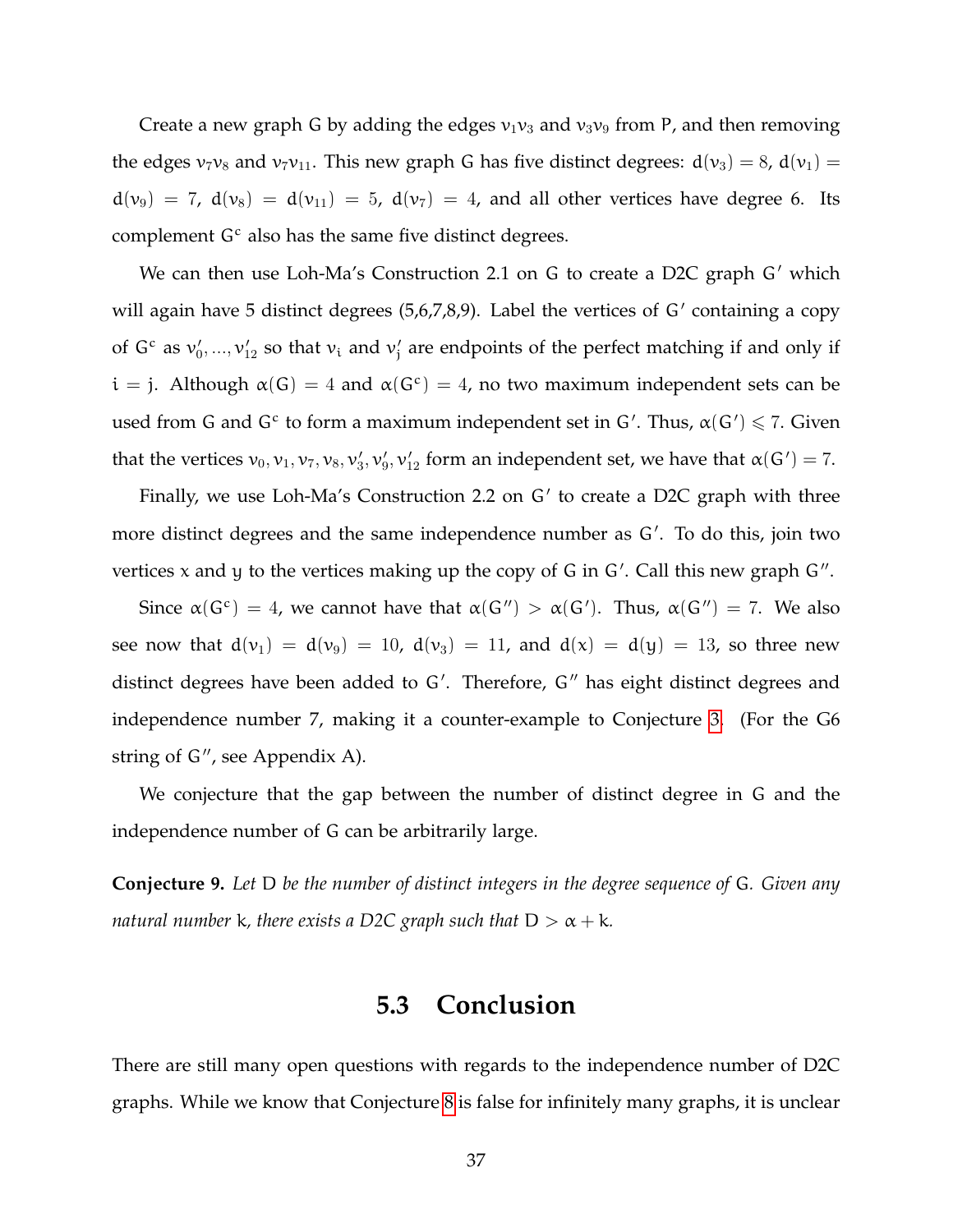what the smallest order of a counterexample is. It is also unclear what the smallest value of  $\alpha$  is in a counterexample to Conjecture [8.](#page-34-2) Indeed, there are also still many classes of D2C graphs for which it does appear that Conjecture [8](#page-34-2) is true. These include 4-regular, 5-regular, and  $\alpha = 3$  graphs. Similar questions remain for Conjectures [2](#page-29-1) and [3.](#page-30-0) Perhaps most notably, it remains unknown if Conjecture [7](#page-32-1) is true for all D2C graphs. The result of Theorem [13](#page-32-2) provides evidence that it could be.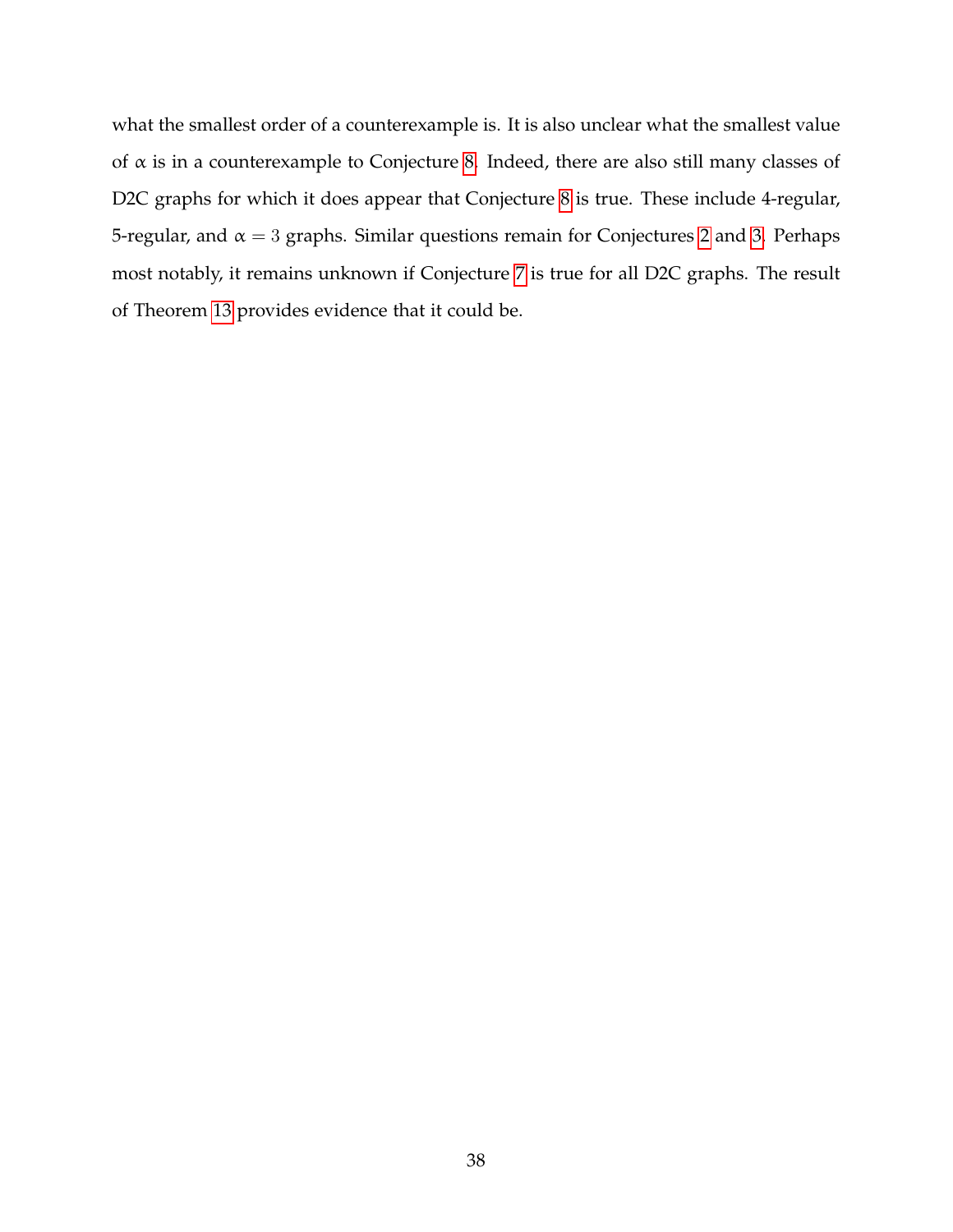# **Bibliography**

- <span id="page-47-1"></span><span id="page-47-0"></span>[1] B. Bollobás, Random graphs, Cambridge Studies in Advanced Mathematics, Series Numbers 73, 2nd Edition, Cambridge University Press, Cambridge, 2001.
- <span id="page-47-7"></span><span id="page-47-2"></span>[2] "Cameron Graph", https://en.wikipedia.org/wiki/Cameron graph.
- [3] A. Dailly, F. Foucaud, A. Hansberg, *Strengthening the Murty-Simon conjecture on diameter 2 critical graphs*, Discrete Mathematics. Elsevier, **342**, no. 11 (2019), 3142–3159.  $(10.1016/j.disc.2019.06.023)$
- <span id="page-47-6"></span>[4] M. D. Barrus, *Havel–Hakimi residues of unigraphs*, Information Processing Letters. **112**, no. 1 (2012), 44–48.
- [5] R. Eggleton, J. Macdougall, *Triangle-free and Triangle-saturated Graphs*, Journal of Combinatorial Mathematics and Combinatorial Computing. **25** (1997), 3–21.
- [6] R. Eggleton, J. MacDougall, *Minimally triangle-saturated graphs: adjoining a single vertex.* Australas. J. Combin. **25** (2002), 263—278.
- <span id="page-47-5"></span><span id="page-47-3"></span>[7] G. Fan, *On Diameter 2-critical graphs*, Discrete Mathematics **67** (1987), 235–240.
- [8] O. Favaron, M. Mahéo, and J-F. Saclé. On the residue of a graph, Journal of Graph Theory. **15**, no. 1 (1991), 39–64.
- <span id="page-47-4"></span>[9] Z. Füredi, *The maximum number of edges in a minimal graph of diameter 2*, J. Graph Theory, **16**, no. 1 (1992), 81-–98.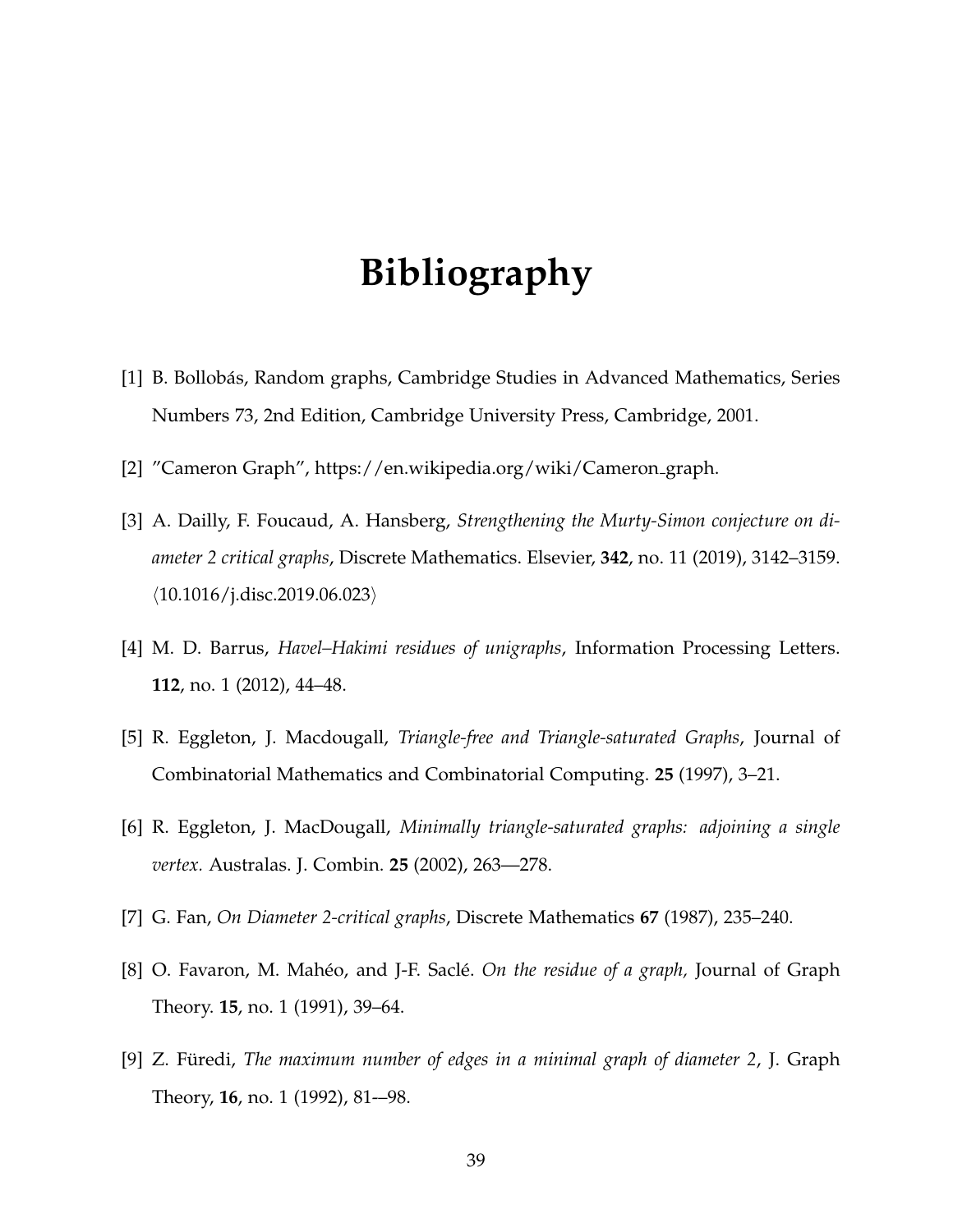- <span id="page-48-0"></span>[10] M. R. Garey, D. S. Johnson, Computers and intractability. A guide to the theory of NP-completeness. A Series of Books in the Mathematical Sciences. W. H. Freeman and Co., San Francisco, Calif., 1979.
- <span id="page-48-1"></span>[11] F. Gliviak, *On the impossibility to construct diametrically critical graphs by extensions*, Archivum Mathematicum, **11**, no. 3 (1975), 131–137.
- <span id="page-48-6"></span>[12] S. Hakimi, *On the realizability of a set of integers as degree sequences of the vertices of a graph.* SIAM Appl. Math. **10** (1962), 496-–506.
- <span id="page-48-7"></span>[13] V. Havel, *A remark on the existence of finite graphs*. Casopis Pěst Mat. 80 (1955), 477-–480.
- [14] T. W. Haynes, M. A. Henning. *A characterization of P5-free, diameter-2-critical graphs*, Discret. Appl. Math. **169** (2014), 135–139.
- [15] T. W. Haynes, M. A. Henning, L. C. van der Merwe, A. Yeo, *Progress on the Murty–Simon Conjecture on diameter-2 critical graphs: a survey.* Journal of Combinatorial Optimization **30** (2015), 579–595.
- <span id="page-48-8"></span>[16] A. Hellwig, L. Volkmann, *The connectivity of a graph and its complement*, Discrete Applied Mathematics, **156**, no. 17 (2008), 3325–3328
- <span id="page-48-3"></span>[17] D. E. Knuth, *Mathematics and Computer Science: Coping with Finiteness*. Science. **194**, no. 4271 (1976): 1235–1242.
- <span id="page-48-5"></span>[18] C. E. Larson, N. Van Cleemput, *Automated conjecturing I: Fajtlowicz's Dalmatian heuristic revisited*, Artificial Intelligence, **231** (2016), 17-–38.
- <span id="page-48-2"></span>[19] P. Loh, J. Ma, *Diameter critical graphs*, Journal of Combinatorial Theory, Series B, **117** (2016), 34–58. https://doi.org/10.1016/j.jctb.2015.11.004.
- <span id="page-48-4"></span>[20] J. Radosavljević, M. Živković, The List of Diameter-2-Critical Graphs with at Most 10 *Nodes*, IPSI Transactions on Advanced Research. **16**, no. 1 (2020), 34–38.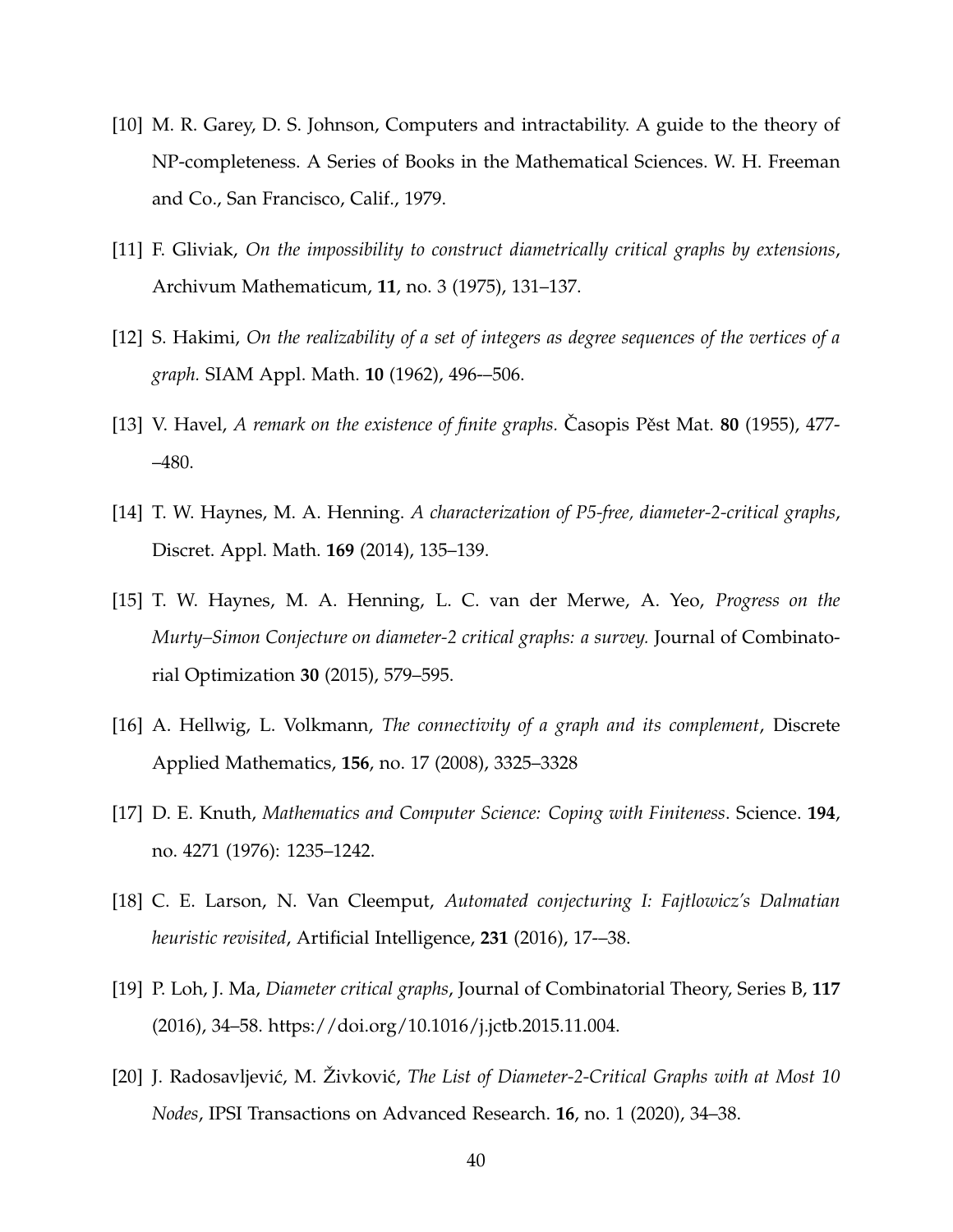- <span id="page-49-3"></span>[21] R. Pepper, "On the Annihilation Number of a Graph, Proceedings of the 15th American Conference on Applied Mathematics. World Scientific and Engineering Academy and Society." (2009), 217–220.
- [22] M. Rosenfeld, *Independent sets in regular graphs*, Israel J. Math. **2** (1964), 262-–272. https://doi.org/10.1007/BF02759743
- <span id="page-49-2"></span>[23] SageMath, the Sage Mathematics Software System (Version 9.5), The Sage Developers, 2022, https://www.sagemath.org.
- <span id="page-49-1"></span>[24] G. Szekeres, H. Wilf, *An inequality for the chromatic number of a graph*. J. Combinatorial Theory. **4** (1968), 1-–3.
- <span id="page-49-4"></span><span id="page-49-0"></span>[25] E.W. Weisstein, "Paley Graphs." https://mathworld.wolfram.com/PaleyGraph.html.
- [26] D. B. West, Introduction to graph theory. 2nd edition, Prentice Hall, Inc., Upper Saddle River, NJ, 2001.
- [27] W. Willis, "Bounds for the independence number of a graph." Masters Thesis, (Virginia Commonwealth University, 2011)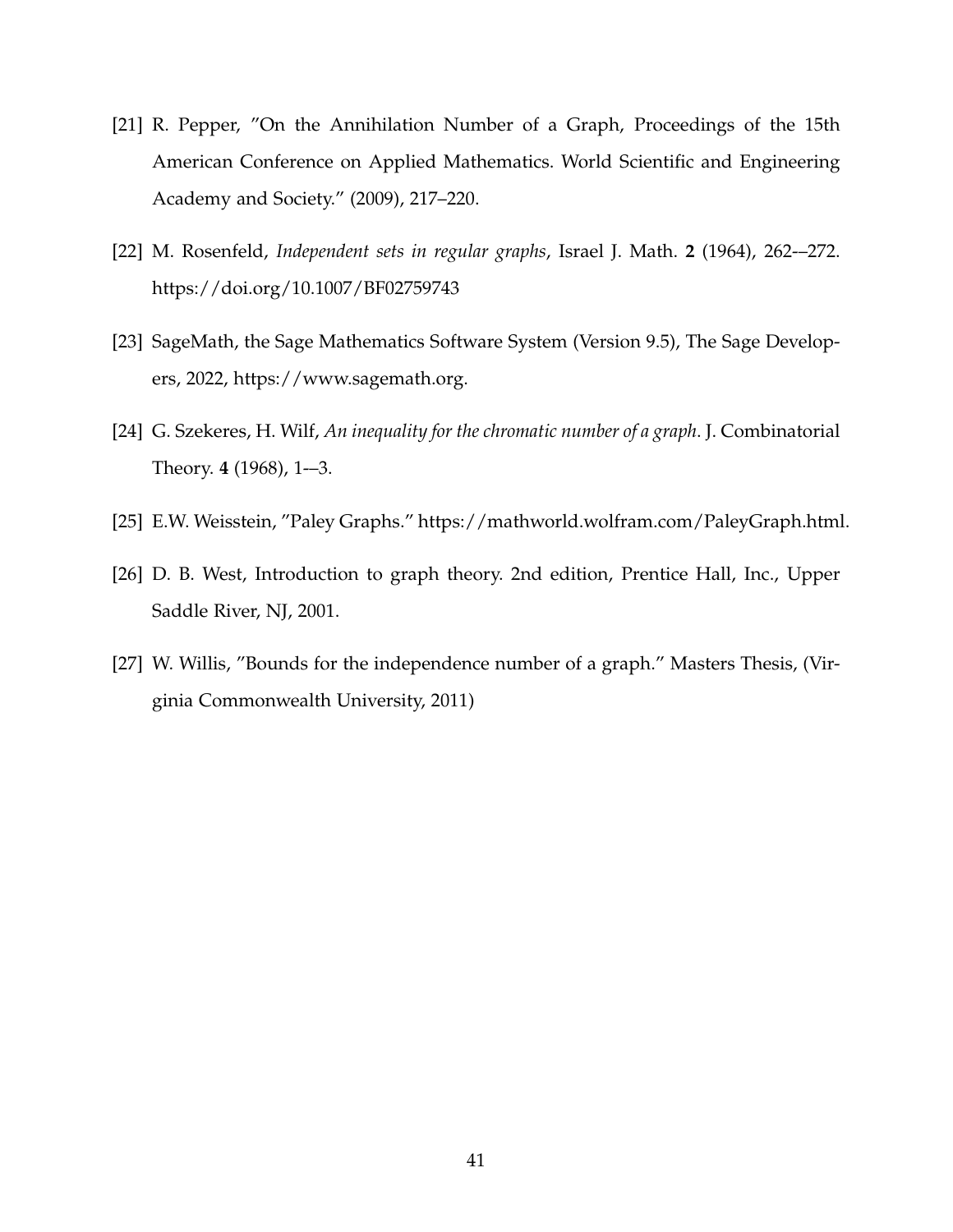# **Appendix A**

## <span id="page-50-0"></span>**G6 Strings for select D2C graphs**

• Counter-example to conjecture [3:](#page-30-0)

'[?G?PGqMPxbQBqH|A]V??s?FG?MG?}C?v@?LoG@m?\_Ew@?Ko@Clo?eEw?H\_m?@kL'

• Cameron D2C subgraph:

"~?Bf???OPOAGPIWhFhw^\\_??@?????????????EA???\_??g??GP???a??DK?c@GwGCRoB? No?????????A???\\_C?????@?C????O???H?????U@?G?AHAa???r???A?B?????AF??CA' V?@O??@o?????\\_?\\_?C?????????O??????????????aA@??O????????CC??s??????cH \_??????B\_GK??gC\\_'??\\_???OA\\_?Q???OPo??A?????@???????GE????@\\_???C??\\_? ????@W??????O?'????A????O??G????CAH??????c\_@K????@??GCZ@\_@E?W?\_OOFGA\_QD AA?CF?'@@@e?CdB\_????@??O?????\_??????????G??AD?Q???????????C??O?O??????? AD?CG?C?oAE??A????G???a??W??????\_??COR????K?g??C?m??\\_????P\_?SE?OI?@??? ??CGI????@?????????????O????P?????CCA?G?A'??W?O@@\\_?@G\_?oCC???CC??????? ?\_???a??O?????H\_CGCA??????GAa@GO?AOA???GOCB?CA?GW@????@?sGC?'??I@@??@@o ??????'c?G???C@???@????????AE????A???????B?CO????AA\_?\_?A@???????O????@\_ 'CC\_?CAa@@O@O???@@E????@?\_AA?COO@??CG???????????Ara?C???????A??'BoCK?c? CK\_@??OE?M??PACC??\_\_??????????????OcOgR???????????????????\_J?CB?AC@????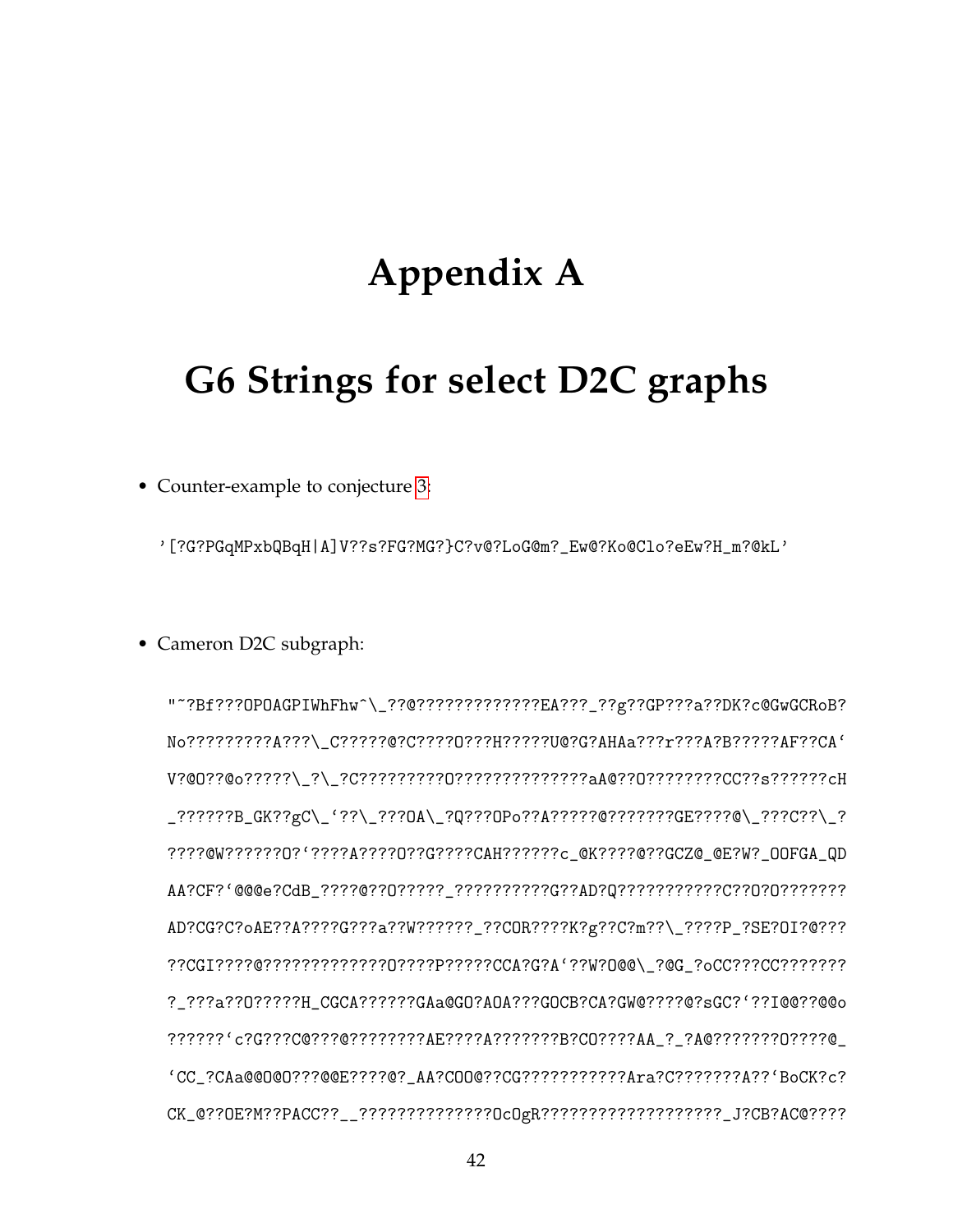??CO?H@C????????AWE?pH\_?????gO?C@??\_C?A@?AOD????C?KC??gG\_???@\_?????GA? ??cC@??O??CKI\_?C??G???????I?OA'?I@????????G?????G?G???D@??????@?C?AG\_?? ??C??G??????CA?o???\_Bc?E?GOCOC??iC???S?G'\_??G?G??A'?@A?HOKC'???'O??O\\_\ \_C??IGM?@C??C?C???C???GPCGG?@?H??G???CC????DE??c????G?????AA?@\_G\_O?\_??? ?cA?C?AP?gA@a?I??g??\_G??@?GO?O?@?OO????G@??????\_??cCG?C?????????????APg \}\_?OOW????G@?G?CQCD?R??\_@G???A?????ACH?A\_????OOC??Go??????@@a\_GK?H???? GA????????C????@??????O?@\_G??\_?gK\_I?A???CGAO???@????W\_??CGK?G??A\_???A?? ?COo??OD?????S??Ca??O??'G?A@GO???O?HO\_?B???@Eg\_C\_CD\_@?CAA??CO?A?cO?x?SH A?I?GS?H?K@??C@@?W?\_Q?@OCG?iC??OQH?'@\_E?o?J?B?C\_@?O????CO?@D????\_??I?O@ CA???D@CO??C@?P?W@?G???'????cFC@???GA\_E?O\_H\_H?G?\_?OCO?G??@G?G?AH\_???c\_C ??@?SA???o?@??@@O?ED???IA\\_\\_\\_G??A\_AA??A?G?C?G???SG?????Ao@O????O??OO? ?KGac?G\\_?F?A@CK???OC??C?????????ACo?G????OoP\_???A'????????????@?G\_OC?g AA????????@\\_??\\_\\_??CG??????Of?aGG??E\_?GA\_OAQG??E??G?H?G????C??@GOIG?? ????????D????Q\_?????????GC?@G??GO??????G?C@??K??\_??I???A\_????O?@\_?\_???? @???O\_?@C???OOK??W?@????????G?@C??CB??????\_?@@?\_A?O?????G???WDG???ACCA? ?@P??????IG????ALP???GQCG?OgaA??@B???B?@\_?????P?C????O?????G??oP????G?? Z??G???OO??A\_??O????\_?s???B?????????eG?A\_\_?????AOA?Cg?????AA?OO@?AE???? ??????YeCK@B?????P\_OE?G?\_CA?GGA?YCe?C@OG@??A@??GGD??CC????S\_\_CGAO\_?@O?@ \_?@??Gc?\_???@H'OC@?????????CG???\_?W?CO?I?AC?????G\_??i?H????????C???P\_?' \_????AE???O@A@O??'??????@G??G?O?????C\_????A????C?O??[?????A?A???\_\_????? ??P@I@??I???????CA??G\_?AE??@?O?C\_Y?GkCA??????CP??CC??C???A\_KAO?p\_????@? C?\_?A\_OI@?\_?C??gDGQO??AB?AAOCa??G'\_G?A???AAK??Z?C??@@??A??AA???AE??@??? \_H??HsG?EA?OC???????????C??Q??T?cB?????CG?????@??OI\_?\_??O?gg?\_?????A??? ??A???A?\_G????KE@??OC?C??????AD??????@???Q??W?KH?H?A?g???c?C\_g??AAG???K ?@OG\_?GA?GDC???'cP@CQ?H?AC??????????G??????O@O??W??A\_A??Cg\_??@?F??????? ?SA??????G?\_POP\_??A?\_AOB?AGHA?\_\_A\_?????D?Og?????g???@B?????????GO??A??F ???CgC\_E?W\_??????A??G??@?O??G??????K?A?'o?????g'AA???Se???OH@C?@\_??oc\_@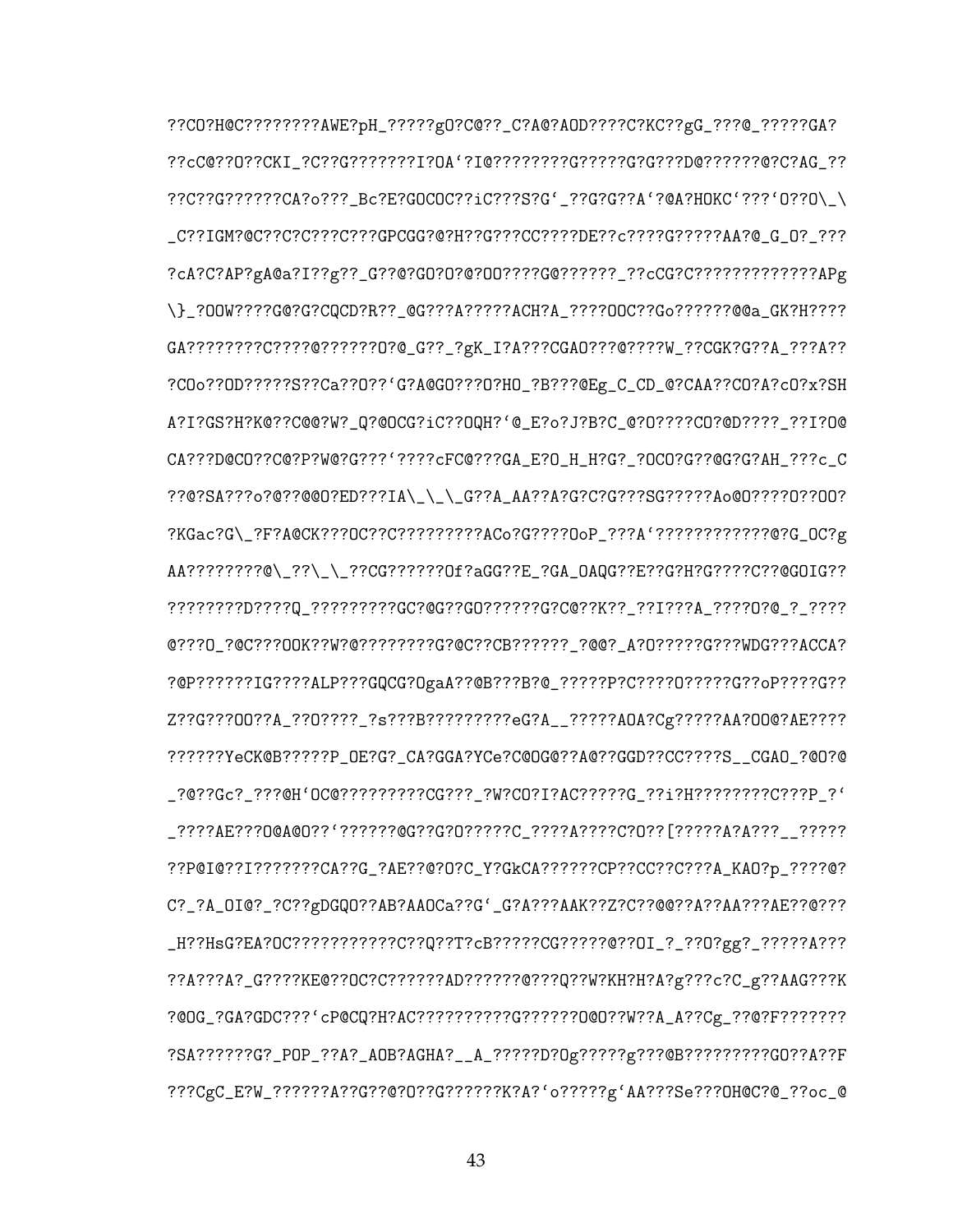?\_???Q\_DCOcPC?@G@?S?CGG???\_K?\_GG?@A\_?S@????@O?K???C\_@?G??I?M?pC???G\_??? ??????A?\_AODHOC\_O\_AKACO??G?G?AC\_??????@?Q?W?AG@KR@?WAQ@OAB@P???GOG@A??? ??\_?BAq???HWO?HA@?\_?CCCA@O?C?@?G\_???KA??Co?Ao????@\_C????B?I@??bAGE?E?O\_ C??C??????DA'G??@PID@?A?E????AA????'?SO\_a?C??@a?QOoOo?g?S???????????OOG O\_Og?????g??C?@@??QCC@??@COOA?OO???KAA?c??D??A???@???@O@??jC?OI?????HO? ?OC@\_o???E@\_?T?@??HA?g?OG????@C????A'B?AO?O??AOg??@?A'OW@@?\_\_K?AK??IGgG ??CO???oC?????A\_\_C\_\_\_DAO@??\_C???\_\_??@ACCc???E?Q?G????CAO@OGG?E?\_ACb??@O ????GgGOG??GA?GGC\_?a?GGO@\_C\_??????@\_E???g??G???@AA\_?Ga?@A?@A???\_aCG?Gh? ?\_?G??????\_OoGG?qA?\_?O?\_A@???@g?OO\_gAA?????A??O\_CGOO\_?\_ABO??@?D?G??\_A?G O????SC@@\_G?@C??gGaC\_??I@G??\_Ga?\_??@A?AG?OGO????D??Gc???????a?S?O?@?\_OP ???DA????GIE??A???CO?????G@B?C\_???ACC'OA????CC???QA??c???'?OHC?@O????\\_ Go?\_?G?gCG\_a??C\_?@OL??@?G???A???????K@A????iG?@H?OA??OGIG@????AGIGOPB?D A??CA?O???ABO????@@?G?Oa?C\_C\_@O???H@G\_G\_??\_??@???????A?F?@O\_??D?W@?H?Q? ?@S?@??SG??CAa??gC\_GA\_@??a?GCAODG?QEA?KC????A??C???cBS?C?A??S\_A?A?'???? ????Cg???????IC\_??F@?C?\_GCc?@c?AOA@A?????\_?????O@?AAAaOBCdC??\_@?SO\\_\\_? ??\\_\\_SoOoSGA???@aS???A?@??O?A????????H???ICA\_aF?C?AGKGO?@???\_?S?S???@@ ?O@QG????????C\_aE\_Q?o?OG??@GG??@??CCOOACaI\_?CA\_?Sd?P\_??Q?????c?A?@?C??C ??????CO@G?E\_?\_???I?A@??'??OAa\_?O?Q\_\_S?C??CIAE??G\_A??@P???Oa??I??O?WG?O P?QCW@I?G@AO?G?@?@???C\_c?D???\_G????i??\_????oC??aGW???'Ac?AC\_AA?C@C?\_?I? \_??@E?OK???@'@Q?????AK@CO?A?@?A@???C\_?GSO???\_G?A@CoQ???C?CO??@P??qO@??O '@?O?????????O??C?gIC??CCg\_Q?@K?A?\_GO???G???????????????CA?O??\_\_??K?GsH D?GO\_PG??O@\_?OC?'\_??g???@\_@????\_D\_H?d?G??C??G@'PA@O?OCg??????????BCg?C\_ ?BD??@@G'a??G????CDA?\_@AGG?CQ???A\_G????GkO??SC?\_??\_??????\_??@O?O\_QE?\_?G AA?EC??@F??aI???C????A\_??GG??????cIO?ObOKG???S?OO?\_?\_?w??"

• Graphs with order 6 to 11 with  $\delta \geq 3$  and  $\delta = \alpha$ :

"GCR'vo", "GCrb'o", "GCZJdo", "GCY^B\_", "HCOfeW{", "HCQb'rK",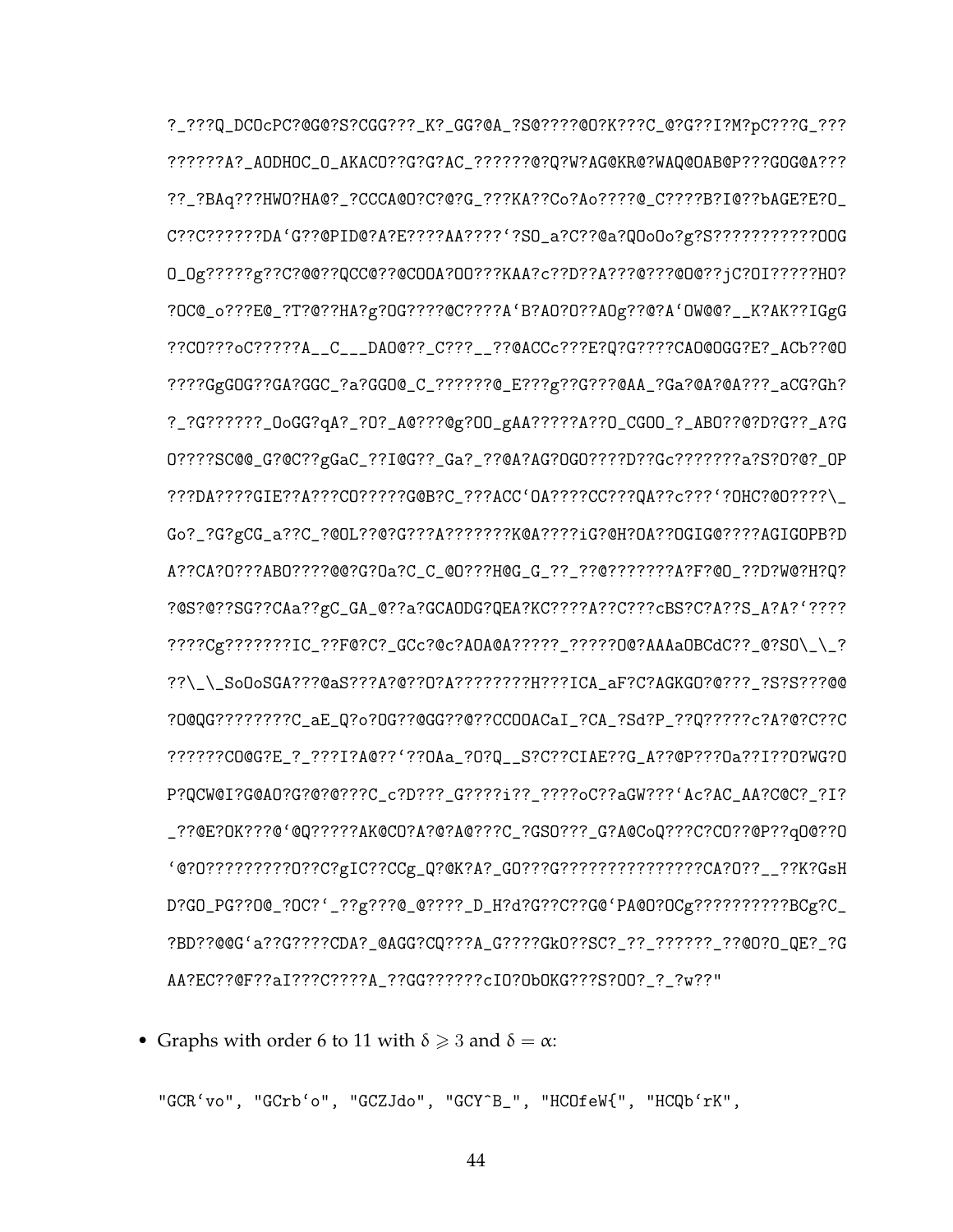"HCQbepl", "HCQeR'}", "HCQeRg}", "HCRbdQY", "HCp'eji", "HCpdehi", "I?B~vrw}?", "I?rFf\_{N?", "I?rDrqs\?","ICQ'fIku\_", "J?'FE\_{~@}?", "J?'FEc{NFw?", "J?'F?~oNFw?", "J?'DQnoNFw?", "J?bFF'wN?{?", "J?bBeLwNDs?", "J?bDMpw]@m?"

• D2C graphs with  $7 \ge n \ge 10$  and  $\delta \ge 3$ :

|  | 'I???F~}~_', 'I??E@~{~?', 'I??F?~{~?', 'I??F~z{~?', 'I?AAFo}~_',   |
|--|--------------------------------------------------------------------|
|  | 'I?AEDp{^o', 'I?AEFo}^?', 'I?AEDx{]o', 'I?AEDt{^?', 'I?ABCt{~_',   |
|  | 'I?ABEt{n_', 'I?ABC~w^?', 'I?ACNp{]_', 'I?AFCp{^o', 'I?AFEp{No',   |
|  | 'I?AFCx{]o', 'I?AFCt{^?', 'I?AF?~w^?', 'I?ABeT{n_', 'I?ABc^w^?',   |
|  | 'I?AELp{]o', 'I?AFfP{Fo', 'I?AFeX{Mo', 'I?AFvp{^?', 'I?BEDp{]o',   |
|  | 'I?BEDo}]O', 'I?BEFo}}?', 'I?BEDxy^?', 'I?BDEpyNO', 'I?BD@xY}?',   |
|  | 'I?BD@x{u_', 'I?BD@xyu_', 'I?BD?~w^_', 'I?B@'zI~_', 'I?B@'ziv_',   |
|  | 'I?B@'zM}?', 'I?B@c^w^_', 'I?B@d\\{u_', 'I?B@d\\]}?', 'I?BF@zWNg', |
|  | 'I?BF@zWMw', 'I?BF@w{u_', 'I?BDePyNO', 'I?BDdPZ^?', 'I?BDeS{^?',   |
|  | 'I?BDeS{]_', 'I?BDbS{u_', 'I?BDbS{uG', 'I?B@vC{v_', 'I?B@vE{V_',   |
|  | 'I?B@uK{}?', 'I?B@tNwV_', 'I?BDMp{Mo', 'I?B@mZwMo', 'I?B@lZwUo',   |
|  | 'I?B@hzI}?', 'I?BFHzWMg', 'I?BDjZWMw', 'I?B@~bgFW', 'I?B@~bgEw',   |
|  | 'I?B@ pwpW', 'I?B@ pwow', 'I?B@xzw}?', 'I?B@~rw}?', 'I?Bcu_{Yo',   |
|  | 'I?Bcsza^?', 'I?B~vrw}?', 'I?'@F_]~_', 'I?'@FrUN_', 'I?'DFa{V_',   |
|  | 'I?'DBo{t_', 'I?'DBrsV_', 'I?'DBr[\\g', 'I?'DEhw^o', 'I?'@f_{r_',  |
|  | 'I?'@famV_', 'I?'@fC{v_', 'I?'@fE]^?', 'I?'@eUu^?', 'I?'CV_{~_',   |
|  | 'I?'CV'{ _', 'I?'FAqsNo', 'I?'FAo}10', 'I?'FAovn?', 'I?'FBqsF_',   |
|  | 'I?'FBo{d_', 'I?'F@w{v_', 'I?'FEc{~?', 'I?'F?~o~?', 'I?'Db_{ro',   |
|  | 'I?'DeHw^o', 'I?'DeHyNo', 'I?'Dbo{p_', 'I?'DfHwVo', 'I?'DeXw\\o',  |
|  | 'I?'DbVSNg', 'I?'DbS{t_', 'I?'DbLwvO', 'I?'Da^on?', 'I?'Da\\w ?',  |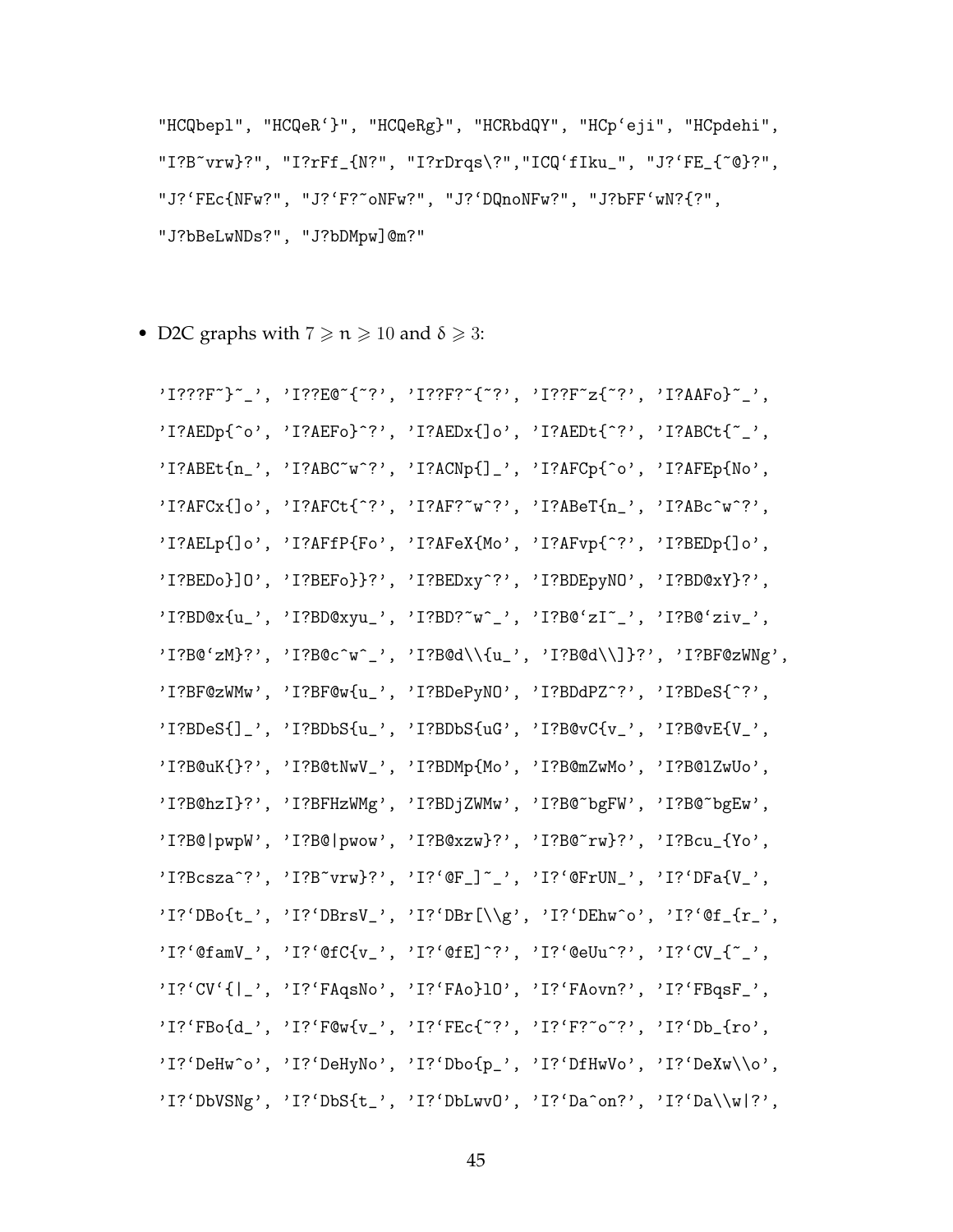|  | 'I?'EVasN_', 'I?'DQno~?', 'I?'FfbKNG', 'I?'FdZoVO', 'I?'F'zo~?',                |  |
|--|---------------------------------------------------------------------------------|--|
|  | 'I?bBF_{u_', 'I?bBBo{m_', 'I?bBDhYm_', 'I?bBDc]^?', 'I?b@aTong',                |  |
|  | 'I?b@aTwl_', 'I?b@aUq^g', 'I?b@aUy\\g', 'I?b@ddM^O', 'I?b@eVoN_',               |  |
|  | 'I?b@bTYl_', 'I?bAV_{]_', 'I?bAV_{Kw', 'I?bATqs[w', 'I?bATrs[o',                |  |
|  | 'I?bBbQseo', 'I?bBbQY10', 'I?bBbO]lo', 'I?bB'rI 0', 'I?bBeUsm_',                |  |
|  | 'I?bBeUsmO', 'I?bBeUsMg', 'I?bBeTsmG', 'I?bB'\\[kg', 'I?bBQuw\\G',              |  |
|  | 'I?bDMpsMw', 'I?bDJpwd_', 'I?bF'xw{?', 'I?bF'xw]?', 'I?bBrqw\\G',               |  |
|  | 'I?bDjpw]?', 'I?bDjpwl?', 'I?'bF'wf_', 'I?'bEg{}_', 'I?'bEi{u_',                |  |
|  | 'I?'ad_}ro', 'I?'aeQuNo', 'I?'acgwzg', 'I?'acg{y_', 'I?'acii <sup>~</sup> ?',   |  |
|  | 'I?'acgyz_', 'I?'acim}?', 'I?'afQqfo', 'I?'afQUNo', 'I?'adjINg',                |  |
|  | 'I?'adgyr_', 'I?'adg}qo', 'I?'aczoy_', 'I?'acza]_', 'I?'acyqy_',                |  |
|  | 'I?'adK]}?', 'I?'fBpwf_', 'I?'fCxwd_', 'I?'ebQ[ko', 'I?'ebQqf0',                |  |
|  | 'I?'eaqsJo', 'I?'eaqkLw', 'I?'eaoujW', 'I?'eaom10', 'I?'eaquNO',                |  |
|  | 'I?'e'qeVO', 'I?'e'r[wo', 'I?'eeW{ko', 'I?'efD[n?', 'I?'ebVSn?',                |  |
|  | 'I?'eTjSN_', 'I?'eIqpN_', 'I?'cn@WNW', 'I?'cn@wFO', 'I?'cn@[MO',                |  |
|  | 'I?'cm'wjO', 'I?'cm_xzG', 'I?'cjbgfW', 'I?'cjbWjW', 'I?'cmPpn?',                |  |
|  | 'I?'ckppz0', 'I?'ciroJO', 'I?'ciqsz0', 'I?'ciox~?', 'I?'cioxz_',                |  |
|  | 'I?'cjpw"?', 'I?'cmhwjG', 'I?'cmhin?', 'I?'cjfgFW', 'I?'cmLwn?',                |  |
|  | 'I?'aljgfg', 'I?'aljING', 'I?'aliYzG', 'I?'ejpwn?', 'I?'c"'w{?',                |  |
|  | 'I?bfAoxd_', 'I?bebOxl_', 'I?bebpwN_', 'I?bLbpw\\_', 'I?rFf_{N?',               |  |
|  | 'I?rDrqs\\?', 'I?qa'bu}0', 'I?qa'ro _', 'I?qa'rSx_', 'I?qa'qe ?',               |  |
|  | 'I?qa'ped_', 'I?qa'ph _', 'I?qa'iYZw', 'I?qa'i]Zo', 'I?qadpUw_',                |  |
|  | 'I?qabi[j_', 'I?qabYYLw', 'I?qabWuew', 'I?qa'nE}0', 'I?qdRaYt0',                |  |
|  | 'I?q'qjo{?', 'I?q'qjoY_', 'I?q'qiw\\?', 'I?q'qiww_', 'I?q'uhsi_',               |  |
|  | 'I?otQxef_', 'I?opuJoBw', 'I?opvJcv?', 'ICOfBa[z?', 'ICOfBa[Zo',                |  |
|  | 'ICOf@pSb?', 'ICOf@o]v?', 'ICOf?zwpo', 'ICOfEqsZW', 'ICOfCxk{G',                |  |
|  | 'ICOedO[ $  \_$ ', 'ICOedRcN $_$ ', 'ICOedO $\{x_$ ', 'ICOedPen?', 'ICOedOm~?', |  |